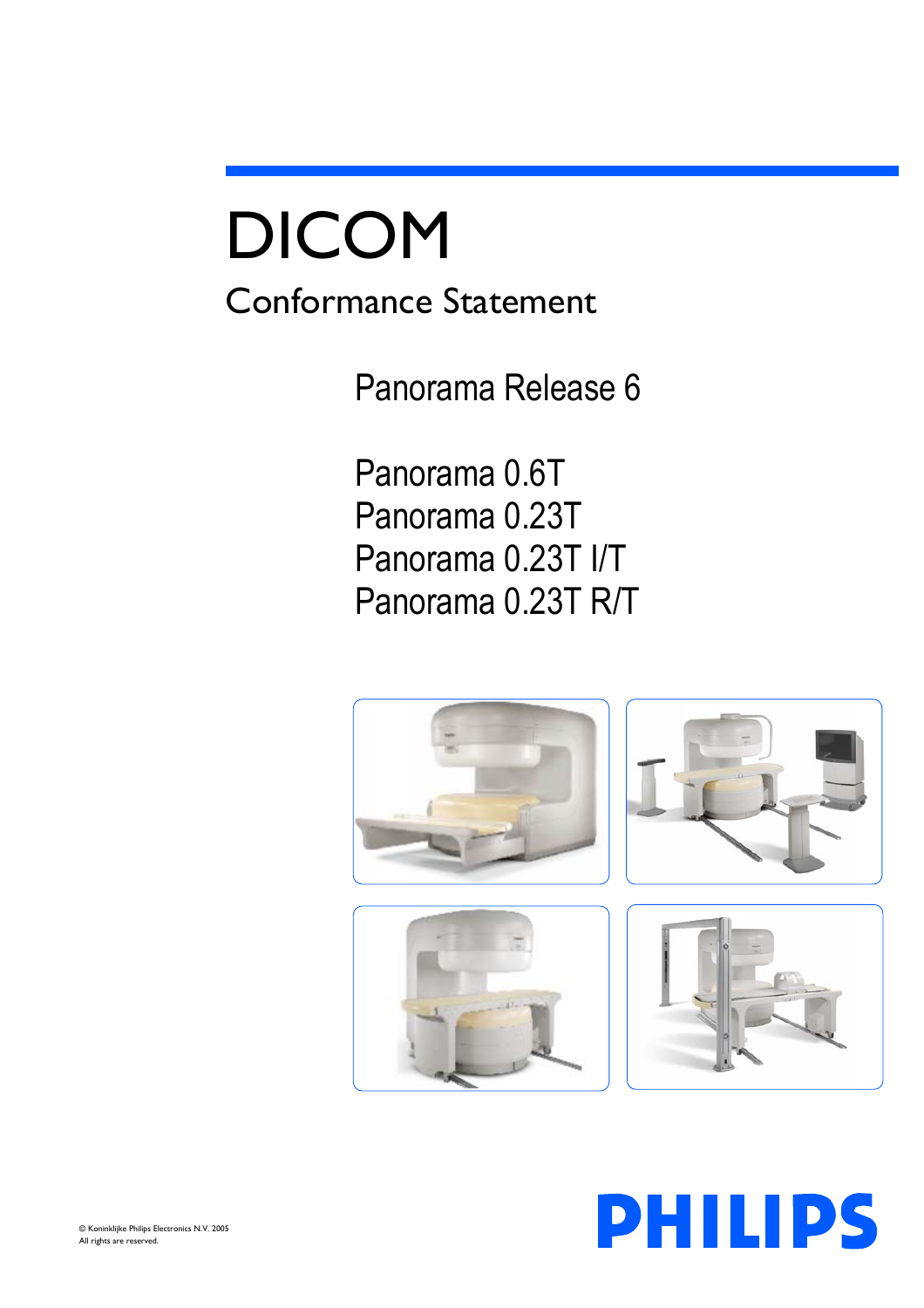This DICOM Conformance Statement is generated for the Panorama 0.23T and Panorama 0.6T systems, which are controlled by using the same Panorama Software.

## *Issued by:*

Philips Medical Systems Nederland B.V. Medical IT, Interoperability

Building QV-282 P.O. Box 10.000 5680 DA Best The Netherlands

Email: dicom@philips.com Internet: http://www.medical.philips.com/

Document Number: 4510 000 45371 Created May 2005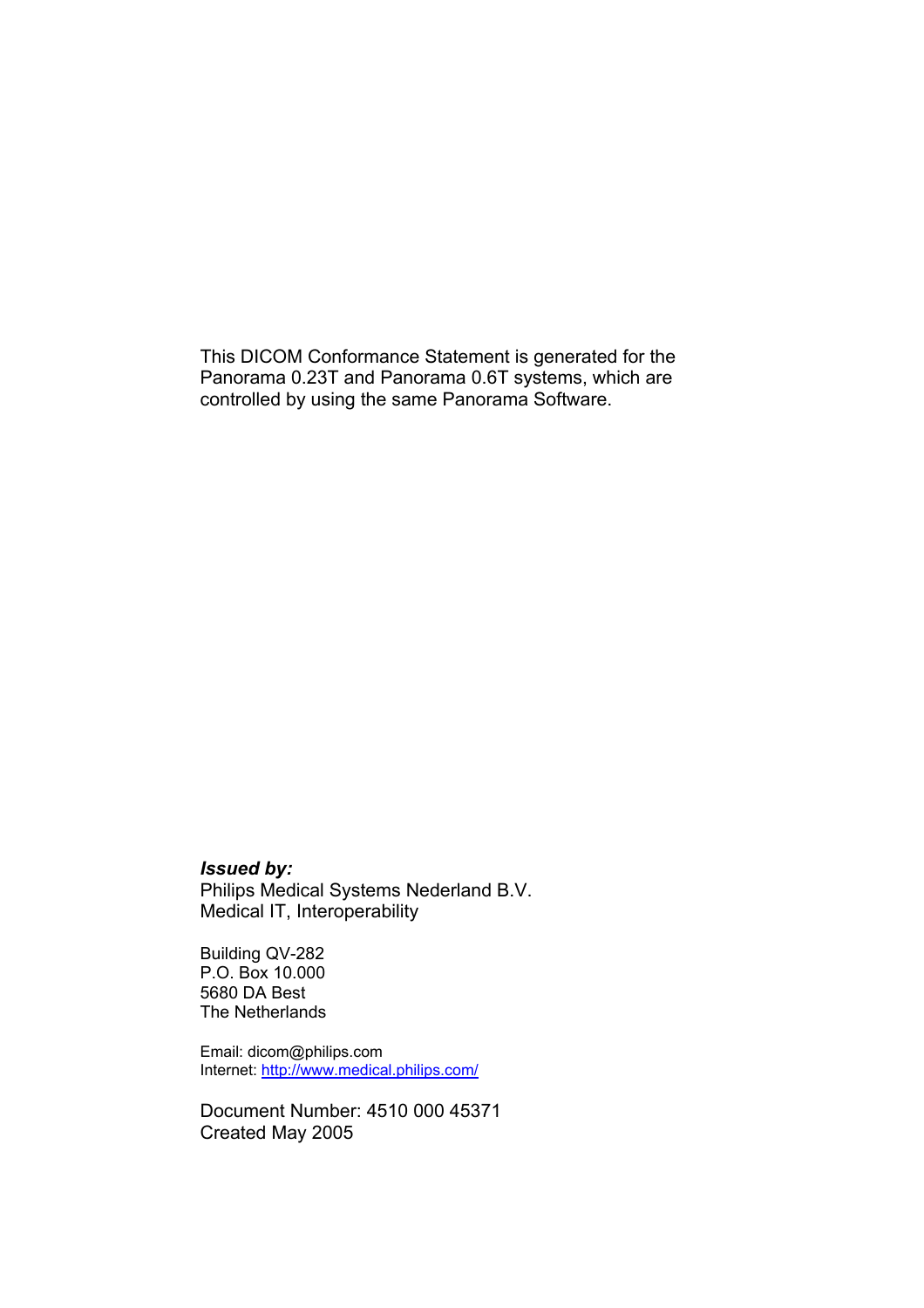# **1 DICOM CONFORMANCE STATEMENT OVERVIEW**

The Overview consist of an overview of the Network Services used by the Panorama Release 6.

The first column shall specify the SOP classes exactly as named in PS 3.6-2003.

| <b>Table 1: Network Services</b> |  |
|----------------------------------|--|
|----------------------------------|--|

| <b>SOP Class</b>                                          |                             |                         | Provider<br>of Service |  |
|-----------------------------------------------------------|-----------------------------|-------------------------|------------------------|--|
| <b>Name</b>                                               | UID                         | <b>Service</b><br>(SCU) | (SCP)                  |  |
|                                                           | <b>Transfer</b>             |                         |                        |  |
| <b>MR Image Storage</b>                                   | 1 2 840 10008 5 1 4 1 1 4   | Yes                     | No                     |  |
|                                                           | Query/Retrieve              |                         |                        |  |
| Patient Root Query/Retrieve Information<br>Model - FIND   | 1.2.840.10008.5.1.4.1.2.1.1 | N <sub>0</sub>          | Yes                    |  |
| Patient Root Query/Retrieve Information<br>$Model - MOVF$ | 1.2.840.10008.5.1.4.1.2.1.2 | No                      | Yes                    |  |
| Study Root Query/Retrieve Information<br>$Model - FIND$   | 1.2.840.10008.5.1.4.1.2.2.1 | No                      | Yes                    |  |
| Study Root Query/Retrieve Information<br>Model - MOVE     | 1.2.840.10008.5.1.4.1.2.2.2 | <b>No</b>               | Yes                    |  |
|                                                           | <b>Workflow Management</b>  |                         |                        |  |
| Modality Worklist Information Model - FIND                | 1.2.840.10008.5.1.4.31      | Yes                     | <b>No</b>              |  |
| <b>Print Management</b>                                   |                             |                         |                        |  |
| <b>Basic Film Session</b>                                 | 1.2.840.10008.5.1.1.1       | Yes                     | No                     |  |
| Basic Film Box                                            | 1.2.840.10008.5.1.1.2       | Yes                     | No                     |  |
| Basic Grayscale Image Box                                 | 1.2.840.10008.5.1.1.4       | Yes                     | No                     |  |
| Basic Grayscale Print Management (Meta)                   | 1.2.840.10008.5.1.1.9       | Yes                     | <b>No</b>              |  |
| Printer                                                   | 1.2.840.10008.5.1.1.16      | Yes                     | No                     |  |

*Note: Verification SCP (C-ECHO) is not included in the table above because it is required for any Acceptor of an Association. The Verification SCU details are covered in the details of the conformance statement.* 

#### **Table 2: Media Services**

| <b>Media Services</b>             |                          |                  |  |  |
|-----------------------------------|--------------------------|------------------|--|--|
| Media Storage Application Profile | Write Files (FSC or FSU) | Read Files (FSR) |  |  |
| <b>Magneto-Optical Disk</b>       |                          |                  |  |  |
| CT/MR Studies on 2.3GB MOD        | Yes                      | Yes              |  |  |
| CT/MR Studies on 4.1GB MOD        | Yes                      | Yes              |  |  |
| <b>CD</b>                         |                          |                  |  |  |
| CT/MR Studies on CD Media         | Yes                      | Yes              |  |  |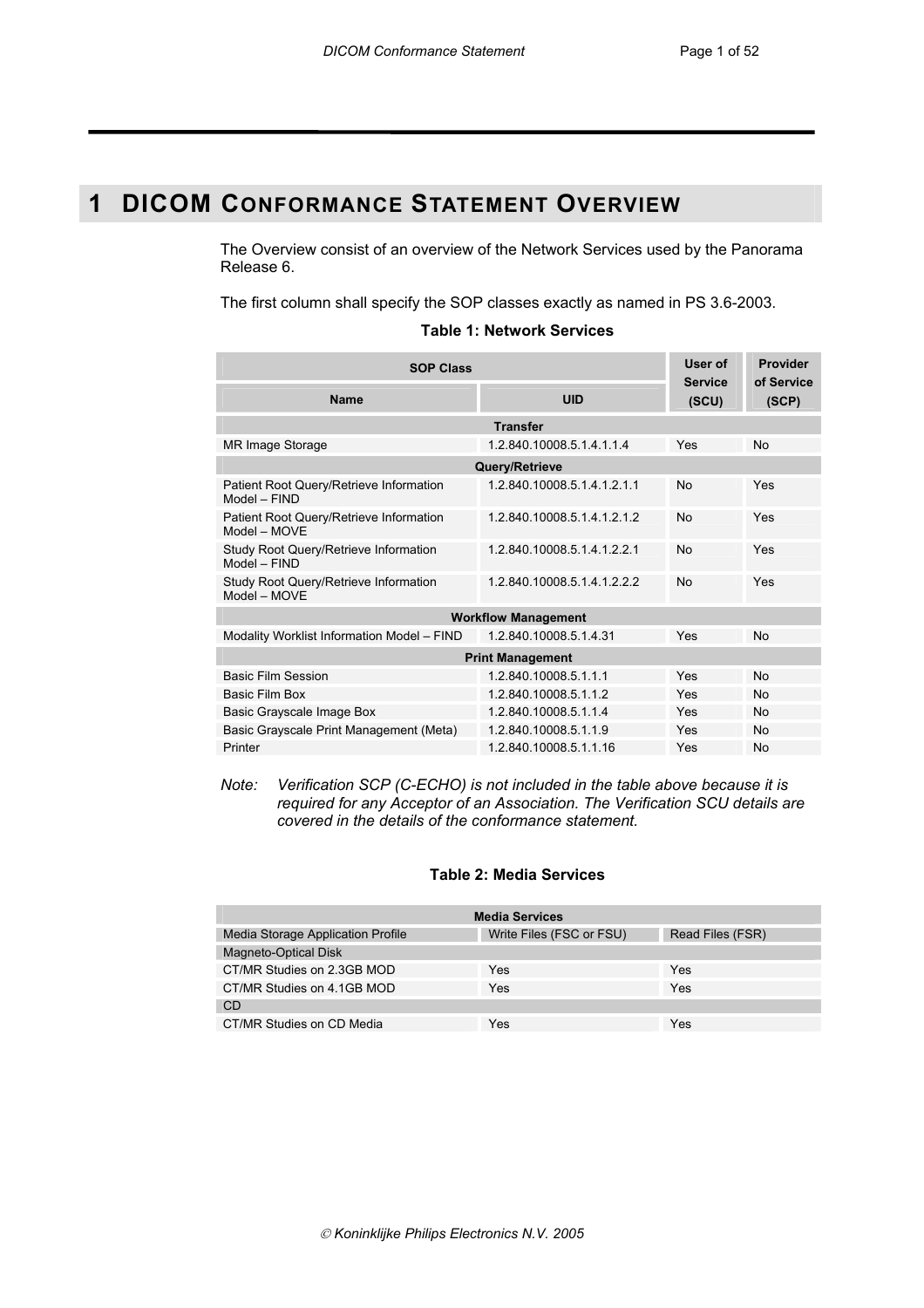# 2 TABLE OF CONTENTS

| 1                                                                                          |  |
|--------------------------------------------------------------------------------------------|--|
| $\mathbf 2$                                                                                |  |
| 3                                                                                          |  |
| 3.1                                                                                        |  |
| 3.2                                                                                        |  |
| 3.3                                                                                        |  |
| 3.4                                                                                        |  |
| 3.5                                                                                        |  |
| 4                                                                                          |  |
| 4.1                                                                                        |  |
| 4.1.1                                                                                      |  |
| 4.1.2                                                                                      |  |
| 4.1.2.1.1                                                                                  |  |
| 4.1.2.1.2                                                                                  |  |
| 4.1.2.1.3                                                                                  |  |
| 4.1.2.1.4                                                                                  |  |
| 4.1.3                                                                                      |  |
| 4.2                                                                                        |  |
| 4.2.1                                                                                      |  |
| 4.2.1.1.1                                                                                  |  |
|                                                                                            |  |
| 4.2.1.2.1                                                                                  |  |
| 4.2.1.2.2<br>4.2.1.2.3                                                                     |  |
|                                                                                            |  |
| 4.2.1.3<br>4.2.1.3.1 Association Real-World Activity - Worklist Request (C-FIND)13         |  |
| 4.2.1.3.1.1                                                                                |  |
| 4.2.1.3.1.2                                                                                |  |
| 4.2.1.3.1.3                                                                                |  |
| Overview of the applied Modality Worklist Information Model - FIND SOP Class 15<br>4.2.1.4 |  |
| 4.2.1.5                                                                                    |  |
|                                                                                            |  |
| 4.2.2.1                                                                                    |  |
|                                                                                            |  |
| 4.2.2.2.1                                                                                  |  |
| 4.2.2.2.2                                                                                  |  |
| 4.2.2.2.3                                                                                  |  |
| 4.2.2.3                                                                                    |  |
|                                                                                            |  |
| 4.2.2.3.1.1                                                                                |  |
| 4.2.2.3.1.2                                                                                |  |
| 4.2.2.3.1.3                                                                                |  |
|                                                                                            |  |
| 4.2.2.3.2.1                                                                                |  |
| 4.2.2.3.2.2                                                                                |  |
| 4.2.2.3.2.3                                                                                |  |
| 4.2.2.4                                                                                    |  |
| 4.2.3                                                                                      |  |
| 4.2.3.1                                                                                    |  |
| 4.2.3.2                                                                                    |  |
| 4.2.3.2.1                                                                                  |  |
| 4.2.3.2.2                                                                                  |  |
| 4.2.3.2.3                                                                                  |  |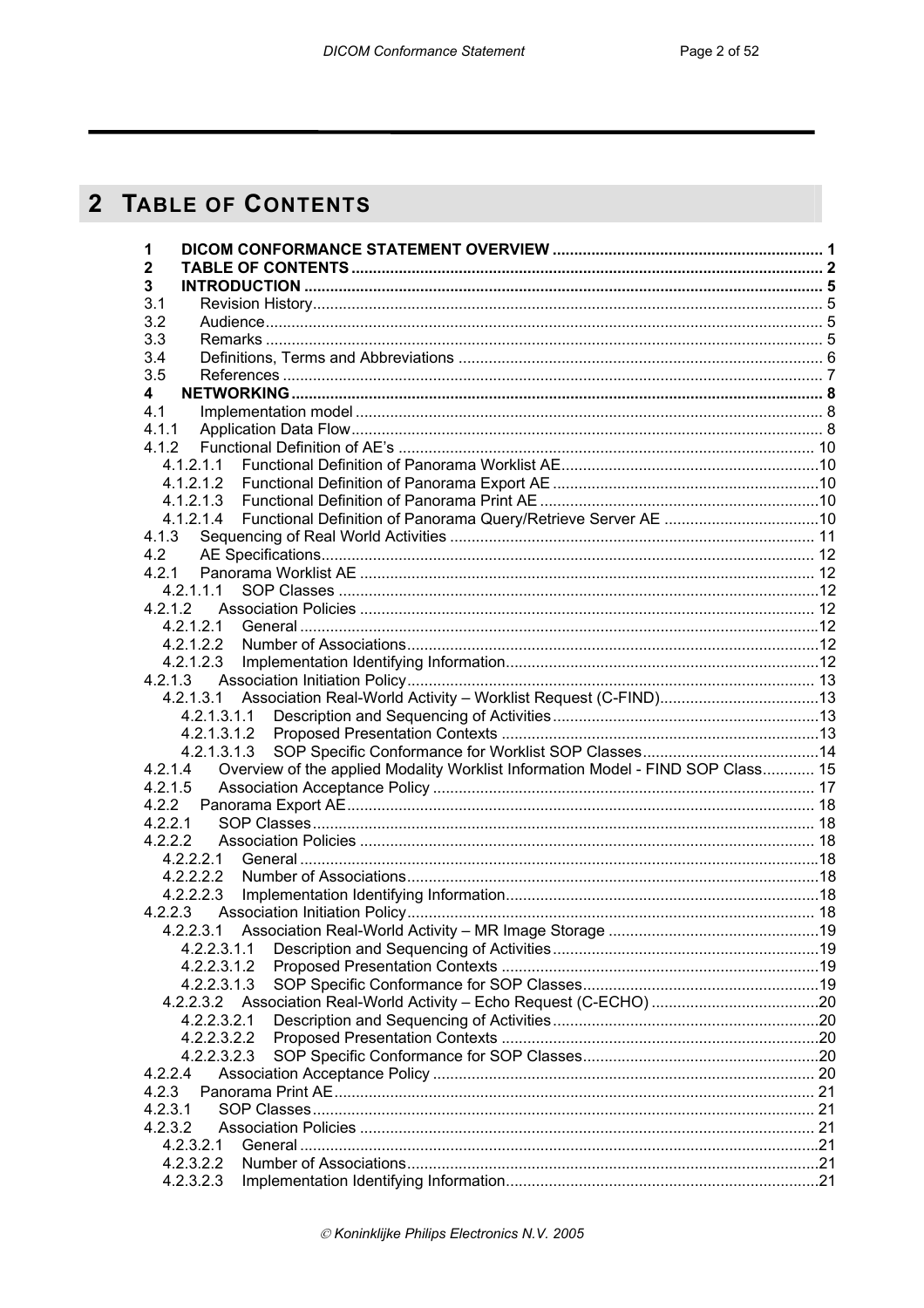| 4.2.3.3.1                                                                           |  |
|-------------------------------------------------------------------------------------|--|
| 4.2.3.3.1.1                                                                         |  |
| 4.2.3.3.1.2                                                                         |  |
| Specific Conformance to Grayscale Print Management Meta SOP Class 23<br>4.2.3.3.1.3 |  |
| 4.2.3.3.1.4                                                                         |  |
| 4.2.3.3.1.5                                                                         |  |
| 4.2.3.3.1.6                                                                         |  |
| 4.2.3.3.1.7                                                                         |  |
| 4.2.3.3.1.8                                                                         |  |
| 4.2.3.3.1.9                                                                         |  |
|                                                                                     |  |
| 4.2.3.4                                                                             |  |
|                                                                                     |  |
| 4.2.4.1                                                                             |  |
| 4.2.4.2                                                                             |  |
| 4.2.4.2.1                                                                           |  |
| 4.2.4.2.2                                                                           |  |
| 4.2.4.2.3                                                                           |  |
| 4.2.4.3                                                                             |  |
| 4.2.4.4                                                                             |  |
|                                                                                     |  |
| 4.2.4.4.1.1                                                                         |  |
|                                                                                     |  |
| 4.2.4.4.1.2                                                                         |  |
| 4.2.4.4.1.3                                                                         |  |
| 4.2.4.5                                                                             |  |
|                                                                                     |  |
| 4.2.4.5.1.1                                                                         |  |
| 4.2.4.5.1.2                                                                         |  |
| 4.2.4.5.1.3                                                                         |  |
|                                                                                     |  |
| 4.2.4.5.2.1                                                                         |  |
| 4.2.4.5.2.2                                                                         |  |
| 4.2.4.5.2.3                                                                         |  |
| 4.2.4.5.2.4                                                                         |  |
|                                                                                     |  |
| 4.2.4.5.3.1                                                                         |  |
| 4.2.4.5.3.2                                                                         |  |
| 4.2.4.5.3.3                                                                         |  |
| 4.3                                                                                 |  |
| 4.3.1                                                                               |  |
| 4.3.2                                                                               |  |
| 4.4                                                                                 |  |
| 4.4.1                                                                               |  |
| 4.4.1.1                                                                             |  |
| 4.4.1.2                                                                             |  |
| 4.4.1.2.1                                                                           |  |
| 4.4.1.2.2                                                                           |  |
| 4.4.1.2.3                                                                           |  |
| 4.4.1.2.4                                                                           |  |
| 4.4.2                                                                               |  |
|                                                                                     |  |
| 5.                                                                                  |  |
| 5.1                                                                                 |  |
| 5.1.1                                                                               |  |
| 5.1.2                                                                               |  |
| 5.1.2.1                                                                             |  |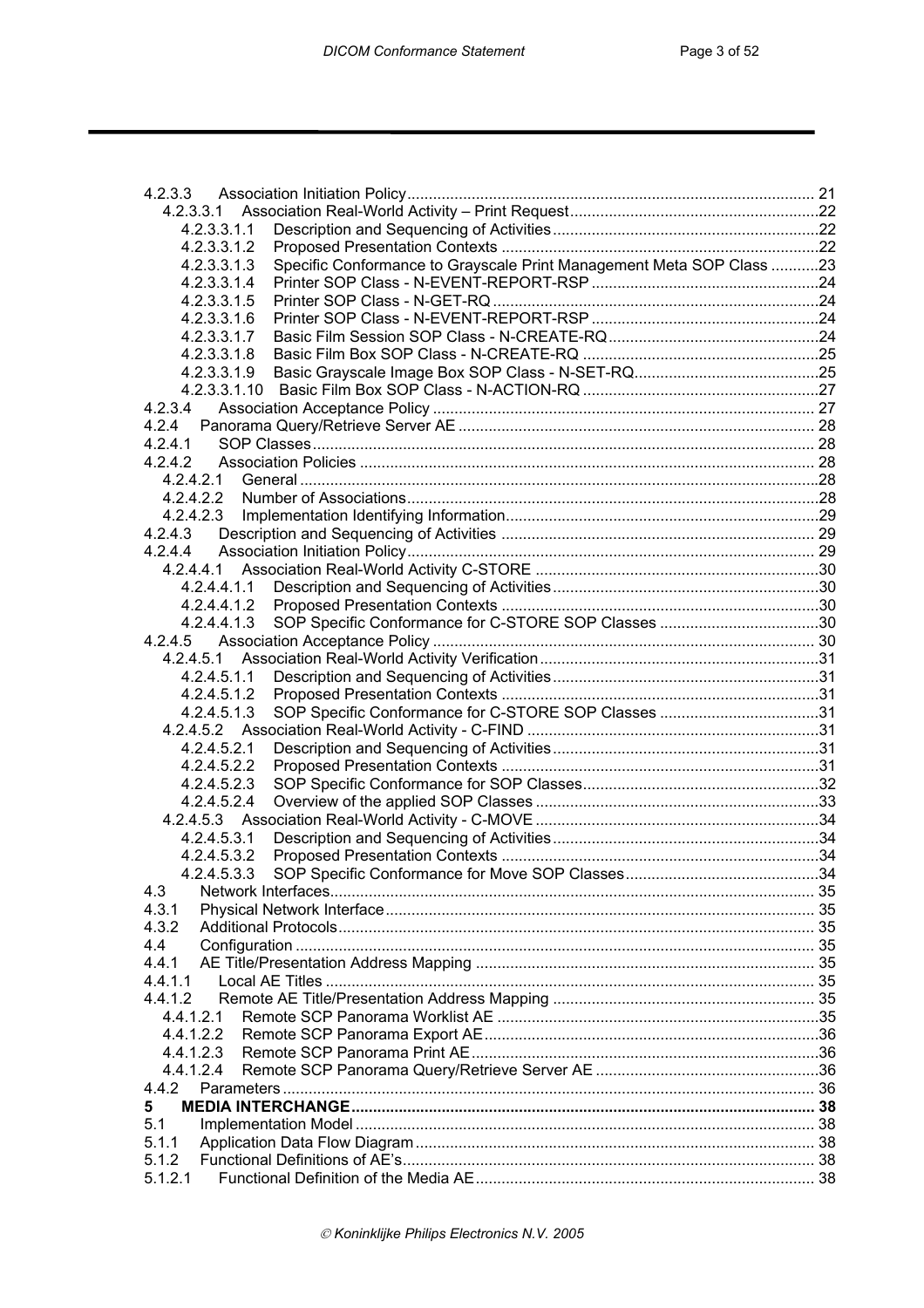| 5.1.3       |  |
|-------------|--|
| 5.1.4       |  |
| 5.2         |  |
| 5.2.1       |  |
| 5.2.1.1     |  |
| 5.2.1.1.1   |  |
| 5.2.1.1.1.1 |  |
|             |  |
|             |  |
| 5.3         |  |
| 5.3.1       |  |
| 5.3.1.1     |  |
|             |  |
|             |  |
|             |  |
| 5.3.1.2     |  |
| 5.3.1.2.1   |  |
|             |  |
| 5.3.1.2.3   |  |
| 5.3.1.3     |  |
|             |  |
|             |  |
| 5.3.1.3.3   |  |
| 5.3.2       |  |
| 5.4         |  |
| 6           |  |
| 7           |  |
| 7.1         |  |
| 7.2         |  |
| 7.3         |  |
| 8           |  |
| 8.1         |  |
| 8.1.1       |  |
| 8.1.1.1     |  |
| 8.1.1.2     |  |
| 8.1.1.3     |  |
| 8.2         |  |
| 8.2.1       |  |
| 8.2.2       |  |
| 8.2.3       |  |
| 8.3         |  |
| 8.4         |  |
| 8.5         |  |
|             |  |
| 8.6         |  |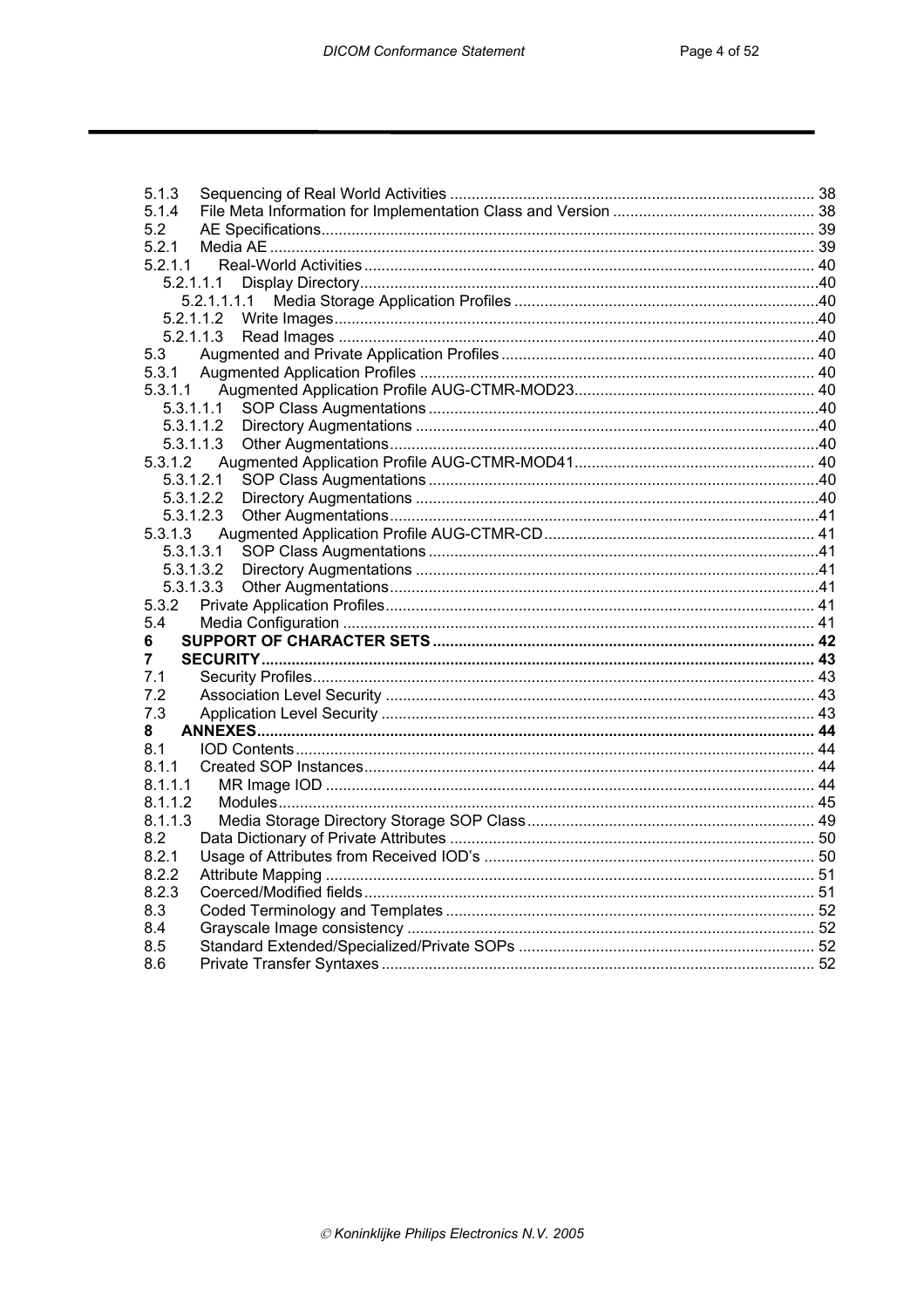## **3 INTRODUCTION**

The introduction specifies product and relevant disclaimers as well as any general information that the vendor feels is appropriate.

## **3.1 Revision History**

The revision history provides dates and differences of the different releases.

#### **Table 3: Revision History**

| Document<br><b>Version</b> | Date of Issue | <b>Description</b> |
|----------------------------|---------------|--------------------|
|                            | 27 May 2005   | First publication  |

## **3.2 Audience**

This Conformance Statement is intended for:

- ¾ (Potential) customers
- System integrators of medical equipment
- Marketing staff interested in system functionality
- ¾ Software designers implementing DICOM interfaces

It is assumed that the reader is familiar with the DICOM standard.

## **3.3 Remarks**

The DICOM Conformance Statement is contained in chapter 4 through 8 and follows the contents and structuring requirements of DICOM PS 3.2-2003.

This DICOM Conformance Statement by itself does not guarantee successful interoperability of Philips equipment with non-Philips equipment. The user (or user's agent) should be aware of the following issues:

#### • **Interoperability**

Interoperability refers to the ability of application functions, distributed over two or more systems, to work successfully together. The integration of medical devices into an IT environment may require application functions that are not specified within the scope of DICOM. Consequently, using only the information provided by this Conformance Statement does not guarantee interoperability of Philips equipment with non-Philips equipment. It is the user's responsibility to analyze thoroughly the application requirements and to specify a solution that integrates Philips equipment with non-Philips equipment.

#### • **Validation**

Philips equipment has been carefully tested to assure that the actual implementation of the DICOM interface corresponds with this Conformance Statement.

Where Philips equipment is linked to non-Philips equipment, the first step is to compare the relevant Conformance Statements. If the Conformance Statements indicate that successful information exchange should be possible, additional validation tests will be necessary to ensure the functionality, performance, accuracy and stability of image and image related data. It is the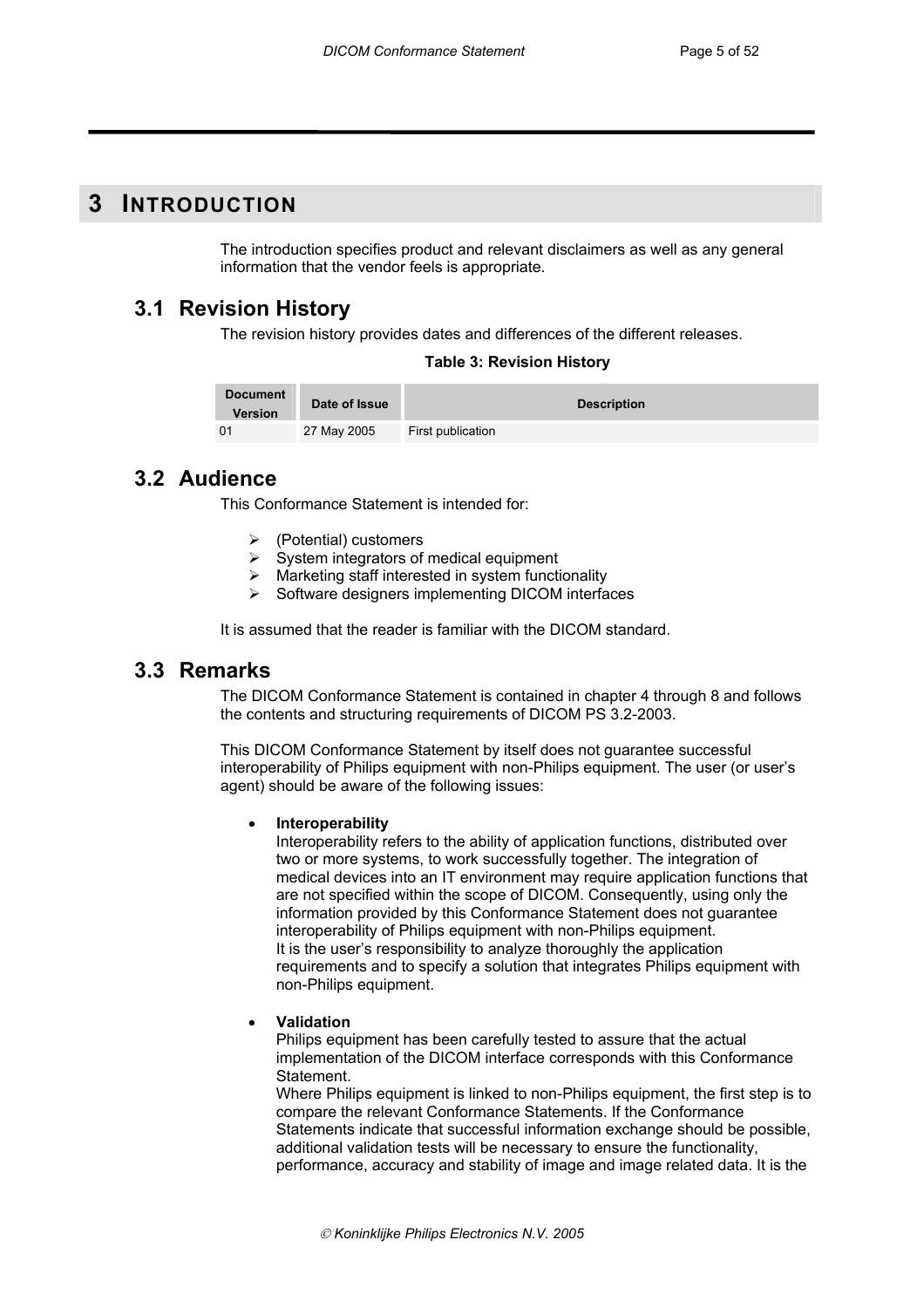responsibility of the user (or user's agent) to specify the appropriate test suite and to carry out the additional validation tests.

#### • **New versions of the DICOM Standard**

The DICOM Standard will evolve in future to meet the user's growing requirements and to incorporate new features and technologies. Philips is actively involved in this evolution and plans to adapt its equipment to future versions of the DICOM Standard. In order to do so, Philips reserves the right to make changes to its products or to discontinue its delivery. The user should ensure that any non-Philips provider linking to Philips equipment also adapts to future versions of the DICOM Standard. If not, the incorporation of DICOM enhancements into Philips equipment may lead to loss of connectivity (in case of networking) and incompatibility (in case of media).

## **3.4 Definitions, Terms and Abbreviations**

DICOM definitions, terms and abbreviations are used throughout this Conformance Statement. For a description of these, see NEMA PS 3.3-2003 and PS 3.4-2003. The word Philips in this document refers to Philips Medical Systems.

The following acronyms and abbreviations are used in this document.

| AF            | <b>Application Entity</b>                       |
|---------------|-------------------------------------------------|
| <b>ALWAYS</b> | <b>Always Present</b>                           |
| <b>ANAP</b>   | <b>Attribute Not Always Present</b>             |
| <b>AUTO</b>   | Automatically                                   |
| <b>BOT</b>    | <b>Basic Offset Table</b>                       |
| <b>CONFIG</b> | Configuration                                   |
| <b>DICOM</b>  | Digital Imaging and Communications in Medicine  |
| <b>DIMSE</b>  | <b>DICOM Message Service Element</b>            |
| EBE           | <b>DICOM Explicit VR Big Endian</b>             |
| ELE           | DICOM Explicit VR Little Endian                 |
| <b>EMPTY</b>  | Attribute is sent without a value               |
| ILE.          | <b>DICOM Implicit VR Little Endian</b>          |
| <b>IOD</b>    | Information Object Definition                   |
| MWL           | <b>Modality Worklist</b>                        |
| <b>MPPS</b>   | Modality Performed Procedure Step               |
| MR            | <b>Magnetic Resonance</b>                       |
| <b>NEMA</b>   | National Electrical Manufacturers Association   |
| PDU           | Protocol Data Unit                              |
| <b>RIS</b>    | Radiology Information System                    |
| <b>SCP</b>    | Service Class Provider                          |
| SCU           | Service Class User                              |
| <b>SOP</b>    | Service Object Pair                             |
| <b>TCP/IP</b> | Transmission Control Protocol/Internet Protocol |
| UID           | Unique Identifier                               |
| <b>USER</b>   | User Input                                      |
| <b>VNAP</b>   | Value Not Always Present                        |
| VR.           | <b>Value Representation</b>                     |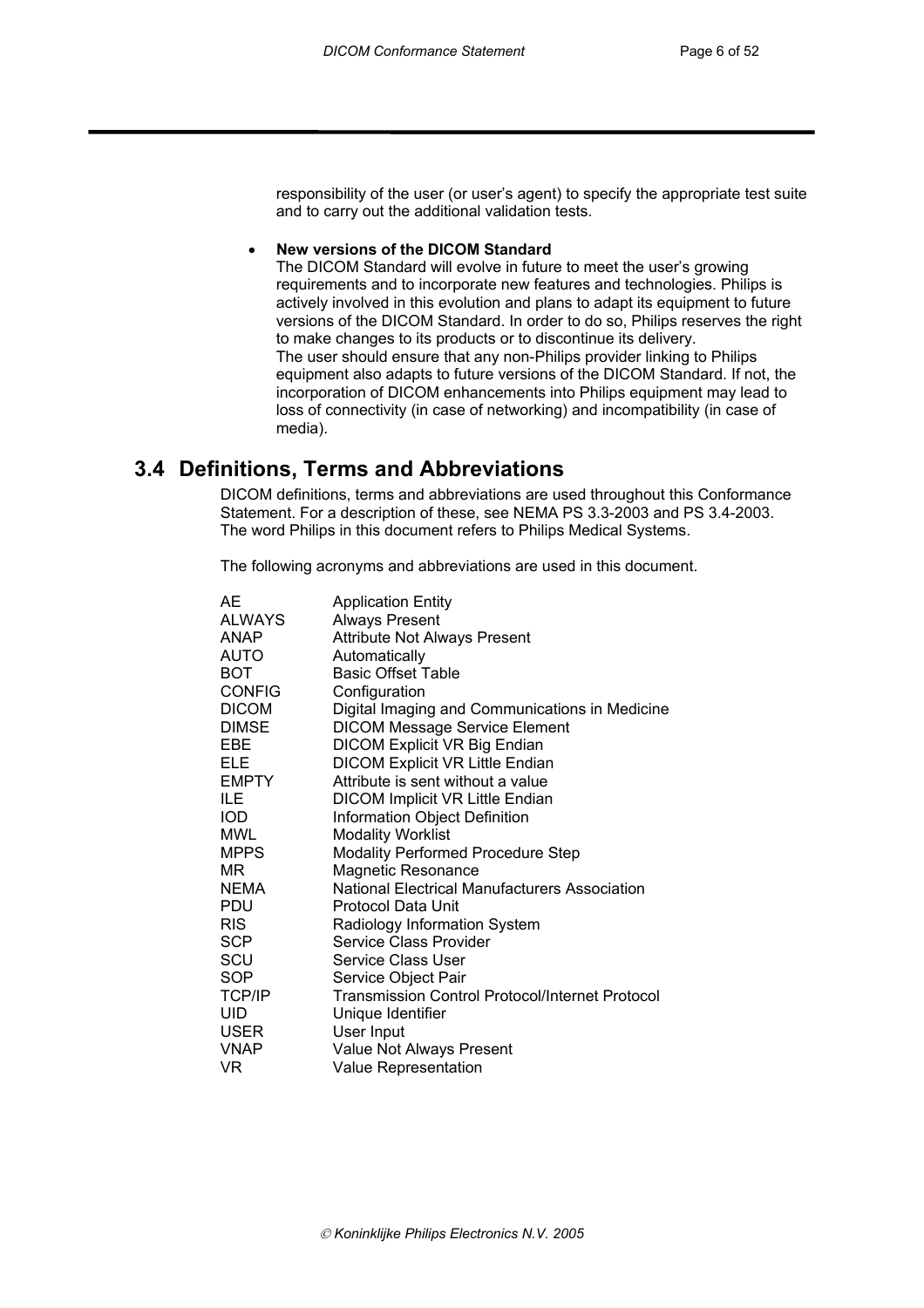## **3.5 References**

[DICOM] Digital Imaging and Communications in Medicine (DICOM), Part 1 – 16 (NEMA PS 3.1-2003 – PS 3.16-2003), National Electrical Manufacturers Association (NEMA) Publication Sales 1300 N. 17<sup>th</sup> Street, Suite 1847 Rosslyn, Virginia. 22209, United States of America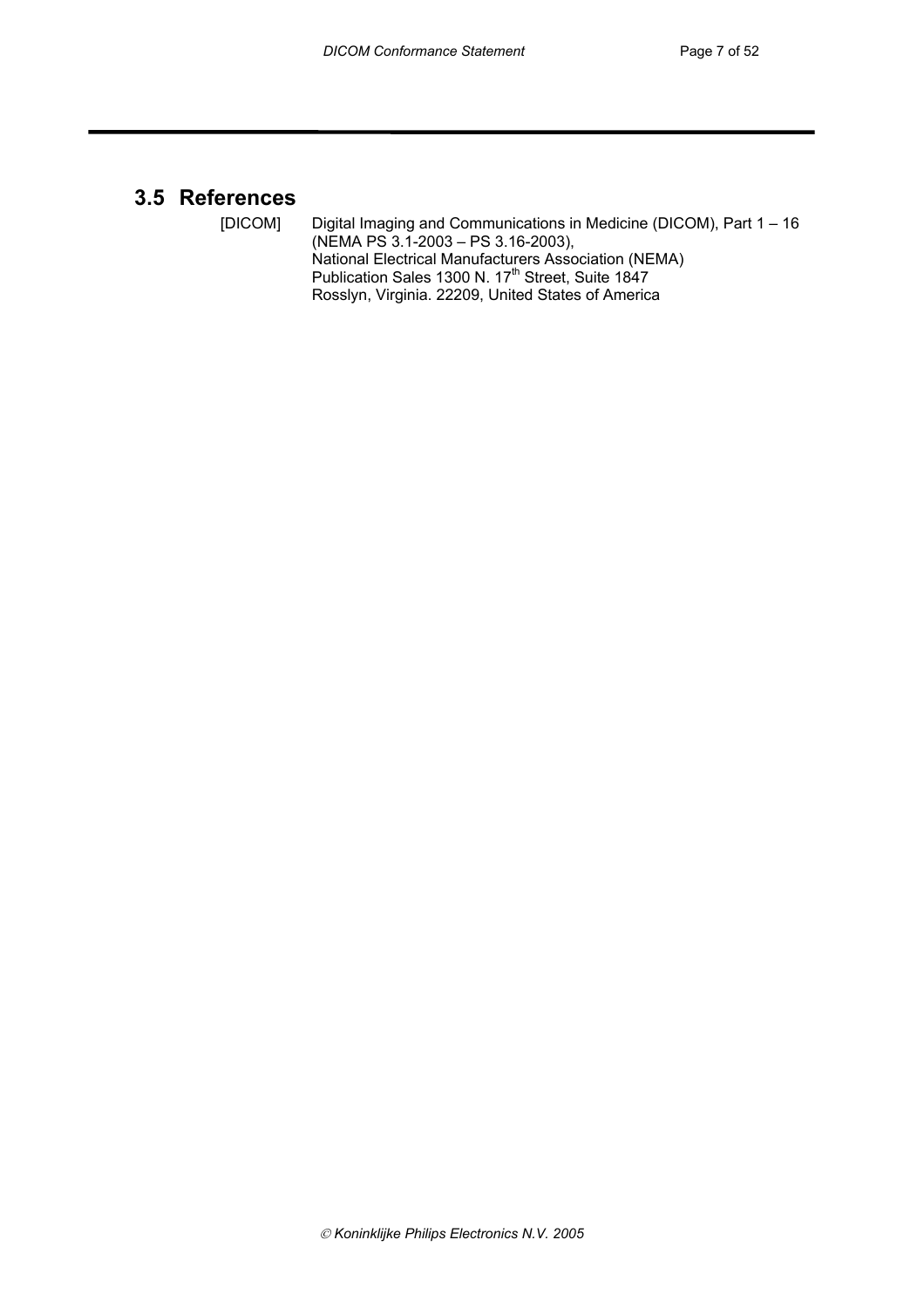# **4 NETWORKING**

This section contains the networking related services (vs. the media related ones).

## **4.1 Implementation model**

The Panorama MR Software is console software controlling an MR image generating system. The software contains following features:

|  |  | Table 4: Panorama Feature |  |
|--|--|---------------------------|--|
|--|--|---------------------------|--|

**Feature**  DICOM Worklist Management function to obtain a DICOM Worklist DICOM Image Export function to transfer DICOM MR images and image related data from Panorama to a remote system DICOM Print function to print images

DICOM Query/Retrieve Server to respond to query and move requests received from remote AE's.

## **4.1.1 Application Data Flow**

Panorama behaves as a system with 4 Application Entities (AE). The related implementation models are shown in figure 1.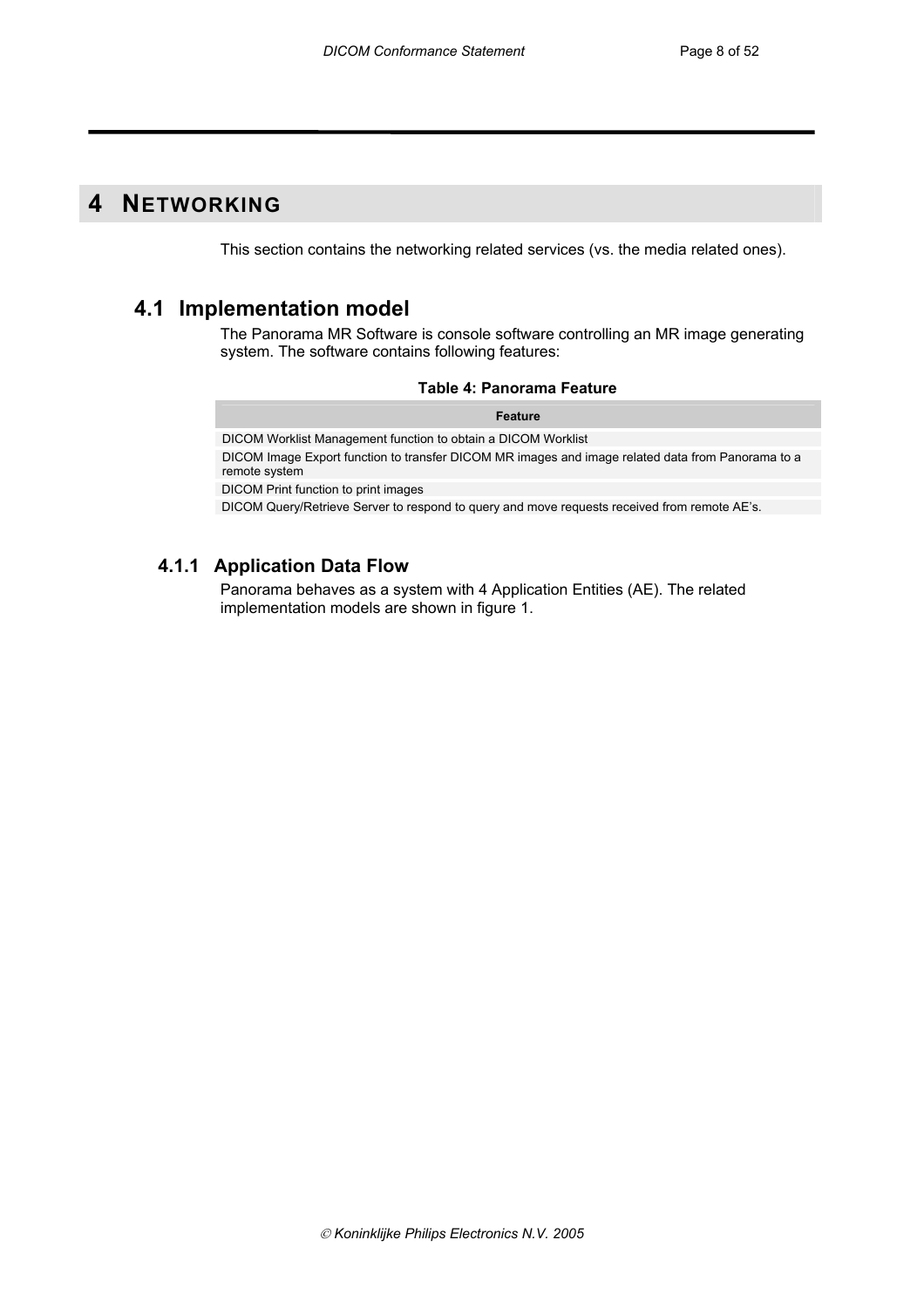

**Figure 1: Application Data Flow Diagram**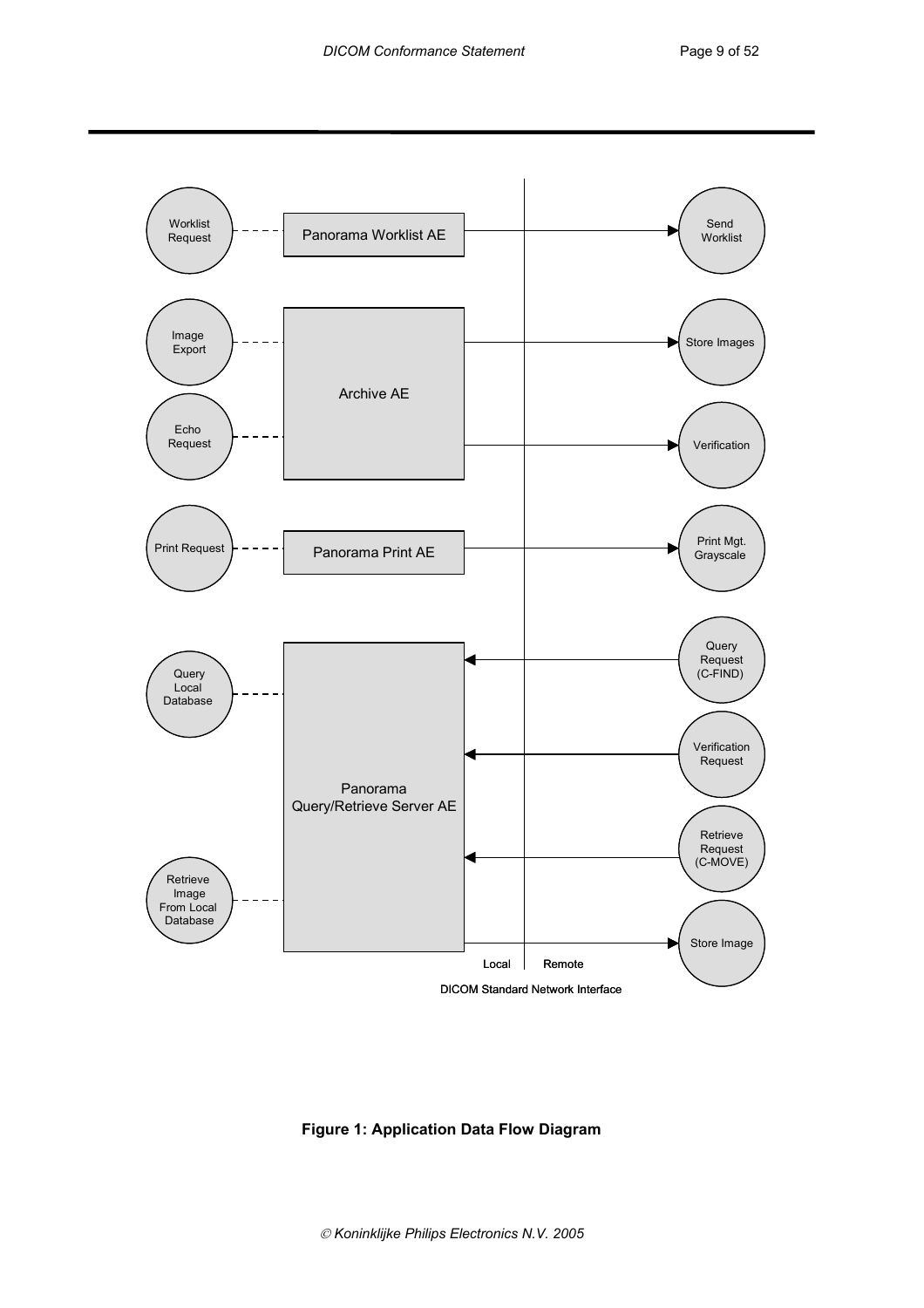## **4.1.2 Functional Definition of AE's**

#### *4.1.2.1.1 Functional Definition of Panorama Worklist AE*

The Panorama DICOM Modality Worklist feature allows operator to perform Worklist Request. Operator performs the Worklist Request during the examination setup. A Worklist is requested from a DICOM Information System like a RIS. The Panorama Worklist AE acts as a Service Class User (SCU) of the Basic Worklist Management Service Class. It will subsequently request the Worklist data from the configured RIS.

#### *4.1.2.1.2 Functional Definition of Panorama Export AE*

The Panorama DICOM Image Export feature allows operator to perform Image Export and Echo Request. Export Request is activated either manually by user or as a consequence of specific system event like receiving new images from the scanner. At Export Request the images will be converted into DICOM format and sent out to a remote destination. This destination has previously selected by the operator from the user interface. Operator can also perform Echo Request to the selected destination to check whether it is responding using the user interface.

The Panorama Export AE establishes an association with the remote Storage SCP, sends all images in the series, and then terminates the association. If the export function detects an error while sending an image, the export function will notify the operator and request operator intervention. Panorama Export AE can also act as a Verification SCU and check the availability of remote AE.

#### *4.1.2.1.3 Functional Definition of Panorama Print AE*

The Panorama DICOM Print feature allows operator to perform Print Request. Operator exposes selected images to a virtual keypad, selects the printer and presses Print button. At Print Request exposed images are converted to DICOM format and sent out to the selected printer.

The Panorama Print AE runs as a server process, which accepts requests initiated by Film Control dialog (virtual keypad). Operator fills the film with images using the export button. When the film is complete, the operator presses Print button, which initiates communication with DICOM printer. The Print AE establishes an association with the remote Print SCP, sends a film, queries printer status, and then terminates the association.

#### *4.1.2.1.4 Functional Definition of Panorama Query/Retrieve Server AE*

The Panorama Query/Retrieve Server AE is a separate process running on the system. It responds to query, retrieve and verification requests received from remote AE's.

When Verification Request is received, the Panorama Query/Retrieve Server AE sends a verification response back to the requesting AE.

The Query/Retrieve Server AE runs as a separate process, which is started and stopped by the system's user interface process. While active, server responds to query, retrieve and verification requests initiated by remote Query/Retrieve Service Class SCU. With retrieve request, an association is established to the requested destination AE, all requested SOP Instances are sent to the destination, and association is terminated. After the last processed SOP Instance, a response with possible failure information is sent to the SCU.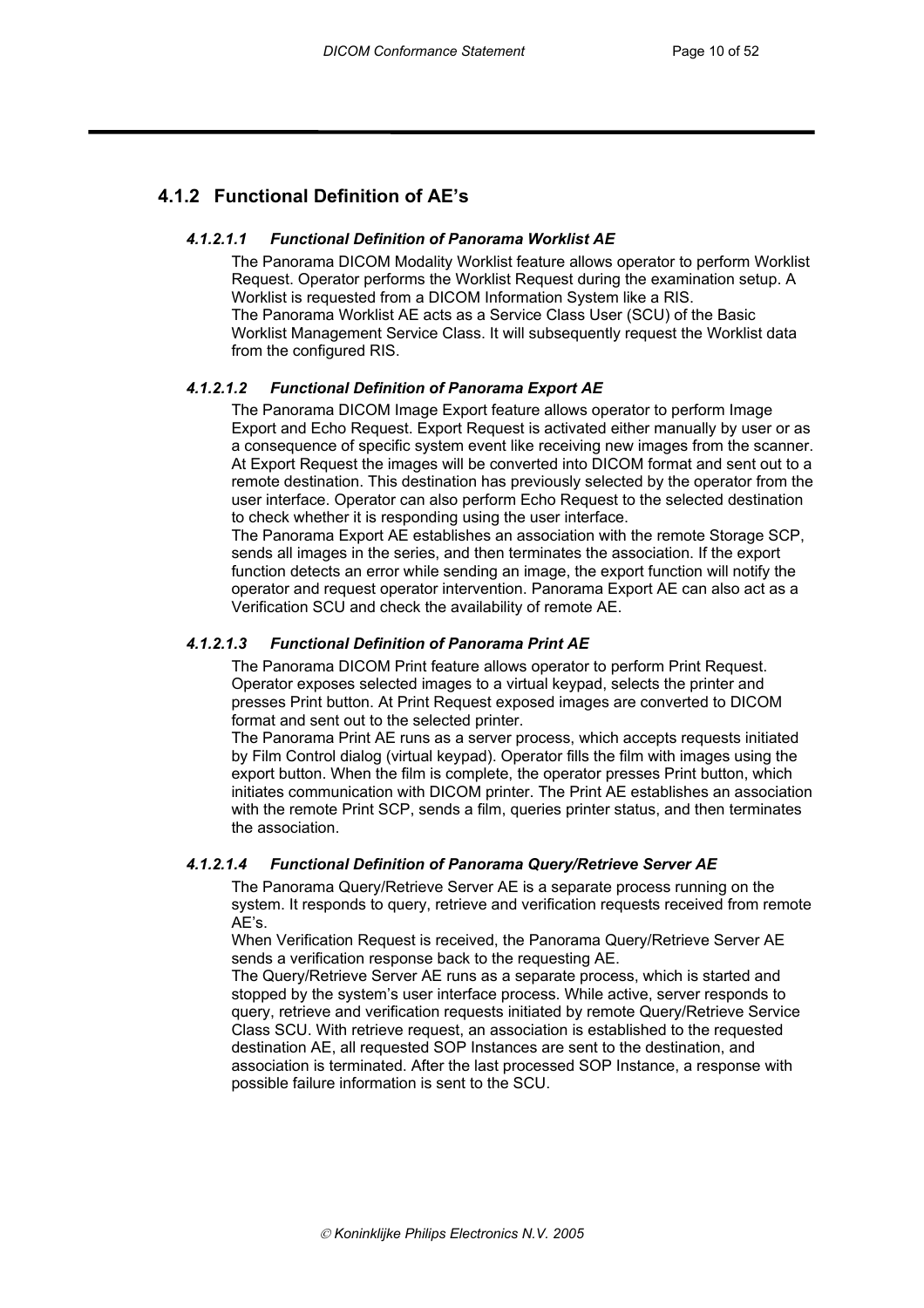

## **4.1.3 Sequencing of Real World Activities**

#### **Figure 2: The Panorama system in DICOM Network**

When RIS interface is configured, the Worklist data can be requested from the RIS. After import of the data, user can add missing data required for examination setup.

With above data, which also can be entered manually, examination scans can be performed. After reconstruction the resulting images can be exported via DICOM. These images can also be sent to a DICOM network printer.

Remote workstation or PC can also query the local image database of Panorama system and retrieve selected images to itself or to some other destination.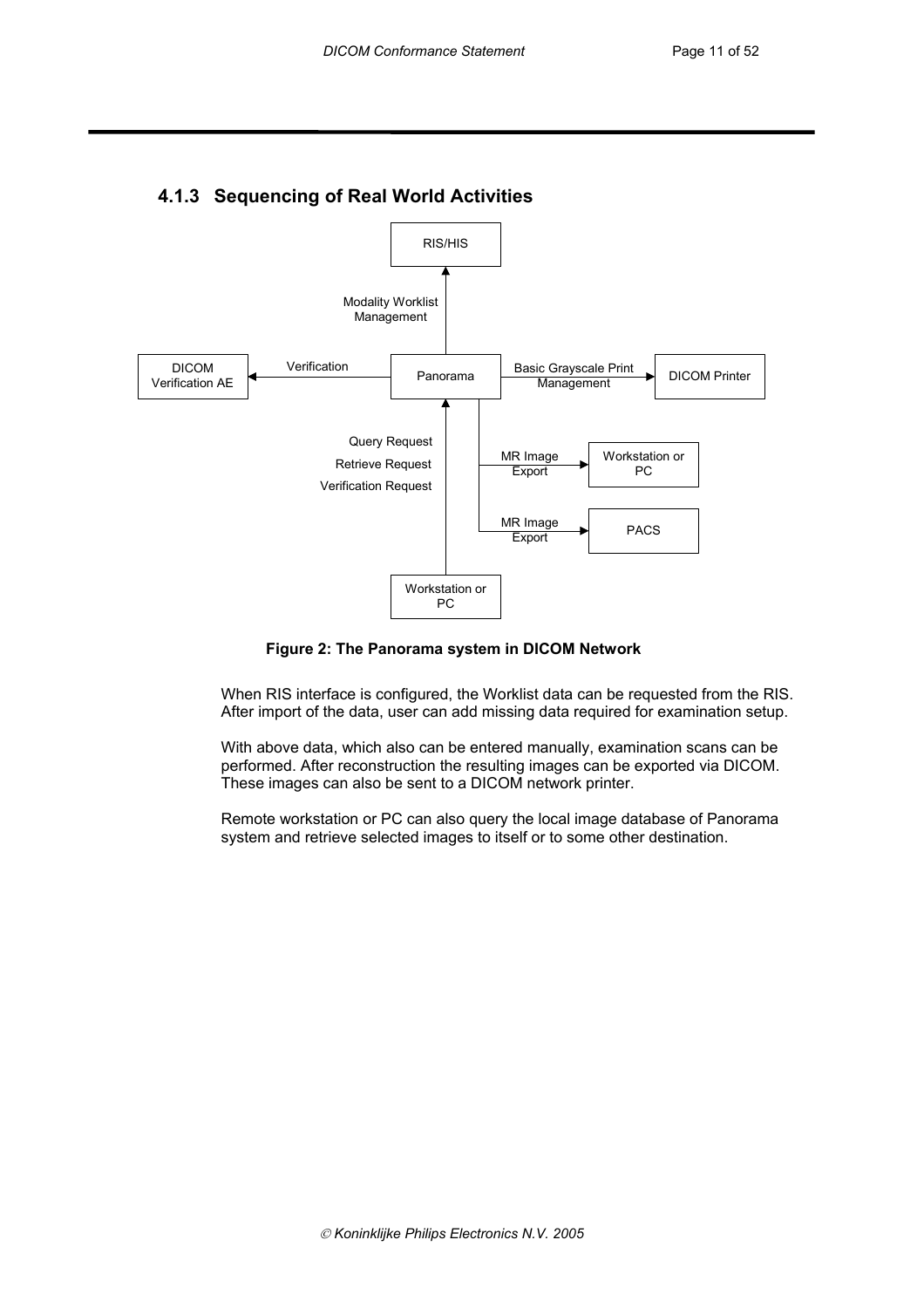## **4.2 AE Specifications**

The four different Application Entity's are specified in the next sections. Specified in section 4.2.1 Panorama Worklist AE, section 4.2.2 Panorama Export AE, section 4.2.3 Panorama Print AE en section 4.2.4 Panorama Query/Retrieve Server AE.

## **4.2.1 Panorama Worklist AE**

#### *4.2.1.1.1 SOP Classes*

This Application Entity provides Standard Conformance to the following SOP Classes.

#### **Table 5: SOP Classes for Panorama Worklist AE**

| <b>SOP Class Name</b>                      | <b>SOP Class UID</b>   | <b>SCU</b> | <b>SCP</b> |
|--------------------------------------------|------------------------|------------|------------|
| Modality Worklist Information Model - FIND | 1.2.840.10008.5.1.4.31 | Yes        | No         |

*Note: Any SOP specific behavior is documented later in the conformance statement in the applicable SOP specific conformance section.* 

#### **4.2.1.2 Association Policies**

#### *4.2.1.2.1 General*

The PDU size is configurable. The default PDU size 4096 Bytes is given in the configuration as 0. The PDU size = PDU size entered  $+6$  Bytes. Example 4096 Bytes will be 4096 + 6 = 5002 Bytes in total. By changing of the PDU size first a restart of the application is needed. During Association the real transfers Bytes will be negotiated.

#### **Table 6: DICOM Application Context**

Application Context Name 1.2.840.10008.3.1.1.1

#### *4.2.1.2.2 Number of Associations*

Panorama Worklist AE will attempt to establish on association at the time.

#### **Table 7: Number of Associations as an Association Initiator for Panorama Worklist AE**

Maximum number of simultaneous associations 1

#### *4.2.1.2.3 Implementation Identifying Information*

#### **Table 8: DICOM Implementation Class and Version for Panorama Worklist AE**

| <b>Application Entity Name</b>    | Panorama Worklist AE     |
|-----------------------------------|--------------------------|
| <b>Application Entity Version</b> | 6.1                      |
| Implementation Class UID          | 2.16.840.1.113662.4.10.1 |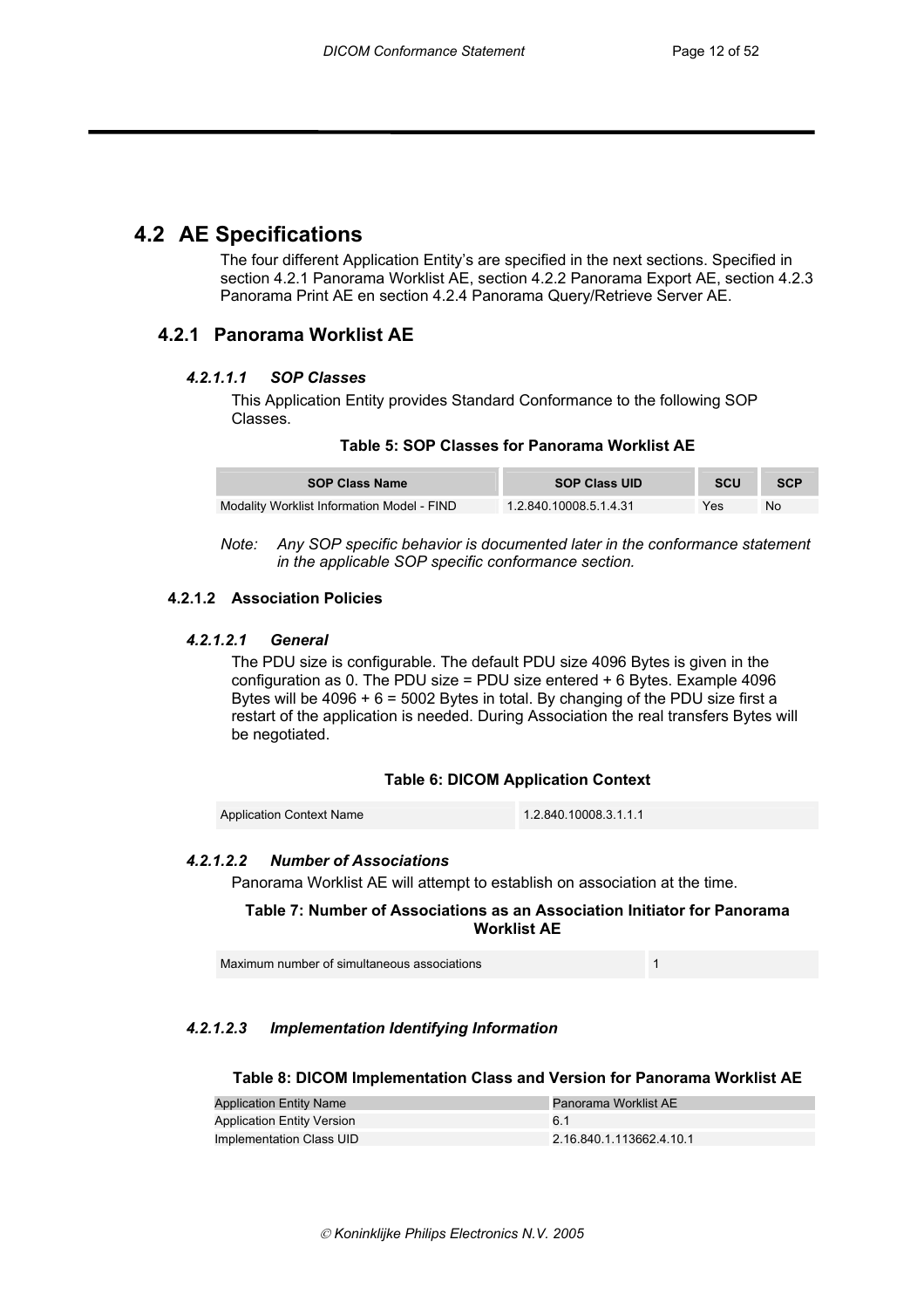## **4.2.1.3 Association Initiation Policy**

This describes the conditions under which the AE will initiate an association.

#### *4.2.1.3.1 Association Real-World Activity – Worklist Request (C-FIND)*

#### **4.2.1.3.1.1 Description and Sequencing of Activities**



 **Figure 3: Real World Activity Worklist Request** 

The operator can do a Worklist request during examination preparation phase, through pressing of the Find-button in the Worklist dialog.

#### **4.2.1.3.1.2 Proposed Presentation Contexts**

Each time an association is initiated, the association initiator proposes a number of presentation contexts to be used on that association. In this subsection, the presentation contexts proposed by Panorama Worklist AE for Association Real-World Activity – Worklist Request (C-FIND) is defined in Table 9.

#### **Table 9: Proposed Presentation Contexts for Worklist Request (C-FIND)**

| <b>Presentation Context Table</b>                   |                        |                        |                   |             |                    |
|-----------------------------------------------------|------------------------|------------------------|-------------------|-------------|--------------------|
|                                                     | <b>Abstract Syntax</b> | <b>Transfer Syntax</b> |                   | <b>Role</b> | <b>Extended</b>    |
| <b>Name</b>                                         | <b>UID</b>             | <b>Name List</b>       | <b>UID List</b>   |             | <b>Negotiation</b> |
| Modality<br>Worklist<br>Information<br>Model - Find | 1.2.840.10008.5.1.4.31 | $I\!I$ F               | 1.2.840.10008.1.2 | <b>SCU</b>  | None               |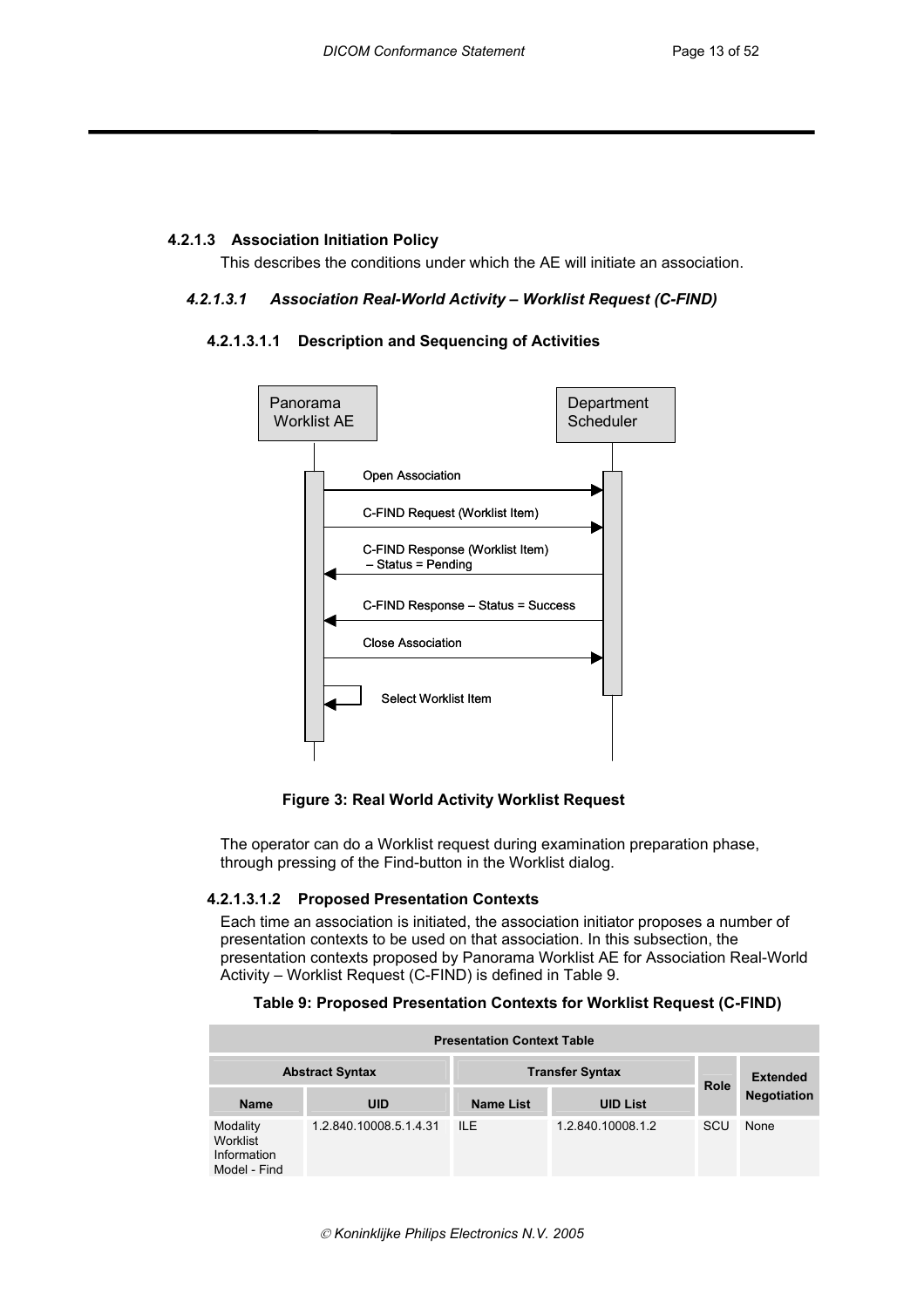#### **4.2.1.3.1.3 SOP Specific Conformance for Worklist SOP Classes**

Details regarding the status handling behavior from the application level and communication errors are provided in Table 10. The behavior of the AE during communication failure is summarized in Table 11.

#### **Table 10: Modality Worklist Information Model-Find Response Status Handling Behavior**

| <b>Service Status</b> | <b>Further Meaning</b>                       | <b>Error Code</b> | <b>Behavior</b>    |
|-----------------------|----------------------------------------------|-------------------|--------------------|
| <b>Success</b>        | Matching is complete                         | 0000              | Results are shown. |
| Cancel                | Matching terminated<br>due to Cancel request | <b>FE00</b>       |                    |
| Failed                | Identifier does not<br>match SOP Class       | A900              |                    |
|                       | Unable to process                            | Cxxx              |                    |
| Refused               | Out of Resources                             | A700              |                    |

#### **Table 11: Modality Worklist Information Model Find Communication Failure Behavior**

| Exception           | <b>Behavior</b>                           |
|---------------------|-------------------------------------------|
| Association aborted | Operation cancelled. Error message shown. |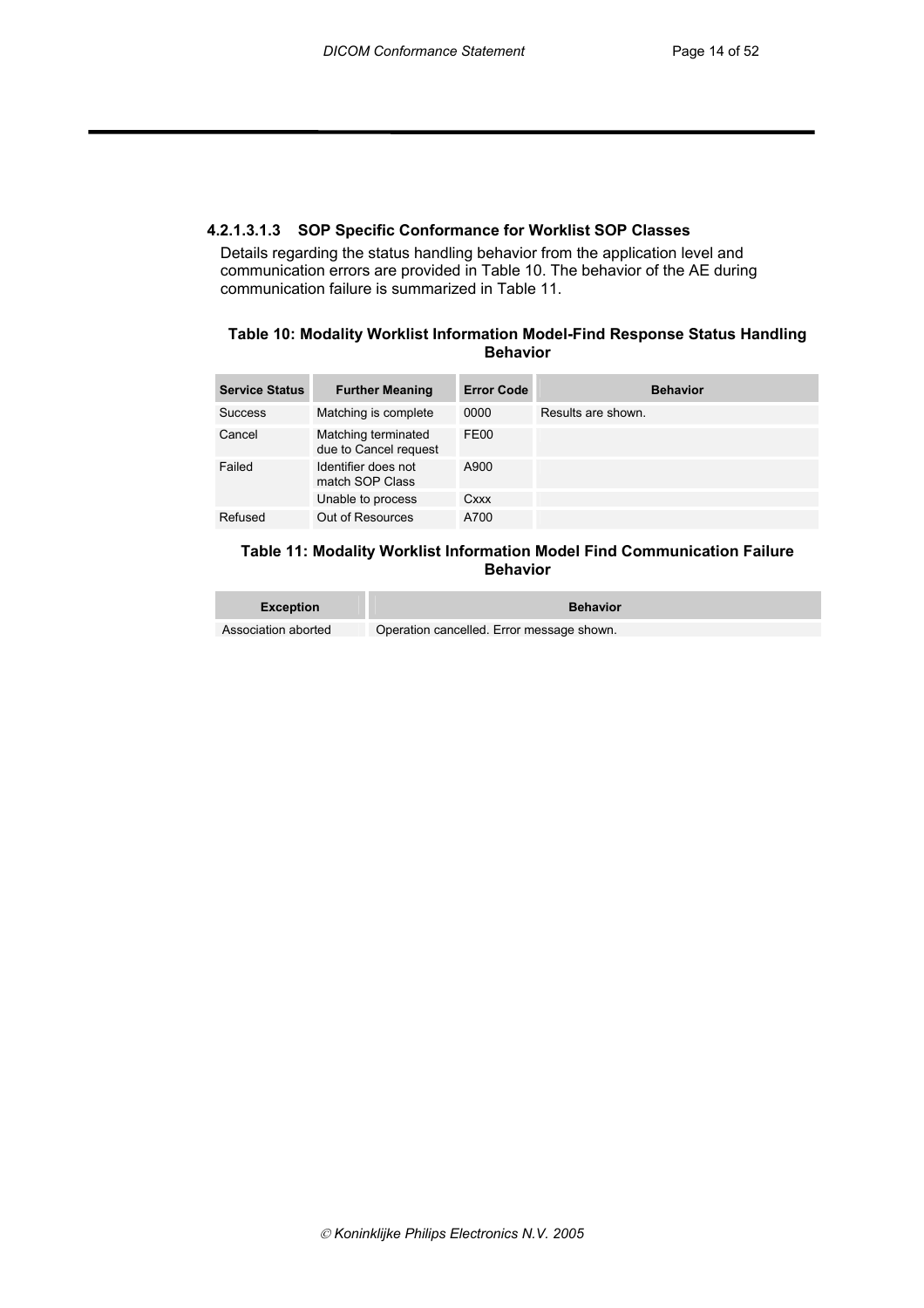## **4.2.1.4 Overview of the applied Modality Worklist Information Model - FIND SOP Class**

This Chapter specifies in detail the applied attributes in the C-FIND Service Elements of this supported SOP Class.

The below tables should be read as follows:

Module name: The name of the associated module for supported Worklist Attributes. The module name is written behind the table number.

Attribute name Attributes supported to build a Panorama Modality Worklist Request Identifier.

Tag: DICOM tag for this attribute. VR: DICOM VR for this attribute. M: Matching Keys for (automatic) Worklist Update. An "S" will indicate an attribute value for Single Value Matching, an "R" will indicate an attribute value for Range Matching, an "W" will denote Wildcard Matching (\* and ?) and an "U" will indicate an attribute for Universal Matching R: Return Keys. An "x" will indicate that this attribute as Return Key with zero length for Universal Matching. Q: Interactive Query Key. An "x" will indicate that this attribute as matching key can be used. D: Displayed Keys. An "x" indicates that this Worklist attribute is displayed to the user during a patient registration dialog. IOD: An "x" indicates that this Worklist attribute is included into all object Instances

created during performance of the related Procedure Step.

#### **Table 12: Patient Identifier Module**

| <b>Attribute Name</b>                          | Tag       | <b>VR</b> | M     | R | Q | D | <b>IOD</b> |
|------------------------------------------------|-----------|-----------|-------|---|---|---|------------|
| Patient's Name                                 | 0010,0010 | PN        | S.W.U |   | X |   |            |
| Patient ID                                     | 0010,0020 | LO        | S.U   |   | X |   |            |
| <b>Issuer of Patient ID</b>                    | 0010,0021 | LO        |       | X |   |   |            |
| <b>Other Patient Ids</b>                       | 0010,1000 | LO        |       | X |   |   |            |
| <b>Other Patient Names</b>                     | 0010,1001 | PN        |       | X |   |   |            |
| Patient's Birth Name                           | 0010,1005 | <b>PN</b> |       | X |   |   |            |
| Patient's Mother's Birth Name                  | 0010,1060 | <b>PN</b> |       | X |   |   |            |
| <b>Medical Record Locator</b>                  | 0010.1090 | LO        |       | X |   |   |            |
| Note: Patient Name is saved in capital letters |           |           |       |   |   |   |            |

#### **Table 13: Patient Medical Module**

| <b>Attribute Name</b>             | Taq       | <b>VR</b> | M | R | Q | D | <b>IOD</b> |
|-----------------------------------|-----------|-----------|---|---|---|---|------------|
| <b>Medical Alerts</b>             | 0010,2000 | LO        |   | X |   |   |            |
| <b>Contrast Allergies</b>         | 0010,2110 | LO        |   | X |   |   |            |
| <b>Smoking Status</b>             | 0010,21A0 | CS        |   | X |   |   |            |
| <b>Additional Patient History</b> | 0010,21B0 | LT        |   | X |   |   |            |
| <b>Pregnancy Status</b>           | 0010,21C0 | US        |   | X |   |   |            |
| Last Menstrual Date               | 0010.21D0 | DA        |   | X |   |   |            |
| <b>Special Needs</b>              | 0038,0050 | LO        |   | X |   |   |            |
| <b>Patient State</b>              | 0038,0500 | LO        |   | X |   |   |            |

#### **Table 14: Visit Relationship Module**

| Attribute Name               | Taɑ       | <b>VR</b> | M | R | Q | D | <b>IOD</b> |
|------------------------------|-----------|-----------|---|---|---|---|------------|
| Referenced Patient Sequence  | 0008.1120 | <b>SQ</b> |   |   |   |   |            |
| >Referenced SOP Class UID    | 0008.1150 | UI        |   |   |   |   |            |
| >Referenced SOP Instance UID | 0008.1155 | UI        |   |   |   |   |            |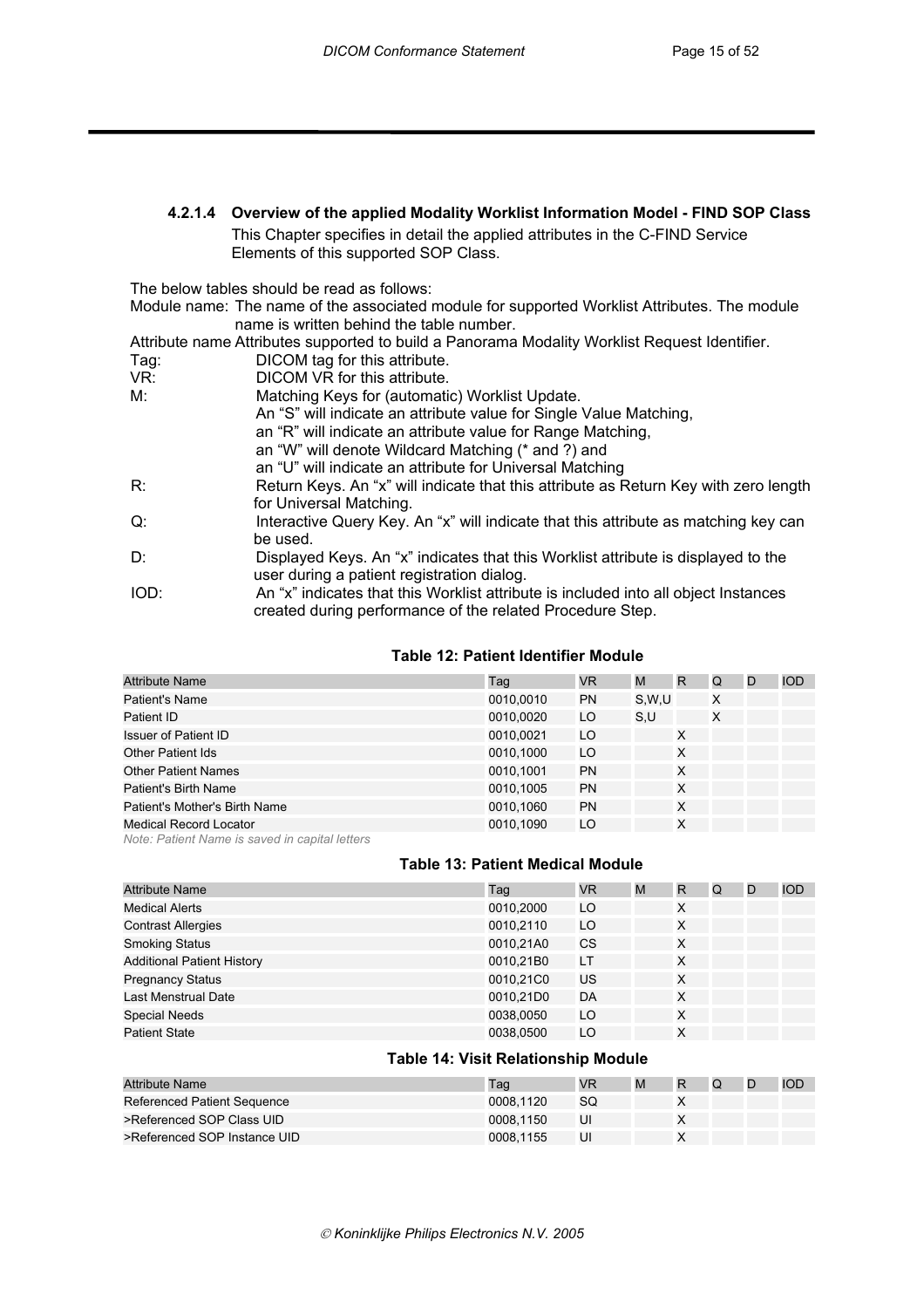#### **Table 15: Patient Relationship Module**

| <b>Attribute Name</b>             | Taq       | VR | M | R | Q | D | IOD |
|-----------------------------------|-----------|----|---|---|---|---|-----|
| Referenced Visit Sequence         | 0008,1125 | SQ |   | х |   |   |     |
| >Referenced SOP Class UID         | 0008.1150 | UI |   | X |   |   |     |
| >Referenced SOP Instance UID      | 0008.1155 | UI |   | х |   |   |     |
| Referenced Patient Alias Sequence | 0038.0004 | SQ |   | Χ |   |   |     |
| >Referenced SOP Class UID         | 0008.1150 | UI |   | Χ |   |   |     |
| >Referenced SOP Instance UID      | 0008,1155 | UI |   | Χ |   |   |     |

## **Table 16: Patient Demographic Module**

| <b>Attribute Name</b>                               | Tag       | <b>VR</b> | M | R | Q | D | <b>IOD</b> |
|-----------------------------------------------------|-----------|-----------|---|---|---|---|------------|
| Patient's Birth Date                                | 0010,0030 | DA        |   | X |   |   |            |
| Patient's Birth Time                                | 0010,0032 | ТM        |   | X |   |   |            |
| Patient's Sex                                       | 0010,0040 | CS        |   | X |   |   |            |
| Patient's Insurance Plan Code Sequence              | 0010,0050 | SQ        |   | X |   |   |            |
| >Code Value                                         | 0008,0100 | <b>SH</b> |   | X |   |   |            |
| >Coding Scheme Designator                           | 0008,0102 | <b>SH</b> |   | X |   |   |            |
| >Code Meaning                                       | 0008,0104 | LO        |   | X |   |   |            |
| Patient's Age                                       | 0010,1010 | AS        |   | X |   |   |            |
| Patient's Size                                      | 0010,1020 | DS        |   | X |   |   |            |
| Patient's Weight                                    | 0010,1030 | <b>DS</b> |   | X |   |   |            |
| <b>Patient's Address</b>                            | 0010,1040 | LO        |   | X |   |   |            |
| Military Rank                                       | 0010,1080 | LO        |   | X |   |   |            |
| <b>Branch of Service</b>                            | 0010,1081 | LO        |   | X |   |   |            |
| Country of Residence                                | 0010,2150 | LO        |   | X |   |   |            |
| Region of Residence                                 | 0010,2152 | LO        |   | X |   |   |            |
| Patient's Telephone Numbers                         | 0010,2154 | <b>SH</b> |   | X |   |   |            |
| <b>Ethnic Group</b>                                 | 0010,2160 | <b>SH</b> |   | X |   |   |            |
| Occupation                                          | 0010,2180 | <b>SH</b> |   | X |   |   |            |
| Patient's Religious Preference                      | 0010,21F0 | LO        |   | X |   |   |            |
| <b>Patient Comments</b>                             | 0010,4000 | LT        |   | X |   |   |            |
| Patient Data Confidentiality Constraint Description | 0040,3001 | LO        |   | X |   |   |            |

## **Table 17: Visit Identification Module**

| <b>Attribute Name</b>            | Taq       | <b>VR</b> | M | R | Q | D | <b>IOD</b> |
|----------------------------------|-----------|-----------|---|---|---|---|------------|
| <b>Institution Name</b>          | 0008,0080 | LO        |   | X |   |   |            |
| <b>Institution Address</b>       | 0008,0081 | <b>ST</b> |   | X |   |   |            |
| <b>Institution Code Sequence</b> | 0008,0082 | SQ        |   | X |   |   |            |
| >Code Value                      | 0008.0100 | <b>SH</b> |   | X |   |   |            |
| >Coding Scheme Designator        | 0008.0102 | <b>SH</b> |   | X |   |   |            |
| >Code Meaning                    | 0008.0104 | LO        |   | x |   |   |            |
| Admission ID                     | 0038,0010 | LO        |   | X |   |   |            |
| <b>Issuer of Admission ID</b>    | 0038.0011 | LO        |   | X |   |   |            |

#### **Table 18: Visit Status Module**

| <b>Attribute Name</b>           | Taq       | <b>VR</b> | M | R | Q | <b>IOD</b> |
|---------------------------------|-----------|-----------|---|---|---|------------|
| Visit Status ID                 | 0038.0008 | CS        |   |   |   |            |
| <b>Current Patient Location</b> | 0038.0300 | LO        |   |   |   |            |
| Patient's Institution Residence | 0038.0400 | LO        |   |   |   |            |
| <b>Visit Comments</b>           | 0038.4000 |           |   |   |   |            |

## **Table 19: Imaging Service Request Module**

| <b>Attribute Name</b>      | Taq       | <b>VR</b> | M | R | Q | <b>IOD</b> |
|----------------------------|-----------|-----------|---|---|---|------------|
| Accession Number           | 0008.0050 | SН        |   |   |   |            |
| Referring Physician's Name | 0008.0090 | PN        |   |   |   |            |
| Requesting Physician       | 0032.1032 | PN        |   |   |   |            |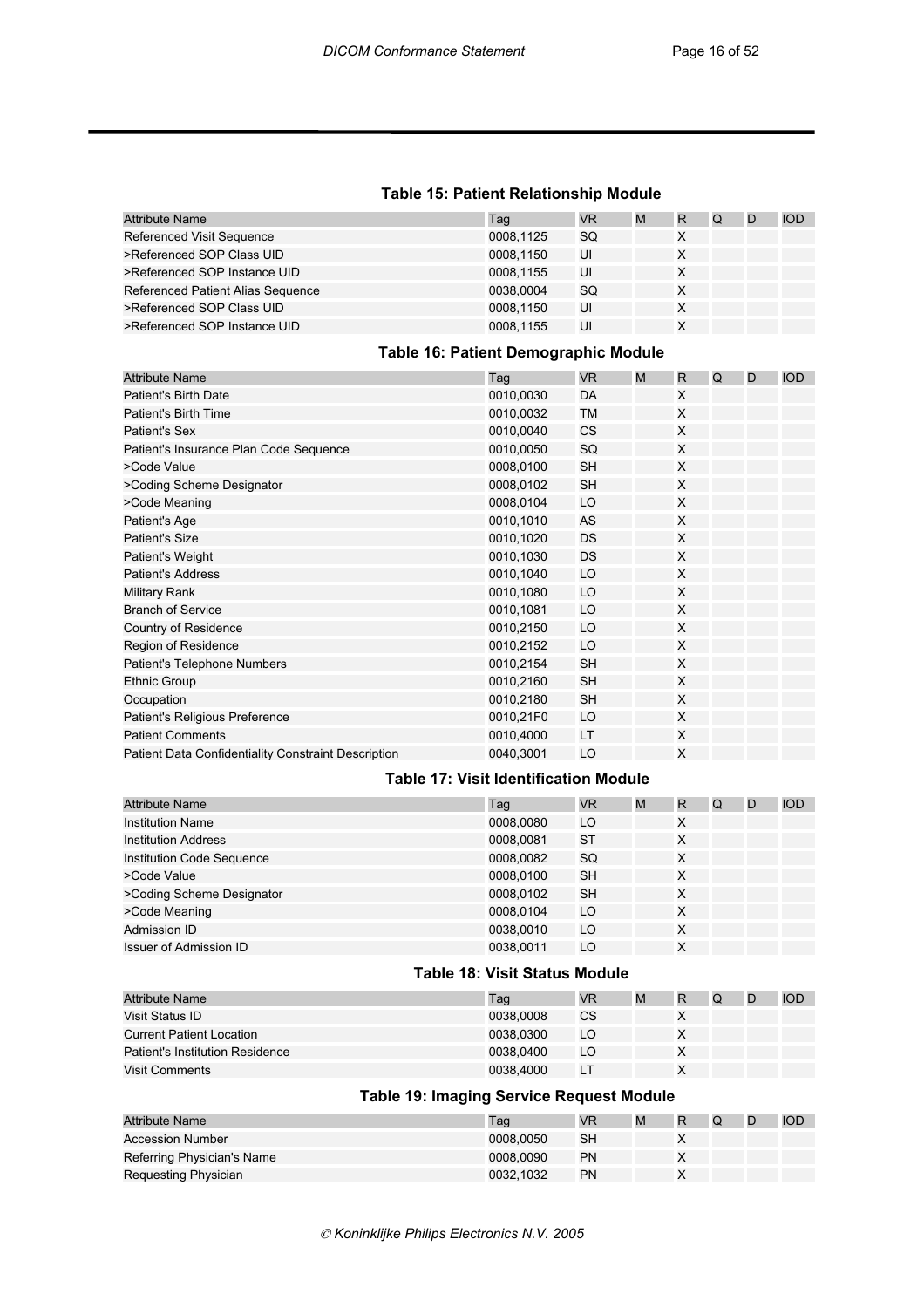#### **Table 20: Requested Procedure Module**

| <b>Attribute Name</b>               | Tag       | VR        | M | R | Q | D | <b>IOD</b> |
|-------------------------------------|-----------|-----------|---|---|---|---|------------|
| Referenced Study Sequence           | 0008,1110 | SQ        |   | X |   |   |            |
| >Referenced SOP Class UID           | 0008,1150 | UI        |   | X |   |   |            |
| >Referenced SOP Instance UID        | 0008,1155 | UI        |   | X |   |   |            |
| Study Instance UID                  | 0020,000D | UI        |   | X |   |   |            |
| Requested Procedure Description     | 0032,1060 | LO        |   | X |   |   |            |
| Requested Procedure Code Sequence   | 0032,1064 | <b>SQ</b> |   | X |   |   |            |
| >Code Value                         | 0008,0100 | <b>SH</b> |   | X |   |   |            |
| >Coding Scheme Designator           | 0008,0102 | <b>SH</b> |   | X |   |   |            |
| >Code Meaning                       | 0008,0104 | LO        |   | X |   |   |            |
| Requested Procedure ID              | 0040,1001 | <b>SH</b> |   | X |   |   |            |
| <b>Requested Procedure Priority</b> | 0040,1003 | <b>SH</b> |   | X |   |   |            |

#### **Table 21: Visit Admission Module**

| <b>Attribute Name</b>                   | Tag       | <b>VR</b> | M | R | Q | D | <b>IOD</b> |
|-----------------------------------------|-----------|-----------|---|---|---|---|------------|
| Referring Physician's Name              | 0008,0090 | <b>PN</b> |   | X |   |   |            |
| Referring Physician's Address           | 0008,0092 | <b>ST</b> |   | X |   |   |            |
| Referring Physician's Telephone Numbers | 0008,0094 | <b>SH</b> |   | X |   |   |            |
| <b>Admitting Diagnoses Description</b>  | 0008,1080 | LO        |   | X |   |   |            |
| Admitting Diagnosis Code Sequence       | 0008,1084 | <b>SQ</b> |   | X |   |   |            |
| >Code Value                             | 0008,0100 | <b>SH</b> |   | X |   |   |            |
| >Coding Scheme Designator               | 0008,0102 | <b>SH</b> |   | X |   |   |            |
| >Code Meaning                           | 0008,0104 | LO        |   | X |   |   |            |
| Route of Admissions                     | 0038,0016 | LO        |   | X |   |   |            |
| <b>Admitting Date</b>                   | 0038.0020 | DA        |   | X |   |   |            |
| <b>Admitting Time</b>                   | 0038,0021 | <b>TM</b> |   | X |   |   |            |

#### **Table 22: Scheduled Procedure Step Module**

| <b>Attribute Name</b>                     | Taq       | <b>VR</b> | M  | R | Q | D | <b>IOD</b> |
|-------------------------------------------|-----------|-----------|----|---|---|---|------------|
| Scheduled Procedure Step Sequence         | 0040,0100 | SQ        |    | X |   |   |            |
| >Modality                                 | 0008,0060 | CS        | S  |   | X |   |            |
| >Requested Contrast Agent                 | 0032,1070 | LO        |    | X |   |   |            |
| >Scheduled Station AE Title               | 0040,0001 | AE        | S  |   | X |   |            |
| >Scheduled Procedure Step Start Date      | 0040,0002 | DA        | R. |   | X |   |            |
| >Scheduled Procedure Step Start Time      | 0040,0003 | <b>TM</b> |    | X |   |   |            |
| >Scheduled Procedure Step End Date        | 0040,0004 | DA        |    | X |   |   |            |
| >Scheduled Procedure Step End Time        | 0040,0005 | TM        |    | X |   |   |            |
| >Scheduled Performing Physician's Name    | 0040,0006 | <b>PN</b> |    | X |   |   |            |
| >Scheduled Procedure Step Description     | 0040,0007 | LO        |    | X |   |   |            |
| >Scheduled Action Item Code Sequence      | 0040,0008 | SQ        |    | X |   |   |            |
| >Scheduled Procedure Step ID              | 0040,0009 | <b>SH</b> |    | X |   |   |            |
| >Scheduled Station Name                   | 0040,0010 | <b>SH</b> |    | X |   |   |            |
| >Scheduled Procedure Step Location        | 0040,0011 | <b>SH</b> |    | X |   |   |            |
| >Pre-Medication                           | 0040,0012 | LO        |    | X |   |   |            |
| >Scheduled Procedure Step Status          | 0040,0020 | <b>CS</b> |    | X |   |   |            |
| >Comments on the Scheduled Procedure Step | 0040,0400 | LT        |    | X |   |   |            |

## **4.2.1.5 Association Acceptance Policy**

Panorama Worklist AE does not accept associations.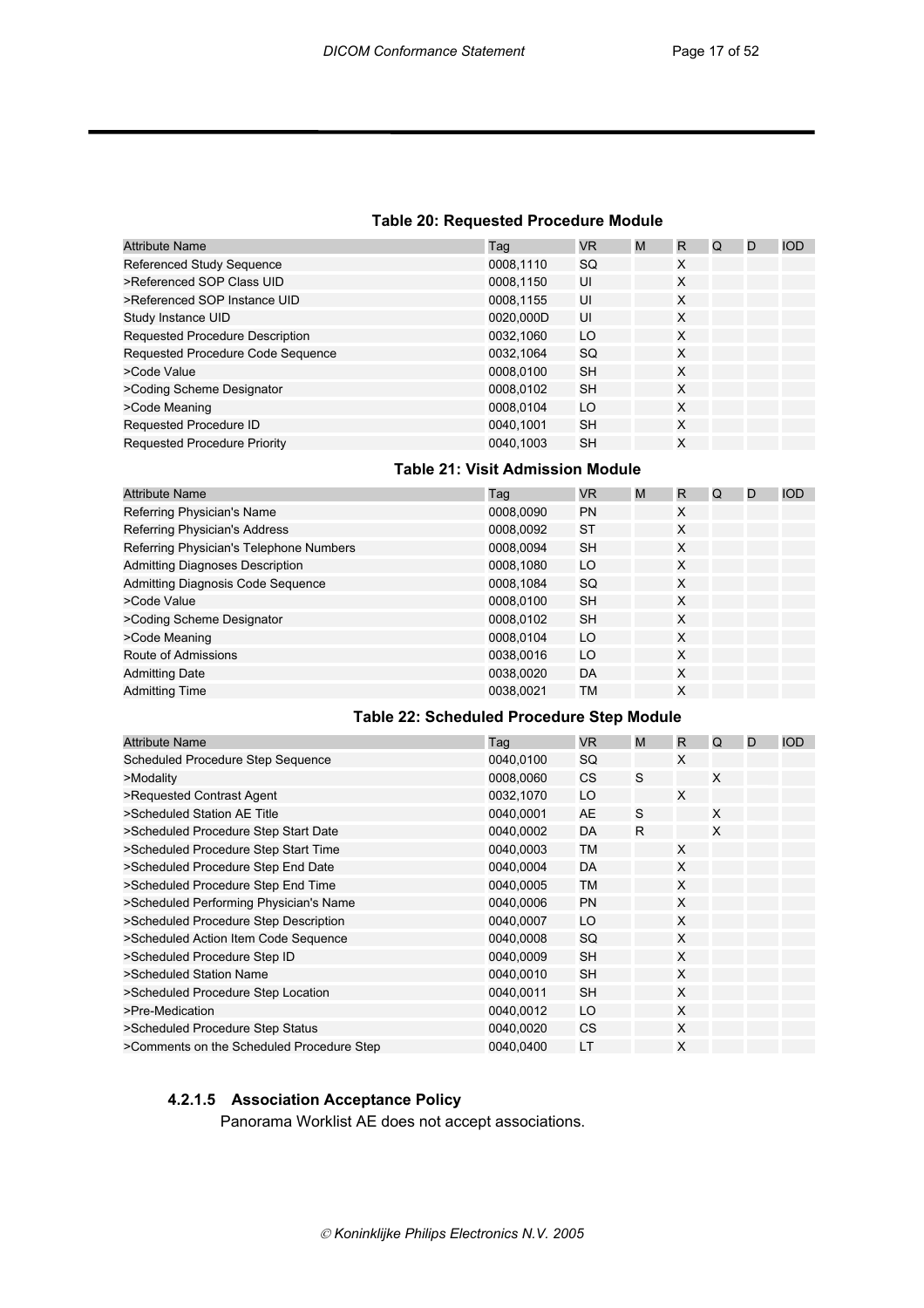## **4.2.2 Panorama Export AE**

#### **4.2.2.1 SOP Classes**

This Application Entity provides Standard Conformance to the following SOP Classes.

| Table 23: SOP Classes for Panorama Export AE |  |
|----------------------------------------------|--|
|----------------------------------------------|--|

| <b>SOP Class Name</b>  | <b>SOP Class UID</b>      | <b>SCU</b> | <b>SCP</b> |
|------------------------|---------------------------|------------|------------|
| MR Image Storage       | 1.2.840.10008.5.1.4.1.1.4 | Yes        | No         |
| Verification SOP Class | 1.2.840.10008.1.1         | Yes        | No         |

#### **4.2.2.2 Association Policies**

#### *4.2.2.2.1 General*

The PDU size is configurable. The default PDU size 4096 Bytes is given in the configuration as 0. The PDU size = PDU size entered  $+6$  Bytes. Example 4096 Bytes will be  $4096 + 6 = 5002$  Bytes in total. By changing of the PDU size first a restart of the application is needed. During Association the real transfers Bytes will be negotiated.

#### **Table 24: DICOM Application Context**

| <b>Application Context Name</b> | 1.2.840.10008.3.1.1.1 |
|---------------------------------|-----------------------|
|---------------------------------|-----------------------|

#### *4.2.2.2.2 Number of Associations*

Panorama Export AE establishes a new association for each series of images transferred, and terminates the association after each series transfer is complete

#### **Table 25: Number of Associations as an Association Initiator for Panorama Export AE**

Maximum number of simultaneous associations **Internal Constanting Construction** Unlimited

#### *4.2.2.2.3 Implementation Identifying Information*

#### **Table 26: DICOM Implementation Class and Version for Panorama Export AE**

| <b>Application Entity Name</b>    | Panorama Export AE       |
|-----------------------------------|--------------------------|
| <b>Application Entity Version</b> | 6.1                      |
| Implementation Class UID          | 2.16.840.1.113662.4.10.1 |

#### **4.2.2.3 Association Initiation Policy**

This describes the conditions under which the AE will initiate an association.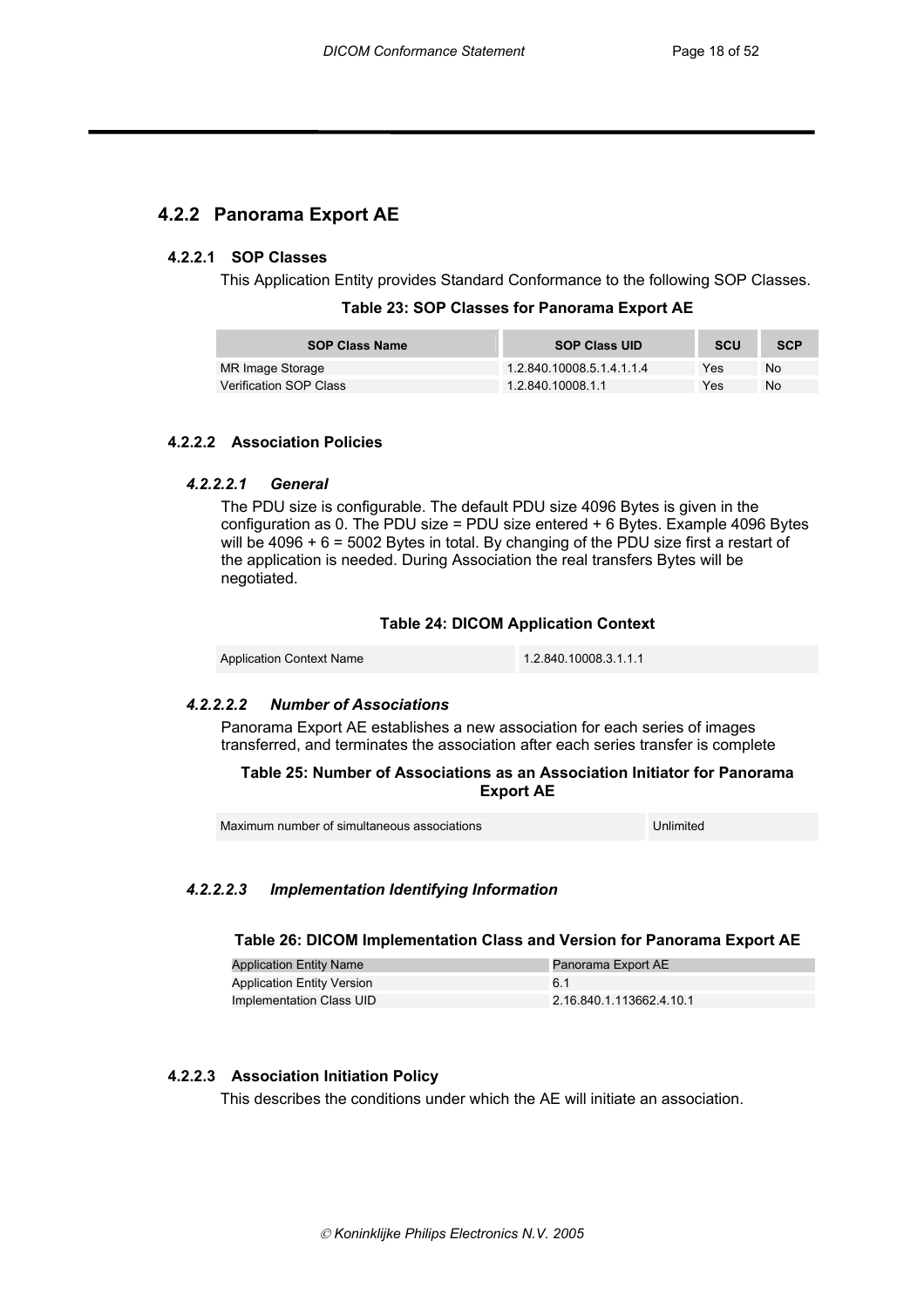#### *4.2.2.3.1 Association Real-World Activity – MR Image Storage*

#### **4.2.2.3.1.1 Description and Sequencing of Activities**



 **Figure 4: Real World Activity MR Image Storage** 

Operator selects a number of images sets and presses the Export button.

#### **4.2.2.3.1.2 Proposed Presentation Contexts**

Each time an association is initiated, the association initiator proposes a number of presentation contexts to be used on that association. In this subsection, the presentation contexts proposed by Panorama Export AE for Association Real-World Activity – MR Image Storage (C-STORE) is defined in Table 27.

| Table 27: Proposed Presentation Contexts for MR Image Storage |  |  |  |  |
|---------------------------------------------------------------|--|--|--|--|
|---------------------------------------------------------------|--|--|--|--|

| <b>Presentation Context Table</b> |                           |           |                        |             |                    |  |
|-----------------------------------|---------------------------|-----------|------------------------|-------------|--------------------|--|
|                                   | <b>Abstract Syntax</b>    |           | <b>Transfer Syntax</b> | <b>Role</b> | <b>Extended</b>    |  |
| <b>Name</b>                       | UID                       | Name List | <b>UID List</b>        |             | <b>Negotiation</b> |  |
| MR Image<br>Storage               | 1.2.840.10008.5.1.4.1.1.4 | -ll F     | 1.2.840.10008.1.2      | SCU         | None               |  |

#### **4.2.2.3.1.3 SOP Specific Conformance for SOP Classes**

Details regarding the status handling behavior from the application level and communication errors are provided in Table 28. The behavior of the AE during communication failure is summarized in Table 29

|  | Table 28: MR Image Storage Response Status Handling Behavior |  |  |  |  |
|--|--------------------------------------------------------------|--|--|--|--|
|--|--------------------------------------------------------------|--|--|--|--|

| <b>Service Status</b> | <b>Further Meaning</b>            | <b>Error Code</b> | <b>Behavior</b>          |
|-----------------------|-----------------------------------|-------------------|--------------------------|
| <b>Success</b>        |                                   | 0000              |                          |
| Cancel                | Coercion of Data Elements         | <b>B000</b>       |                          |
|                       | Data Set does not match SOP Class | <b>B007</b>       |                          |
|                       | Elements Discarded                | B006              |                          |
| Failed                | Data Set does not match SOP Class | A9xx              |                          |
|                       | Cannot understand                 | Cxxx              |                          |
| Refused               | Out of Resources                  | A7xx              | $\overline{\phantom{a}}$ |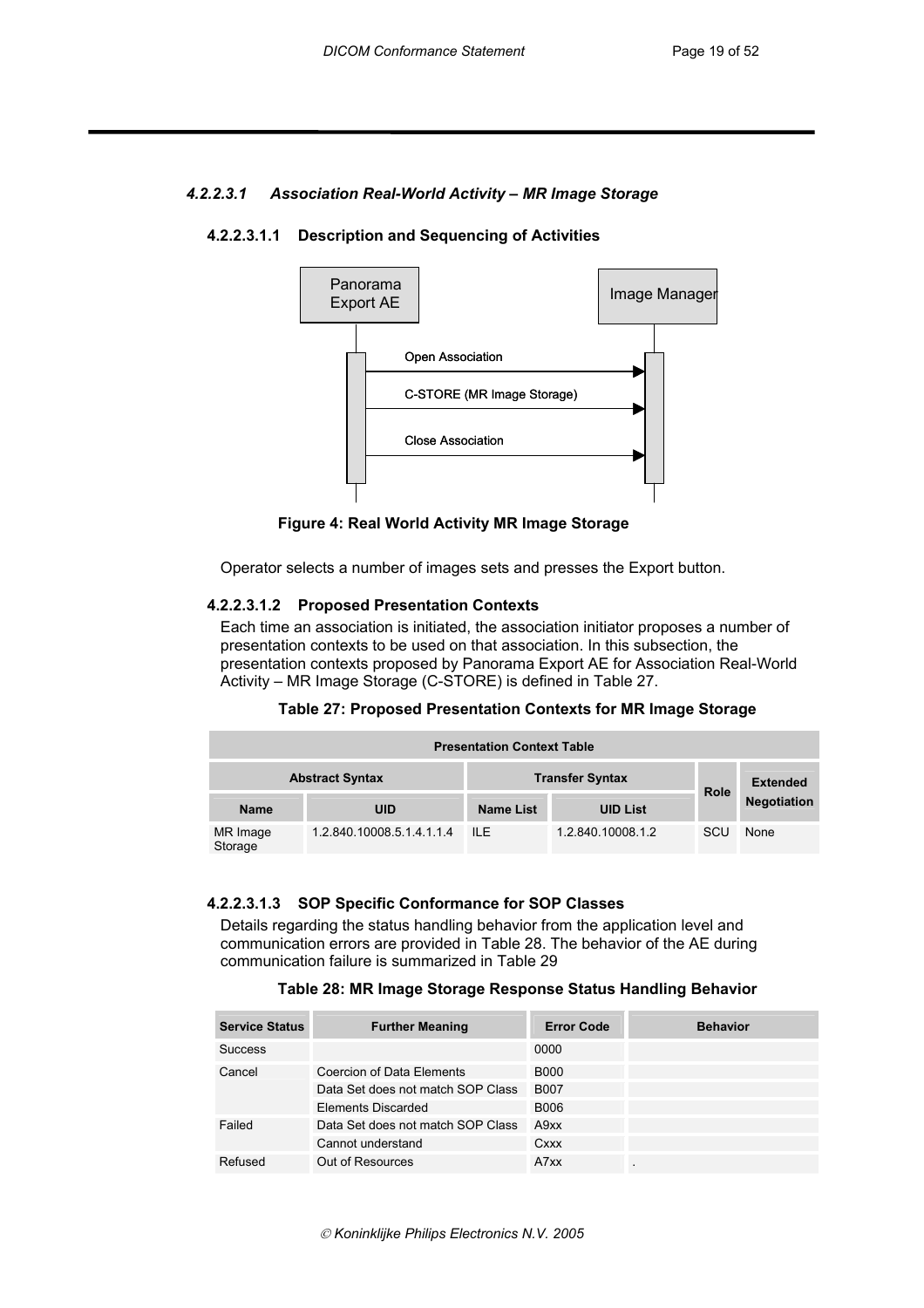## **Table 29: MR Image Storage Communication Failure Behavior**

| Exception           | <b>Behavior</b>                           |
|---------------------|-------------------------------------------|
| Association aborted | Operation cancelled. Error message shown. |

#### *4.2.2.3.2 Association Real-World Activity – Echo Request (C-ECHO)*

#### **4.2.2.3.2.1 Description and Sequencing of Activities**

Operator presses the Echo button in Export section management dialog.

#### **4.2.2.3.2.2 Proposed Presentation Contexts**

Each time an association is initiated, the association initiator proposes a number of presentation contexts to be used on that association. In this subsection, the presentation contexts proposed by Panorama Export AE for Association Real-World Activity – Echo Request (C-ECHO) are defined in Table 30

#### **Table 30: Proposed Presentation Contexts for Echo Request**

| <b>Presentation Context Table</b> |                        |                        |                   |             |                    |  |
|-----------------------------------|------------------------|------------------------|-------------------|-------------|--------------------|--|
|                                   | <b>Abstract Syntax</b> | <b>Transfer Syntax</b> |                   | <b>Role</b> | <b>Extended</b>    |  |
| <b>Name</b>                       | UID                    | <b>Name List</b>       | <b>UID List</b>   |             | <b>Negotiation</b> |  |
| Verification                      | 1.2.840.10008.1.1      | II F                   | 1.2.840.10008.1.2 | SCU         | None               |  |

#### **4.2.2.3.2.3 SOP Specific Conformance for SOP Classes**

Panorama Export AE provides standard conformance

#### **4.2.2.4 Association Acceptance Policy**

Panorama Export AE does not accept associations.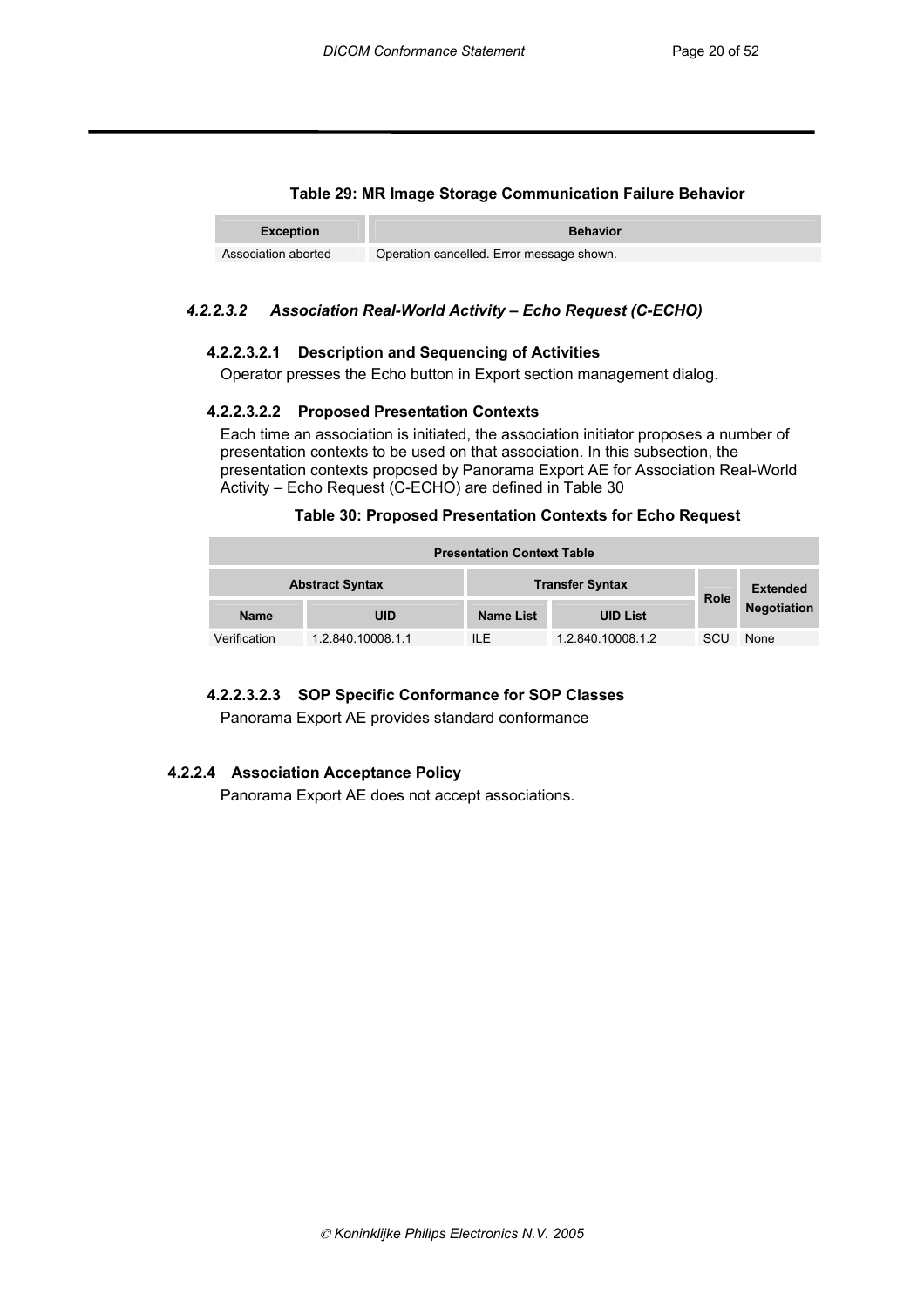## **4.2.3 Panorama Print AE**

#### **4.2.3.1 SOP Classes**

Panorama Print AE provides conformance to the following DICOM 3.0 SOP Classes.

|  |  |  |  | Table 31: Supported SOPS as SCU |
|--|--|--|--|---------------------------------|
|--|--|--|--|---------------------------------|

| <b>SOP Class Name</b>                           | <b>SOP Class UID</b>   | <b>SCU</b> | <b>SCP</b> |
|-------------------------------------------------|------------------------|------------|------------|
| Basic Grayscale Print Management Meta SOP Class | 1.2.840.10008.5.1.1.9  | Yes        | No         |
| > Basic Film Box SOP Class                      | 1.2.840.10008.5.1.1.2  | Yes        | No         |
| > Basic Film Session SOP Class                  | 1.2.840.10008.5.1.1.1  | Yes        | No         |
| > Basic Grayscale Image Box SOP Class           | 1.2.840.10008.5.1.1.4  | Yes        | No         |
| > Printer SOP Class                             | 1.2.840.10008.5.1.1.16 | Yes        | No         |

#### **4.2.3.2 Association Policies**

#### *4.2.3.2.1 General*

The PDU size is configurable. The default PDU size 4096 Bytes is given in the configuration as 0. The PDU size = PDU size entered  $+6$  Bytes. Example 4096 Bytes will be 4096 + 6 = 5002 Bytes in total. By changing of the PDU size first a restart of the application is needed. During Association the real transfers Bytes will be negotiated.

#### **Table 32: DICOM Application Context**

| <b>Application Context Name</b> | 1.2.840.10008.3.1.1.1 |
|---------------------------------|-----------------------|
|                                 |                       |

#### *4.2.3.2.2 Number of Associations*

Panorama Print AE will attempt to establish one association at the time.

#### **Table 33: Number of Associations as an Association Initiator for Panorama Print AE**

| Maximum number of simultaneous associations |  |
|---------------------------------------------|--|
|---------------------------------------------|--|

#### *4.2.3.2.3 Implementation Identifying Information*

#### **Table 34: DICOM Implementation Class and Version for Panorama Print AE**

| <b>Application Entity Name</b>    | Panorama Print AE        |
|-----------------------------------|--------------------------|
| <b>Application Entity Version</b> | 6.1                      |
| Implementation Class UID          | 2.16.840.1.113662.4.10.1 |

#### **4.2.3.3 Association Initiation Policy**

This describes the conditions under which the AE will initiate an association.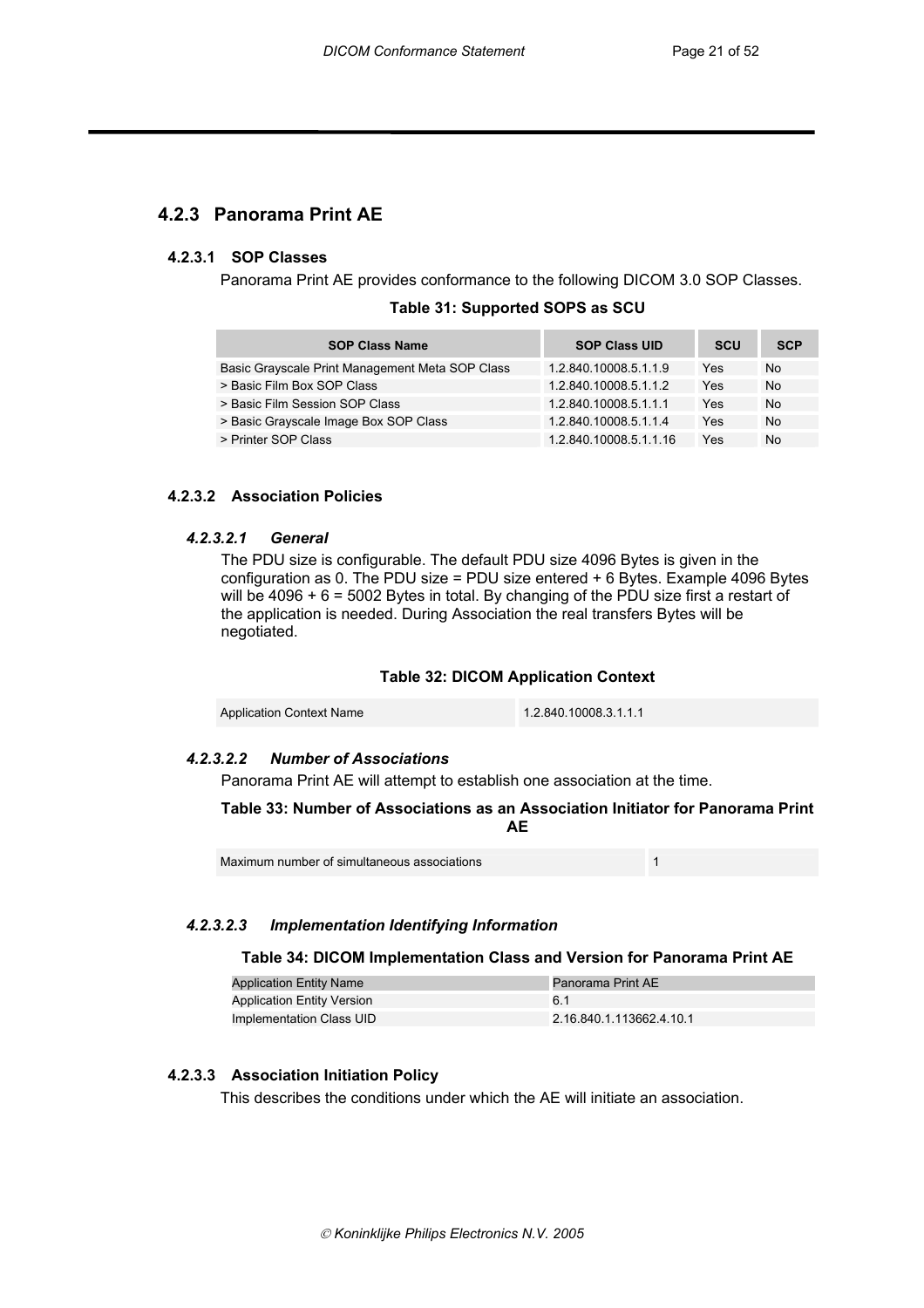## *4.2.3.3.1 Association Real-World Activity – Print Request*



**4.2.3.3.1.1 Description and Sequencing of Activities** 



#### **4.2.3.3.1.2 Proposed Presentation Contexts**

Each time an association is initiated, the association initiator proposes a number of presentation contexts to be used on that association. In this subsection, the presentation contexts proposed by Panorama Print AE for Association Real-World Activity – Print Request is defined in Table 35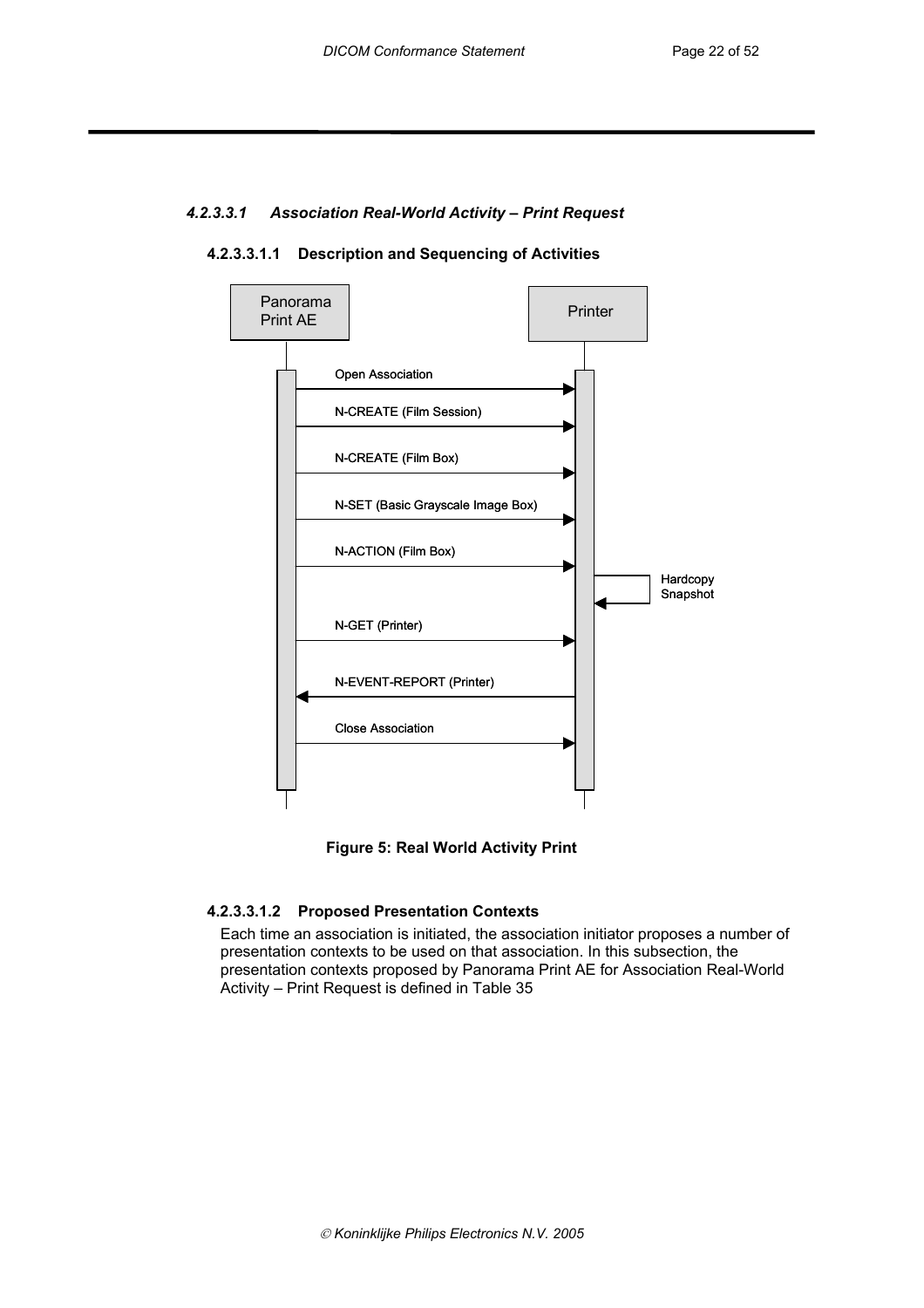#### **Table 35: Proposed Presentation Contexts for Association Real-World Activity – Print Request**

| <b>Presentation Context Table</b>                            |                       |                  |                        |             |                    |  |  |
|--------------------------------------------------------------|-----------------------|------------------|------------------------|-------------|--------------------|--|--|
| <b>Abstract Syntax</b>                                       |                       |                  | <b>Transfer Syntax</b> |             | <b>Extended</b>    |  |  |
| <b>Name</b>                                                  | <b>UID</b>            | <b>Name List</b> | <b>UID List</b>        | <b>Role</b> | <b>Negotiation</b> |  |  |
| <b>Basic Grayscale Print</b><br>Management Meta SOP<br>Class | 1.2.840.10008.5.1.1.9 | ILE.             | 1.2.840.10008.1.2      | SCU         | None               |  |  |

#### **4.2.3.3.1.3 Specific Conformance to Grayscale Print Management Meta SOP Class**

Images are printed using the Basic Grayscale Management Meta SOP Class. If any of the return statuses is not Success, the print job is aborted and association is released. After successful print job the Printer Status (2100,0010) and Printer Status Info (2100,0020) is queried using N-GET. The result is displayed at the user interface.

Details regarding the status handling behavior from the application level and communication errors are provided in Table 36. The behavior of the AE during communication failure is summarized in Table 37.

#### **Table 36: Basic Grayscale Print Management Meta SOP Class Response Status Handling Behavior**

| <b>Service Status</b> | <b>Further Meaning</b> | <b>Error Code</b> | <b>Behavior</b>                                                                               |
|-----------------------|------------------------|-------------------|-----------------------------------------------------------------------------------------------|
| <b>Success</b>        | Printing is complete   | 0000              | The result is displayed at the user interface                                                 |
| Not Success           |                        | $\leq$ 0000       | Any of the return status is Not Success, the print<br>job aborted and association is released |

#### **Table 37: Basic Grayscale Print Management Meta SOP Class Communication Failure Behavior**

| Exception           | <b>Behavior</b>                           |
|---------------------|-------------------------------------------|
| Association aborted | Operation cancelled. Error message shown. |

Recommended abbreviations to be used for the following printer tables are: VNAP Value Not Always Present (attribute sent zero length if no value is present) ANAP Attribute Not Always Present<br>ALWAYS Always Present ALWAYS Always Present<br>
FMPTY Attribute is sent Attribute is sent without a value

Recommended abbreviations to be used for the source of the data values in the tables

|               | are:                                                          |
|---------------|---------------------------------------------------------------|
| <b>USER</b>   | the attribute value source is from User input                 |
| AUTO          | the attribute value is generated automatically or by printer. |
| <b>CONFIG</b> | the attribute value source is a configurable parameter        |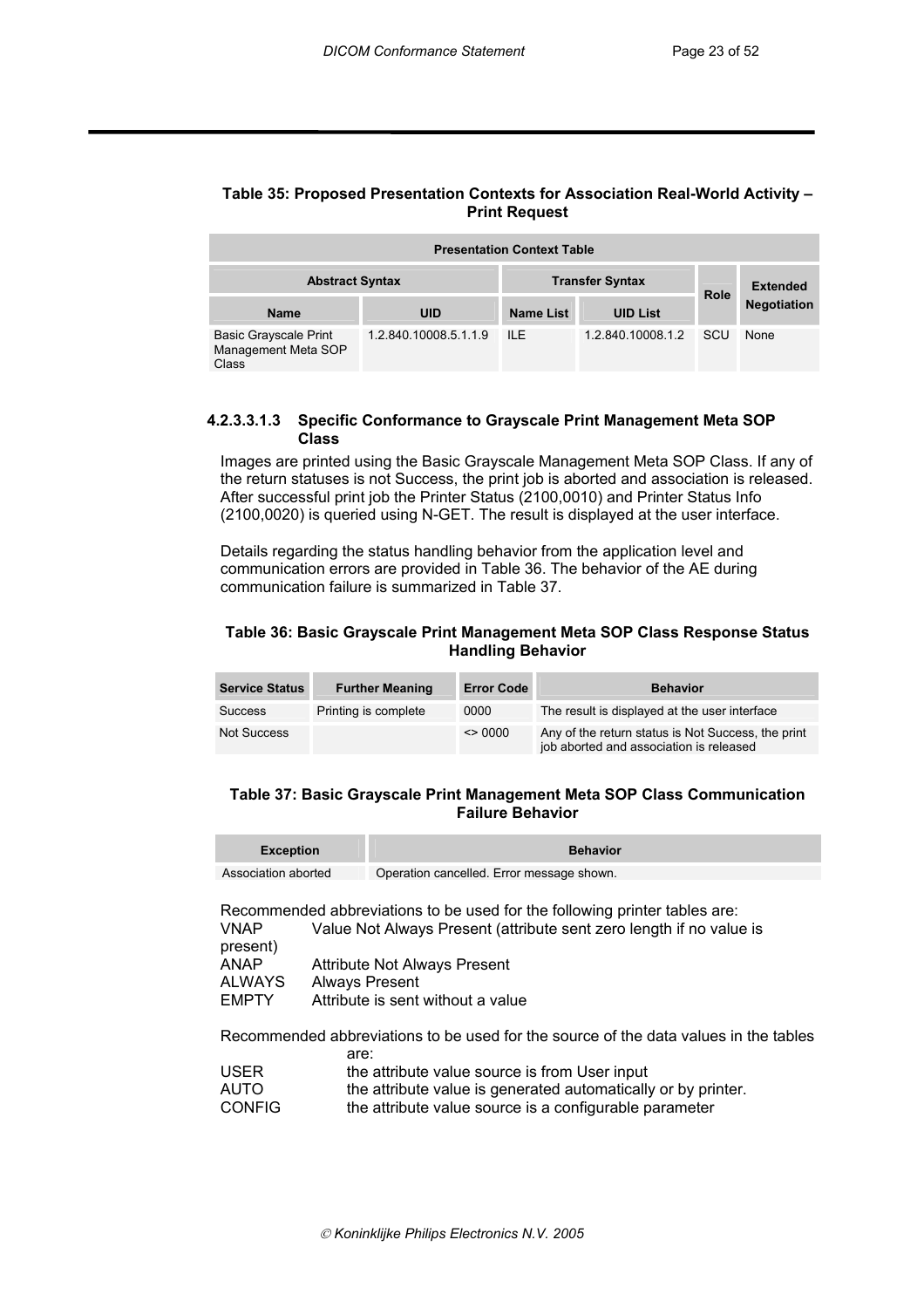#### **4.2.3.3.1.4 Printer SOP Class - N-EVENT-REPORT-RSP**

#### **Table 38: Printer Module**

| <b>Attribute Name</b> | Tag          | <b>VR</b> | Value | Presence<br>of Value | Source      |
|-----------------------|--------------|-----------|-------|----------------------|-------------|
| Printer Status Info   | 2110,0020 CS |           |       | <b>ANAP</b>          | <b>AUTO</b> |
| <b>Printer Name</b>   | 2110.0030    | <b>LO</b> |       | <b>ALWAYS</b>        | AUTO        |

#### **4.2.3.3.1.5 Printer SOP Class - N-GET-RQ**

Panorama Print AE use the Printer SOP Class N-GET operation to obtain information about the current printer status. The attributes obtained via N-GET are listed in the Table below:

#### **Table 39: Printer Module**

| <b>Attribute Name</b>      | Taq       | <b>VR</b> | Value | Presence<br>of Value | Source        |
|----------------------------|-----------|-----------|-------|----------------------|---------------|
| Manufacturer               | 0008,0070 | LO        |       | <b>ALWAYS</b>        | <b>CONFIG</b> |
| Manufacturer's Model Name  | 0008,1090 | LO        |       | <b>ALWAYS</b>        | <b>CONFIG</b> |
| Device Serial Number       | 0018,1000 | LO        |       | <b>ALWAYS</b>        | <b>CONFIG</b> |
| Software Version(s)        | 0018.1020 | LO        |       | <b>ALWAYS</b>        | <b>CONFIG</b> |
| Date of Last Calibration   | 0018,1200 | DA        |       | <b>ALWAYS</b>        | AUTO          |
| Time of Last Calibration   | 0018,1201 | TM        |       | <b>ALWAYS</b>        | AUTO          |
| <b>Printer Status</b>      | 2110,0010 | CS.       |       | <b>ALWAYS</b>        | AUTO          |
| <b>Printer Status Info</b> | 2110,0020 | CS.       |       | <b>ALWAYS</b>        | AUTO          |
| <b>Printer Name</b>        | 2110.0030 | LO        |       | <b>ALWAYS</b>        | <b>CONFIG</b> |

#### **4.2.3.3.1.6 Printer SOP Class - N-EVENT-REPORT-RSP**

#### **Table 40: Printer Module**

| Attribute Name             | Tag       | <b>VR</b> | Value | Presence<br>of Value | Source      |
|----------------------------|-----------|-----------|-------|----------------------|-------------|
| <b>Printer Status Info</b> | 2110.0020 | <b>CS</b> |       | <b>ANAP</b>          | <b>AUTO</b> |
| Printer Name               | 2110.0030 | - LO      |       | <b>ALWAYS</b>        | AUTO        |

#### **4.2.3.3.1.7 Basic Film Session SOP Class - N-CREATE-RQ**

Any non-sequence attribute of N-CREATE attribute list can be configured to a static value for each SCP. When not configured, the attribute is not send

#### **Table 41: Basic Film Session Presentation Module**

| <b>Attribute Name</b>    | Tag       | <b>VR</b> | Value | Presence<br>of Value | Source        |
|--------------------------|-----------|-----------|-------|----------------------|---------------|
| Number of Copies         | 2000.0010 | IS        |       | <b>ALWAYS</b>        | USER          |
| <b>Print Priority</b>    | 2000.0020 | CS.       |       | ANAP                 | <b>CONFIG</b> |
| Medium Type              | 2000.0030 | CS.       |       | ANAP                 | <b>CONFIG</b> |
| <b>Film Destination</b>  | 2000.0040 | CS.       |       | ANAP                 | <b>CONFIG</b> |
| Film Session Label       | 2000.0050 | LO        |       | <b>ANAP</b>          | <b>CONFIG</b> |
| <b>Memory Allocation</b> | 2000.0060 | IS        |       | ANAP                 | <b>CONFIG</b> |
| Owner ID                 | 2100.0160 | <b>SH</b> |       | <b>ANAP</b>          | <b>CONFIG</b> |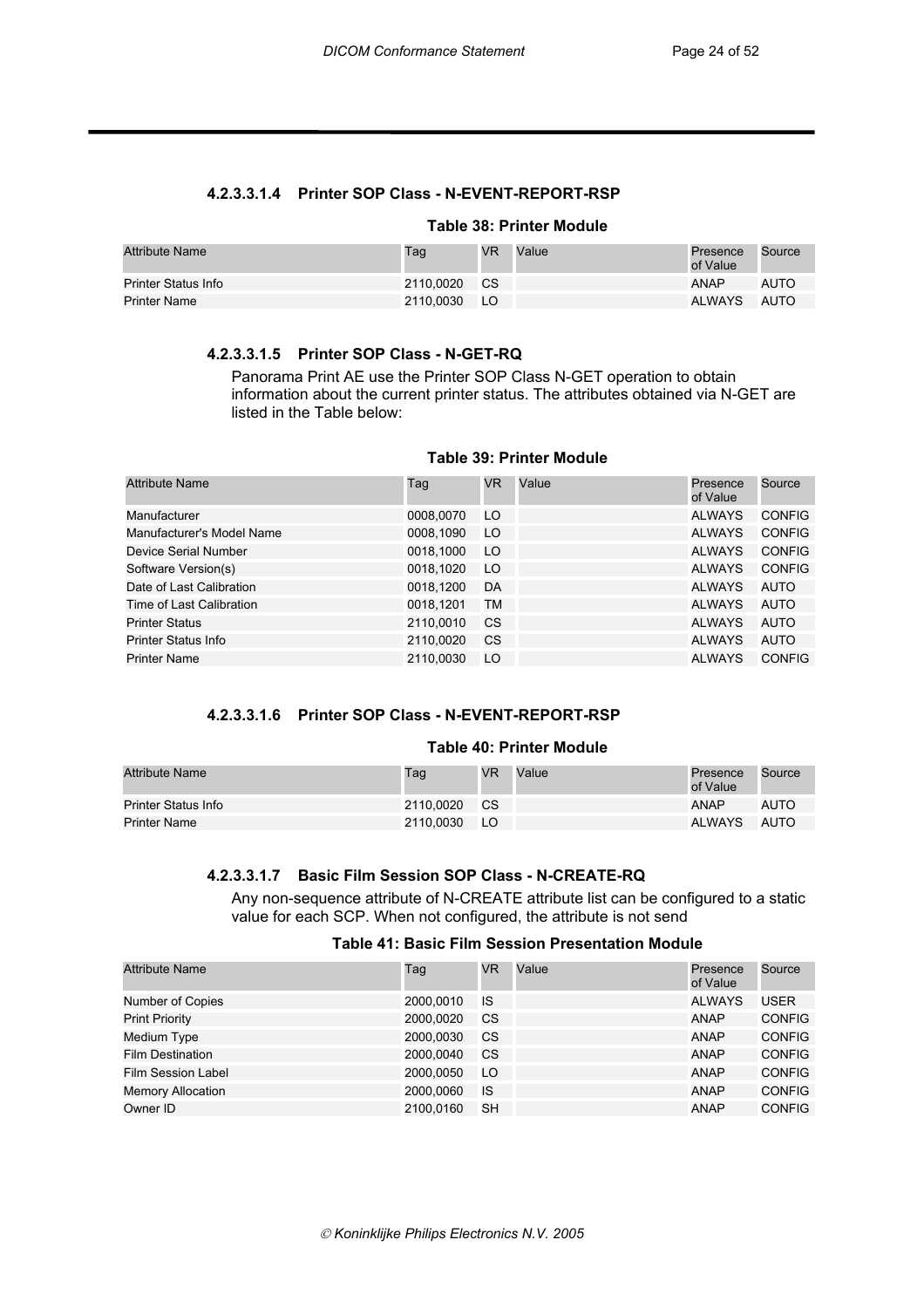#### **4.2.3.3.1.8 Basic Film Box SOP Class - N-CREATE-RQ**

Any non-sequence attribute of N-CREATE attribute list can be configured to a static value for each SCP. When not configured, the attribute is not send.

#### **Table 42: Basic Film Box Relationship Module**

| <b>Attribute Name</b>            | Tag          | VR.  | Value | Presence<br>of Value | Source |
|----------------------------------|--------------|------|-------|----------------------|--------|
| Referenced Film Session Sequence | 2010.0500    | - SQ |       | ALWAYS               | AUTO   |
| >Referenced SOP Class UID        | 0008.1150    | - UI |       | ALWAYS               | AUTO   |
| >Referenced SOP Instance UID     | 0008.1155 UI |      |       | ALWAYS               | AUTO   |

## **Table 43: Basic Film Box Presentation Module**

| <b>Attribute Name</b>               | Tag       | <b>VR</b> | Value | Presence<br>of Value | Source        |
|-------------------------------------|-----------|-----------|-------|----------------------|---------------|
| Image Display Format                | 2010,0010 | <b>ST</b> |       | <b>ALWAYS</b>        | <b>AUTO</b>   |
| <b>Annotation Display Format ID</b> | 2010,0030 | CS        |       | ANAP                 | <b>CONFIG</b> |
| <b>Film Orientation</b>             | 2010,0040 | <b>CS</b> |       | <b>ALWAYS</b>        | <b>AUTO</b>   |
| Film Size ID                        | 2010,0050 | CS        |       | <b>ANAP</b>          | <b>CONFIG</b> |
| <b>Magnification Type</b>           | 2010,0060 | <b>CS</b> |       | <b>ANAP</b>          | CONFIG.       |
| Smoothing Type                      | 2010,0080 | CS        |       | <b>ANAP</b>          | <b>CONFIG</b> |
| <b>Border Density</b>               | 2010,0100 | <b>CS</b> |       | ANAP                 | <b>CONFIG</b> |
| <b>Empty Image Density</b>          | 2010,0110 | CS        |       | <b>ANAP</b>          | <b>CONFIG</b> |
| Min Density                         | 2010,0120 | US        |       | <b>ANAP</b>          | <b>CONFIG</b> |
| <b>Max Density</b>                  | 2010,0130 | <b>US</b> |       | <b>ANAP</b>          | <b>CONFIG</b> |
| Trim                                | 2010,0140 | <b>CS</b> |       | <b>ANAP</b>          | <b>CONFIG</b> |
| Configuration Information           | 2010,0150 | <b>ST</b> |       | <b>ANAP</b>          | <b>CONFIG</b> |
| <b>Illumination</b>                 | 2010,015E | <b>US</b> |       | <b>ANAP</b>          | <b>CONFIG</b> |
| <b>Reflected Ambient Light</b>      | 2010,0160 | <b>US</b> |       | <b>ANAP</b>          | <b>CONFIG</b> |
| Requested Resolution ID             | 2020.0050 | CS        |       | <b>ANAP</b>          | <b>CONFIG</b> |

#### **4.2.3.3.1.9 Basic Grayscale Image Box SOP Class - N-SET-RQ**

#### **Table 44: Pixel Presentation Module**

| <b>Attribute Name</b>                 | Tag       | VR.       | Value | Presence<br>of Value | Source        |
|---------------------------------------|-----------|-----------|-------|----------------------|---------------|
| <b>Magnification Type</b>             | 2010,0060 | CS.       |       | <b>ANAP</b>          | <b>CONFIG</b> |
| Smoothing Type                        | 2010,0080 | <b>CS</b> |       | <b>ANAP</b>          | <b>CONFIG</b> |
| Min Density                           | 2010,0120 | US        |       | <b>ANAP</b>          | <b>CONFIG</b> |
| Max Density                           | 2010,0130 | US        |       | <b>ANAP</b>          | <b>CONFIG</b> |
| Configuration Information             | 2010,0150 | <b>ST</b> |       | <b>ANAP</b>          | <b>CONFIG</b> |
| Image Position                        | 2020,0010 | US        |       | <b>ALWAYS</b>        | <b>AUTO</b>   |
| Polarity                              | 2020,0020 | <b>CS</b> |       | <b>ANAP</b>          | <b>CONFIG</b> |
| Requested Image Size                  | 2020,0030 | <b>DS</b> |       | <b>ANAP</b>          | <b>CONFIG</b> |
| Requested Decimate/Crop Behavior      | 2020,0040 | <b>CS</b> |       | <b>ANAP</b>          | <b>CONFIG</b> |
| Preformatted Grayscale Image Sequence | 2020,0110 | <b>SQ</b> |       | <b>ALWAYS</b>        | <b>AUTO</b>   |
| >Samples per Pixel                    | 0028,0002 | US        |       | <b>ALWAYS</b>        | <b>AUTO</b>   |
| >Photometric Interpretation           | 0028,0004 | <b>CS</b> |       | <b>ALWAYS</b>        | <b>AUTO</b>   |
| >Rows                                 | 0028,0010 | <b>US</b> |       | <b>ALWAYS</b>        | <b>AUTO</b>   |
| >Columns                              | 0028,0011 | US        |       | <b>ALWAYS</b>        | <b>AUTO</b>   |
| >Pixel Aspect Ratio                   | 0028,0034 | <b>IS</b> |       | <b>ALWAYS</b>        | <b>AUTO</b>   |
| >Bits Allocated                       | 0028,0100 | US        |       | <b>ALWAYS</b>        | <b>AUTO</b>   |
| >Bits Stored                          | 0028,0101 | US        |       | <b>ALWAYS</b>        | <b>AUTO</b>   |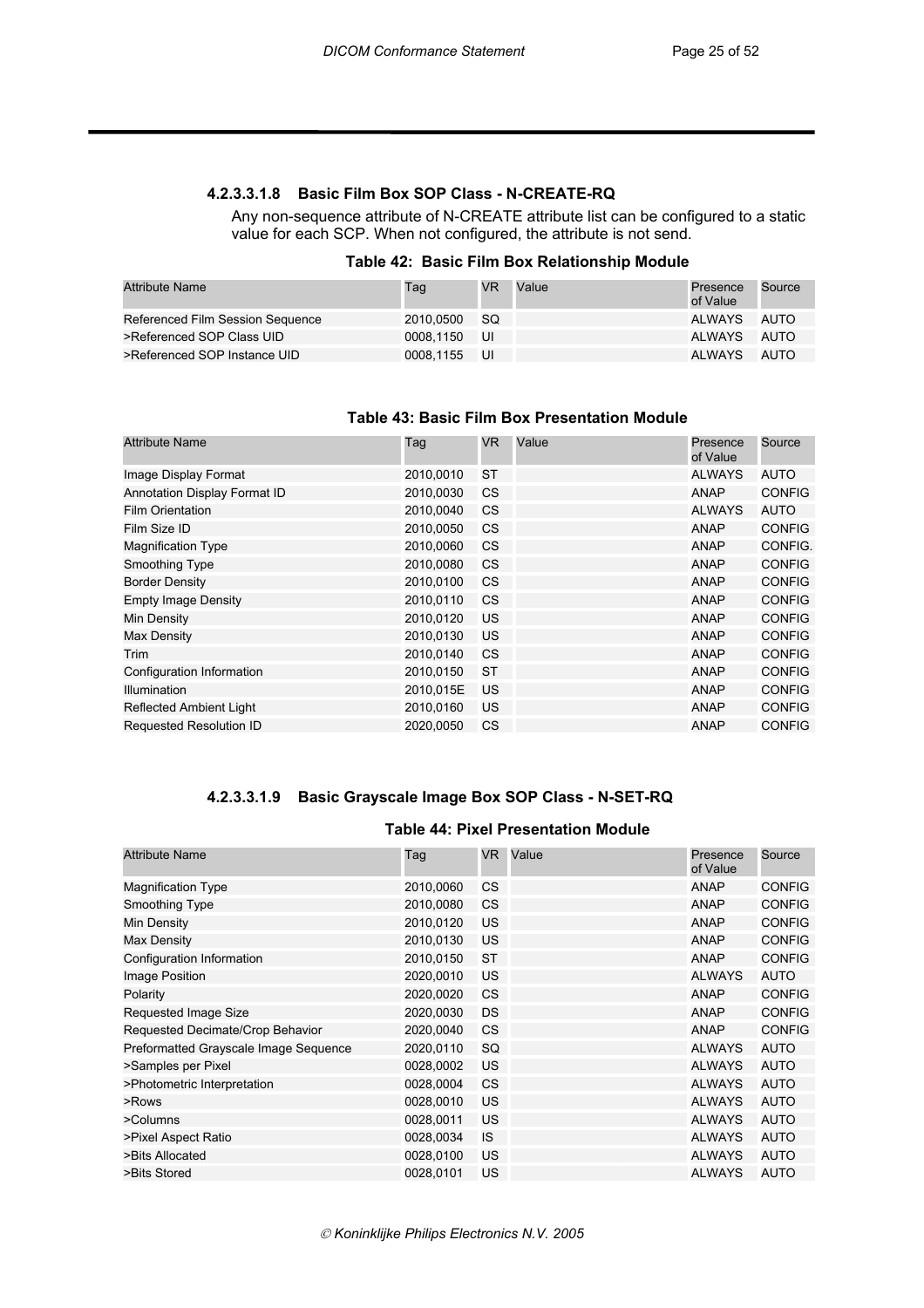| >High Bit             | 0028.0102 US | ALWAYS AUTO |  |
|-----------------------|--------------|-------------|--|
| >Pixel Representation | 0028.0103 US | ALWAYS AUTO |  |
| >Pixel Data           | 7FE0.0010 OW | ALWAYS AUTO |  |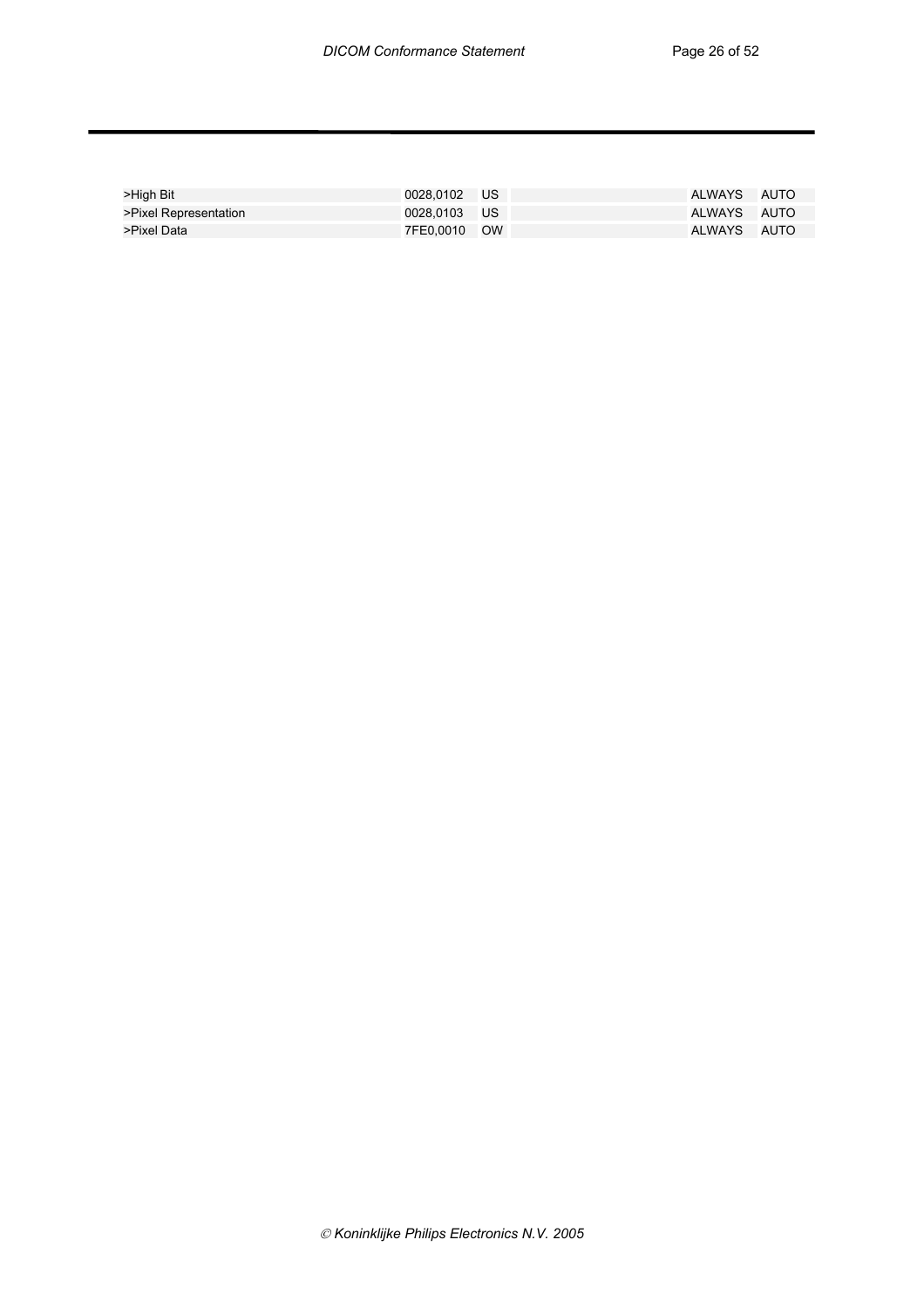## **4.2.3.3.1.10 Basic Film Box SOP Class - N-ACTION-RQ**

**Table 45: Sop Common Module** 

| <b>Attribute Name</b>  | Tag          | VR  | Value | Presence<br>of Value | Source |
|------------------------|--------------|-----|-------|----------------------|--------|
| Specific Character Set | 0008.0005 CS |     |       | ALWAYS AUTO          |        |
| SOP Class UID          | 0008.0016 UI |     |       | ALWAYS AUTO          |        |
| SOP Instance UID       | 0008.0018    | -UI |       | ALWAYS AUTO          |        |

#### **4.2.3.4 Association Acceptance Policy**

Panorama Print AE does not accept associations.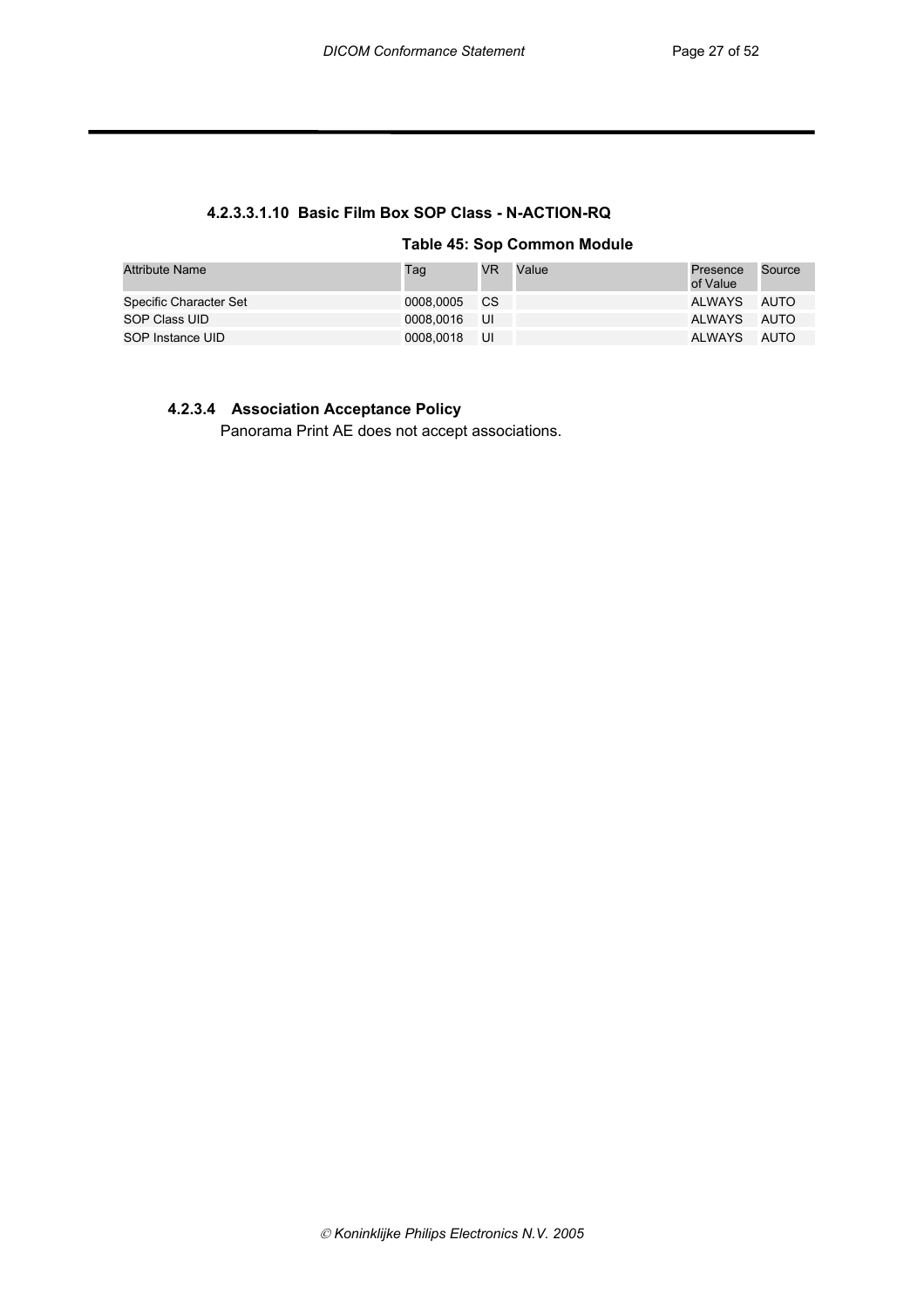## **4.2.4 Panorama Query/Retrieve Server AE**

#### **4.2.4.1 SOP Classes**

This Application Entity provides Standard Conformance to the following SOP Classes.

#### **Table 46: SOP Classes for Panorama Query Retrieve AE SCU**

| <b>SOP Class Name</b> | <b>SOP Class UID</b>      | <b>SCU</b> | <b>SCP</b> |
|-----------------------|---------------------------|------------|------------|
| MR Image Storage      | 1.2.840.10008.5.1.4.1.1.4 | Yes        | No         |

#### **Table 47 SOP Classes for Panorama Query Retrieve AE SCP**

| <b>SOP Class Name</b>                                | <b>SOP Class UID</b>        | <b>SCU</b> | <b>SCP</b> |
|------------------------------------------------------|-----------------------------|------------|------------|
| Patient Root Query/Retrieve Information Model - FIND | 1.2.840.10008.5.1.4.1.2.1.1 | No         | Yes        |
| Patient Root Query/Retrieve Information Model MOVE   | 1.2.840.10008.5.1.4.1.2.1.2 | No         | Yes        |
| Study Root Query/Retrieve Information Model FIND     | 1.2.840.10008.5.1.4.1.2.2.1 | No         | Yes        |
| Study Root Query/Retrieve Information Model MOVE     | 1.2.840.10008.5.1.4.1.2.2.2 | No         | Yes        |
| <b>Verification SOP Class</b>                        | 1.2.840.10008.1.1           | Yes        | Yes        |

#### **4.2.4.2 Association Policies**

#### *4.2.4.2.1 General*

The PDU size is configurable. The default PDU size 4096 Bytes is given in the configuration as 0. The PDU size = PDU size entered + 6 Bytes. Example 4096 Bytes will be 4096 + 6 = 5002 Bytes in total. By changing of the PDU size first a restart of the application is needed. During Association the real transfers Bytes will be negotiated.

#### **Table 48: DICOM Application Context**

Application Context Name 1.2.840.10008.3.1.1.1

#### *4.2.4.2.2 Number of Associations*

For every C-MOVE request initiated by remote operator Panorama Query/Retrieve Server AE establishes a new association to the requested destination, provided that the destination has been configured for the server. Simultaneous associations that the AE may have at any time have been limited to 32. By configuration it is possible to limit the number of simultaneous associations the server establish to an AE Panorama Query/Retrieve Server AE allows only a single outstanding operation on an association.

#### **Table 49: Number of Associations as an Association Initiator for Panorama Query Retrieve AE**

Maximum number of simultaneous associations 32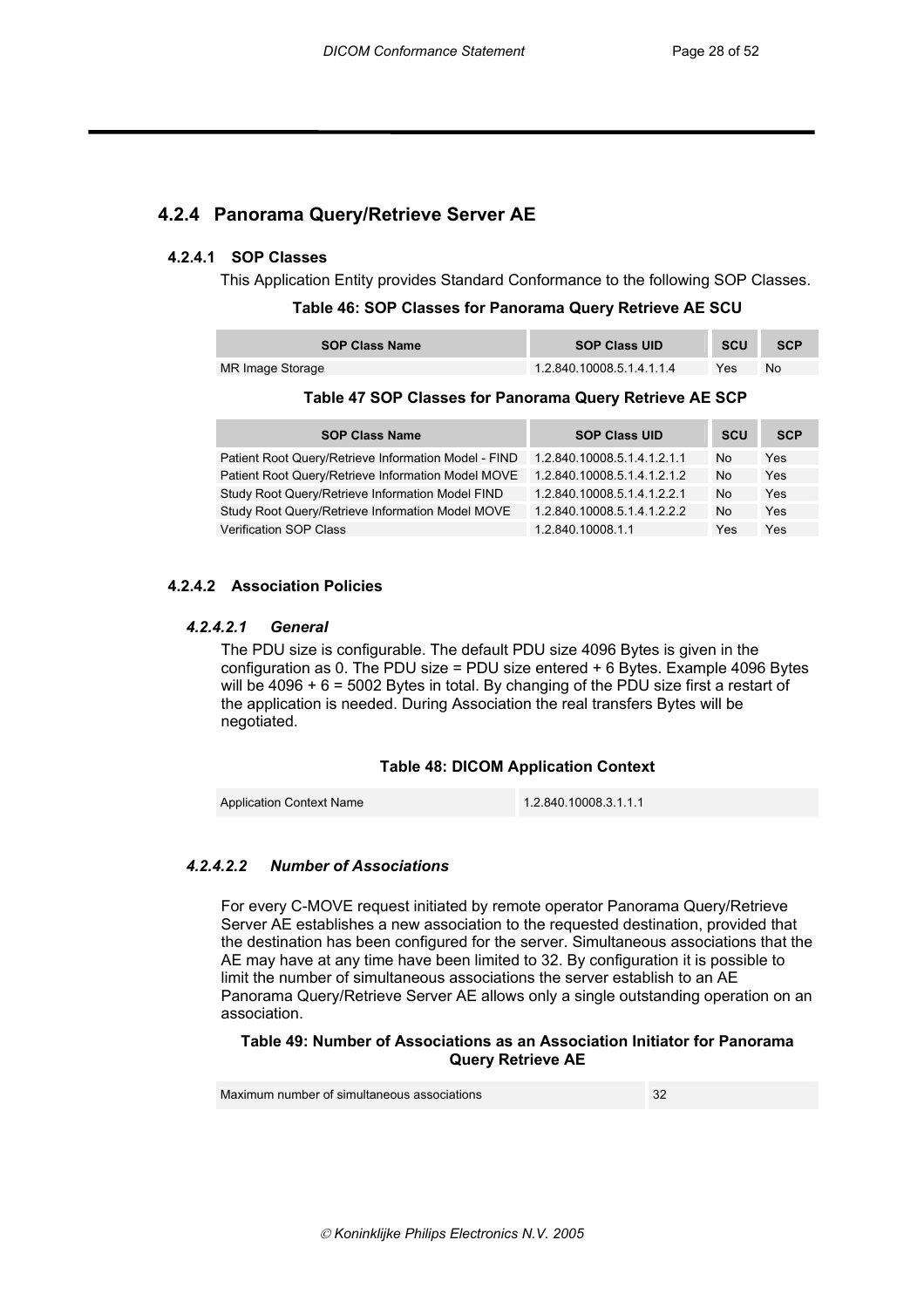#### **Table 50: Number of Associations as an Association Acceptor for Panorama Query Retrieve AE**

#### *4.2.4.2.3 Implementation Identifying Information*

#### **Table 51: DICOM Implementation Class and Version**

| <b>Application Entity Name</b>    | Panorama Query Retrieve AE |
|-----------------------------------|----------------------------|
| <b>Application Entity Version</b> | հ 1                        |
| Implementation Class UID          | 2.16.840.1.113662.4.10.1   |

#### **4.2.4.3 Description and Sequencing of Activities**



#### **Figure 6: Real World Activity Query/Retrieve**

#### **4.2.4.4 Association Initiation Policy**

This describes the conditions under which the AE will initiate an association.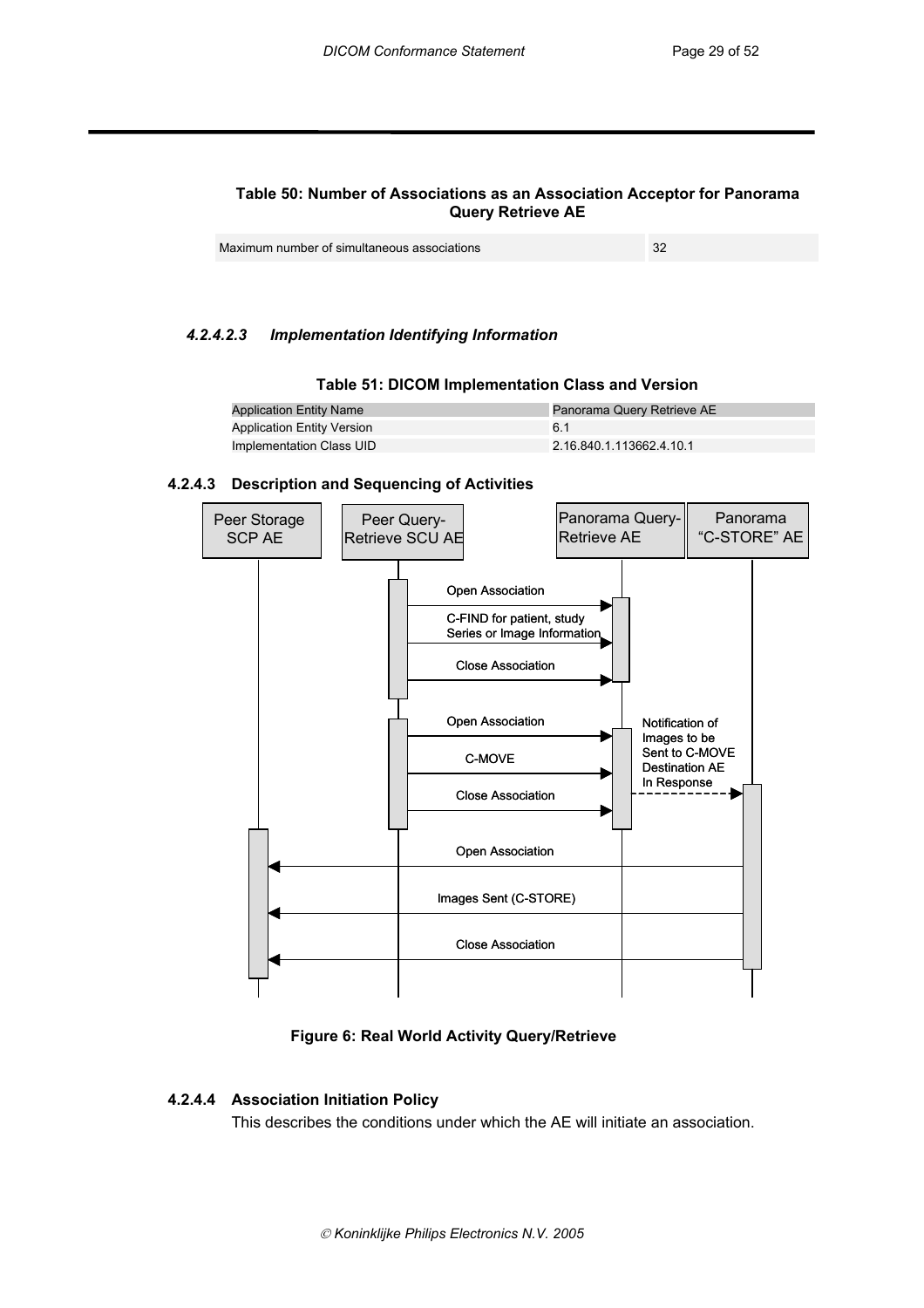#### *4.2.4.4.1 Association Real-World Activity C-STORE*

#### **4.2.4.4.1.1 Description and Sequencing of Activities**

Remote Query/Retrieve SCU sends a retrieve (C-MOVE) request, which perform the C-Store. The C-Store has the same code as the Export operation used, but is configured differently. (See Figure 6) So it is the Query/Retrieve AE that performs the C-Store, but since you can configure a different AE-title for each C-Store operation, it can also look like it would be a different application entity performing the C-Store.

#### **4.2.4.4.1.2 Proposed Presentation Contexts**

Each time an association is initiated, the association initiator proposes a number of presentation contexts to be used on that association. In this subsection, the presentation contexts proposed by Panorama Query/Retrieve Server AE for Association Real-World Activity - C-STORE is defined in Table 52

#### **Table 52: Proposed Presentation Contexts for Association Real-World Activity – MR Image Storage**

| <b>Presentation Context Table</b>                |                           |                  |                   |             |                    |
|--------------------------------------------------|---------------------------|------------------|-------------------|-------------|--------------------|
| <b>Abstract Syntax</b><br><b>Transfer Syntax</b> |                           |                  |                   |             | <b>Extended</b>    |
| <b>Name</b>                                      | UID                       | <b>Name List</b> | <b>UID List</b>   | <b>Role</b> | <b>Negotiation</b> |
| MR Image<br>Storage                              | 1.2.840.10008.5.1.4.1.1.4 | ILE.             | 1.2.840.10008.1.2 | SCU         | None               |

The implementation of the initiator shall document which transfer syntax will be chosen in case multiple transfer syntaxes are accepted in the association acceptance.

#### **4.2.4.4.1.3 SOP Specific Conformance for C-STORE SOP Classes**

Image Export is performed using the MR-Image Storage SOP Class If errors are detected, no error message is displayed. Instead the Panorama Query/Retrieve Server AE reports errors to the Query/Retrieve Service Class SCU as in the standard specifies.

#### **4.2.4.5 Association Acceptance Policy**

The Panorama Query/Retrieve Server accepts associations only from AE's, which have been configured for the server. The server can accept multiple simultaneous connections even from a single AE. The server accepts associations for verification, queries and retrieve requests.

| Result                               | Source DICOM UL         | Reason/Diag       | Explanation                                                                                                                      |
|--------------------------------------|-------------------------|-------------------|----------------------------------------------------------------------------------------------------------------------------------|
| 1-reject-permanent Service-provider- | (ACSE-related-function) | 1-no reason-given | The Association request could not be parsed. An<br>Association request with the same format will not<br>succeed at a later time. |

#### **Table 53: Association Rejection Reasons**

The Panorama does not separate association rejection reasons. Some checks are performed after the association is already accepted. If reason to reject the association after these checks is found the connection is terminated. Checks that are performed after association acceptance include Calling AE Title check and maximum number of allowed connections.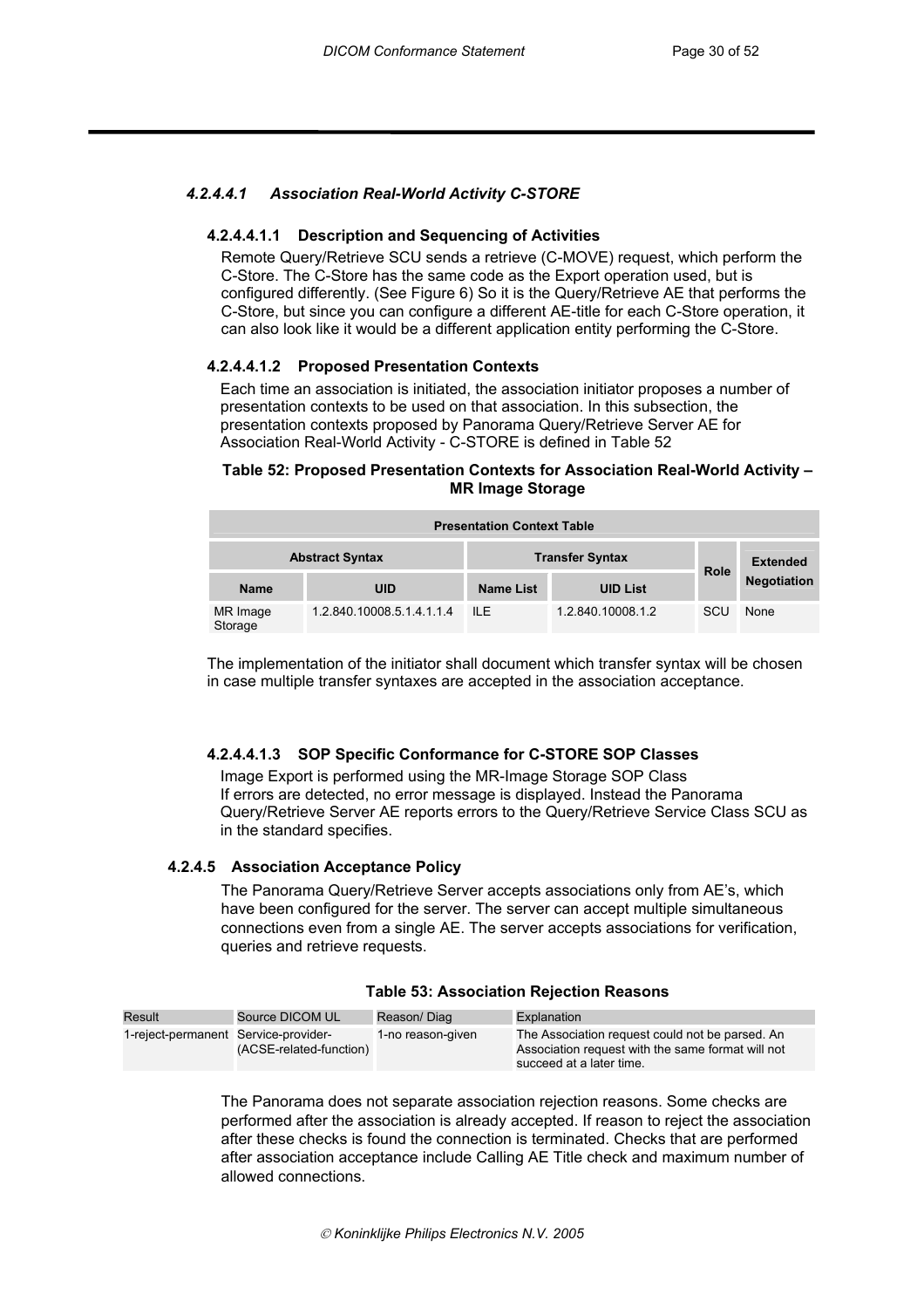#### *4.2.4.5.1 Association Real-World Activity Verification*

#### **4.2.4.5.1.1 Description and Sequencing of Activities**

Remote Query/Retrieve SCU sends a verification (C-ECHO) request.

#### **4.2.4.5.1.2 Proposed Presentation Contexts**

Each time an association is initiated, the association initiator proposes a number of presentation contexts to be used on that association. In this subsection, the presentation contexts proposed by Panorama Query/Retrieve Server AE for Association Real-World Activity - C-ECHO is defined in Table 54

#### **Table 54: Proposed Presentation Contexts for Association Real World Activity - Verification**

| <b>Presentation Context Table</b>                |                   |           |                   |             |                    |  |
|--------------------------------------------------|-------------------|-----------|-------------------|-------------|--------------------|--|
| <b>Transfer Syntax</b><br><b>Abstract Syntax</b> |                   |           |                   |             | <b>Extended</b>    |  |
| <b>Name</b>                                      | UID               | Name List | <b>UID List</b>   | <b>Role</b> | <b>Negotiation</b> |  |
| Verification<br><b>SOP Class</b>                 | 1.2.840.10008.1.1 | ILE.      | 1.2.840.10008.1.2 | <b>SCP</b>  | None               |  |

The implementation of the initiator shall document which transfer syntax will be chosen in case multiple transfer syntaxes are accepted in the association acceptance.

#### **4.2.4.5.1.3 SOP Specific Conformance for C-STORE SOP Classes**

Panorama Query/Retrieve Server AE provides standard conformance to the Verification SOP Class. Panorama Query/Retrieve Server AE accepts above mentioned presentation contexts, if an association with a remote DICOM AE has been accepted.

#### *4.2.4.5.2 Association Real-World Activity - C-FIND*

#### **4.2.4.5.2.1 Description and Sequencing of Activities**

Remote Query/Retrieve SCU sends a query (C-FIND) request. (See figure 6)

#### **4.2.4.5.2.2 Proposed Presentation Contexts**

Each time an association is initiated, the association initiator proposes a number of presentation contexts to be used on that association. In this subsection, the presentation contexts proposed by Panorama Query/Retrieve Server AE for Association Real-World Activity - C-FIND are defined in Table 55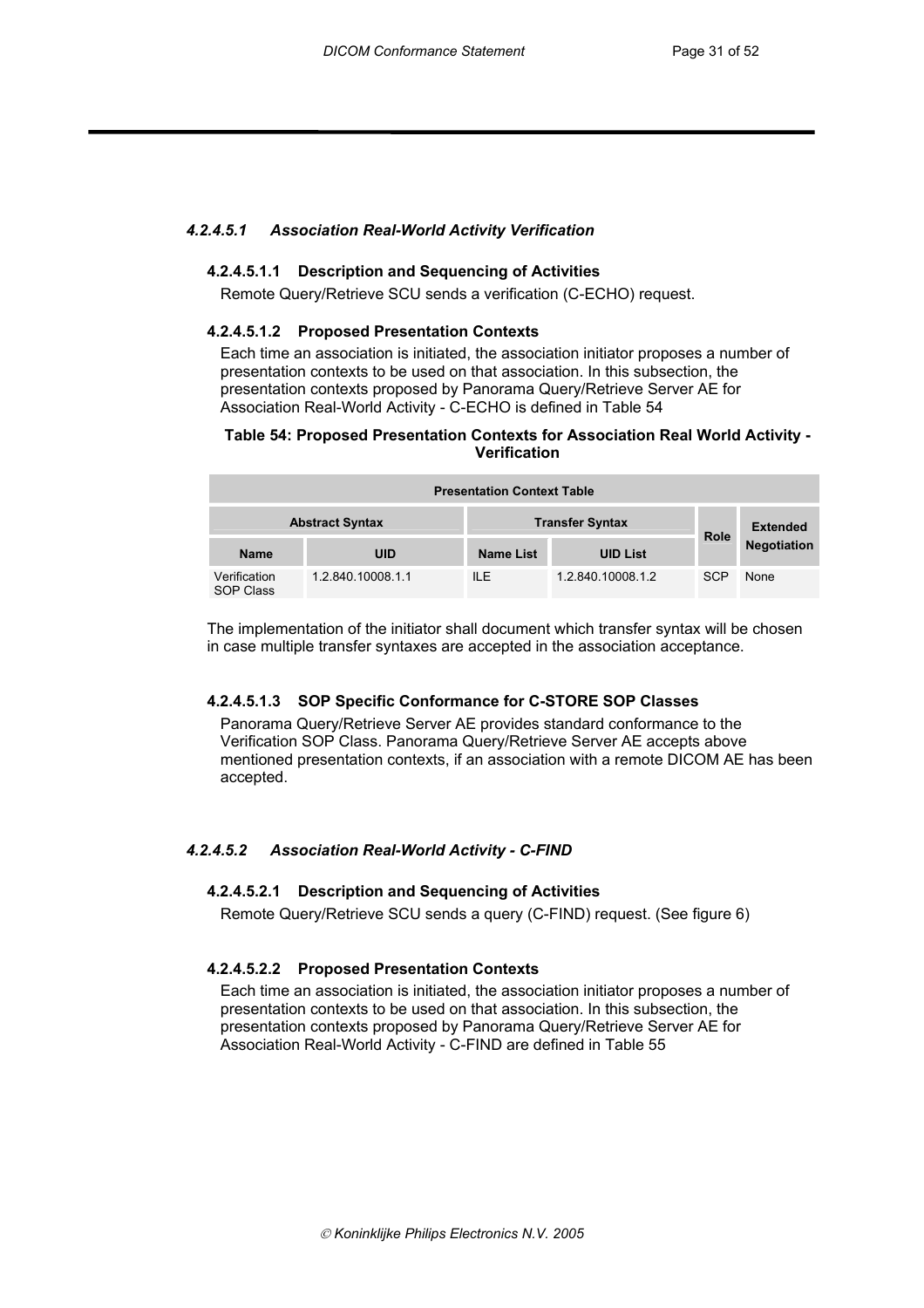#### **Table 55: Proposed Presentation Contexts for Association Real-World Activity - C-FIND**

| <b>Presentation Context Table</b>                                  |                             |                  |                   |            |                    |
|--------------------------------------------------------------------|-----------------------------|------------------|-------------------|------------|--------------------|
| <b>Transfer Syntax</b><br><b>Abstract Syntax</b>                   |                             |                  |                   |            | <b>Extended</b>    |
| <b>Name</b>                                                        | <b>UID</b>                  | <b>Name List</b> | <b>UID List</b>   | Role       | <b>Negotiation</b> |
| Patient Root<br>Query/Retrieve<br>Information<br>Model - FIND      | 1.2.840.10008.5.1.4.1.2.1.1 | ILE.             | 1.2.840.10008.1.2 | <b>SCP</b> | None               |
| <b>Study Root</b><br>Query/Retrieve<br>Information<br>Model - FIND | 1.2.840.10008.5.1.4.1.2.2.1 | ILE.             | 1.2.840.10008.1.2 | <b>SCP</b> | None               |

The implementation of the initiator shall document which transfer syntax will be chosen in case multiple transfer syntaxes are accepted in the association acceptance.

#### **4.2.4.5.2.3 SOP Specific Conformance for SOP Classes**

Wild Card Matching does not support case sensitivity. All Wild Card queries will be processed without case sensitivity, including attributes with PN Value Presentation. Accession Number (0008,0050) matching is not supported with studies that have been scanned with software versions prior to R3.0.3. Panorama Query/Retrieve Server AE assumes that Accession Number attribute for those studies is empty. Accession Number is processed according to standard with studies that have been scanned with software versions R3.0.3 or later.

Panorama Query/Retrieve Server AE does not support priority processing. All queries are processed with same priority. Relational searches are not supported. Panorama Query/Retrieve Server AE accepts above mentioned presentation contexts, if an association with a remote DICOM AE has been accepted.

Details regarding the status handling behavior from the application level and communication errors are provided in Table 56. The behavior of the AE during communication failure is summarized in Table 57

| <b>Service Status</b> | <b>Further Meaning</b>               | <b>Error Code</b> | <b>Behavior</b>                          |
|-----------------------|--------------------------------------|-------------------|------------------------------------------|
| <b>Success</b>        | Matching is complete                 | 0000              | Results are shown.                       |
| Error                 | Unable to process                    | C <sub>204</sub>  | Internal Error. Association is released. |
| Warning               | Coercion of Data<br>Elements         | <b>B000</b>       | Association is released.                 |
|                       | Data Set does not<br>match SOP Class | <b>B007</b>       | Association is released.                 |

#### **Table 56: Query Retrieve – C-FIND - Response Status Handling Behavior**

#### **Table 57: Query Retrieve – C-FIND - Communication Failure Behavior**

| <b>Exception</b>     | <b>Behavior</b>                                                 |
|----------------------|-----------------------------------------------------------------|
| Timeout              | Connection released. Information written to an application log. |
| Association aborted. | Operation cancelled. Information written to an application log. |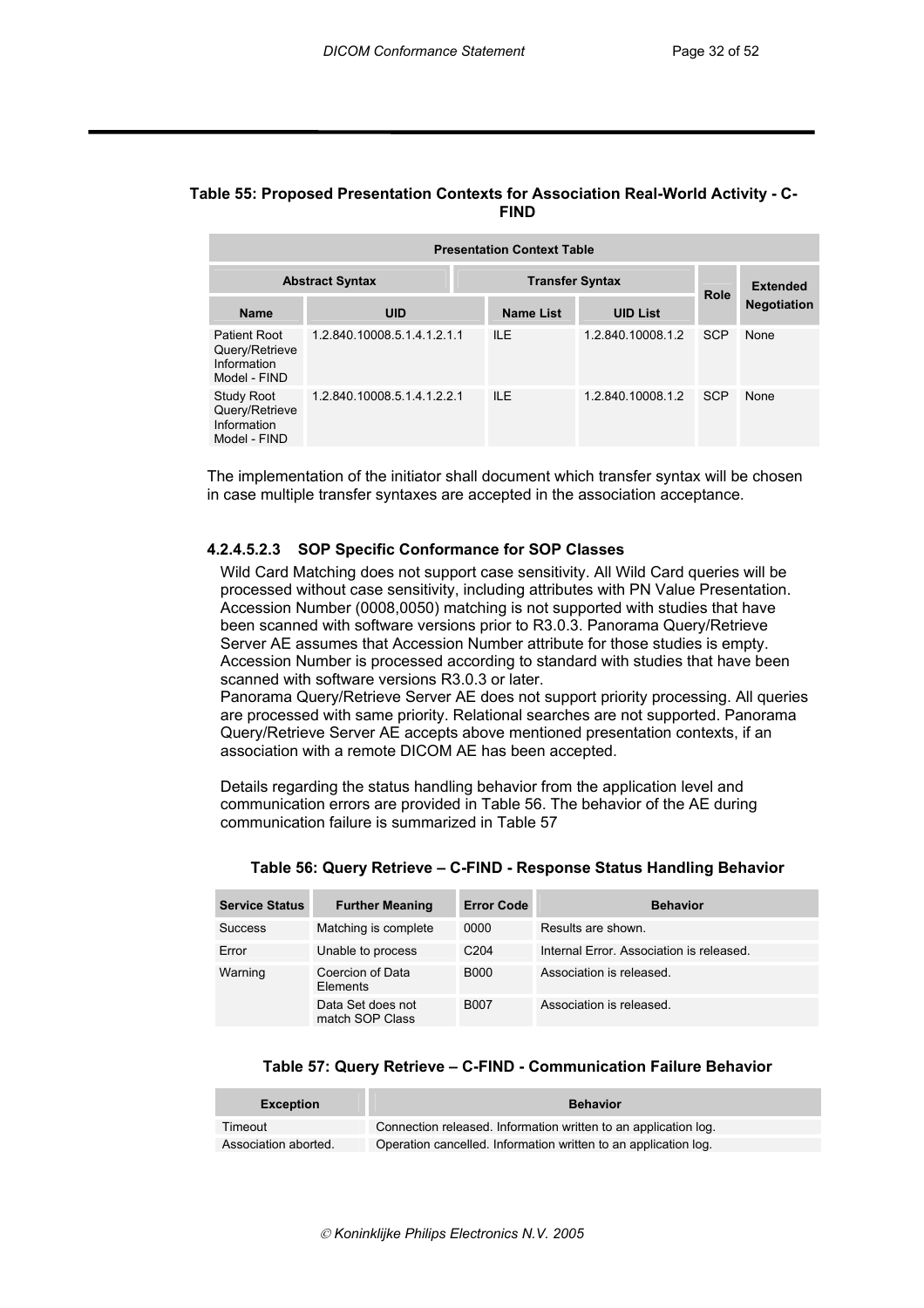#### **4.2.4.5.2.4 Overview of the applied SOP Classes**

This chapter specifies in detail the applied attributes in the Query/Retrieve Server Element of this supported SOP Class.

| Table 58: Patient Root Information Model |  |
|------------------------------------------|--|
|------------------------------------------|--|

| <b>Attribute Name</b>      | Taq       | VR.       | <b>Type of Matching</b> |
|----------------------------|-----------|-----------|-------------------------|
| Specific Character Set     | 0008,0005 | <b>CS</b> |                         |
| SOP Instance UID           | 0008,0018 | UI        |                         |
| <b>Study Date</b>          | 0008,0020 | DA        |                         |
| Study Time                 | 0008,0030 | <b>TM</b> |                         |
| <b>Accession Number</b>    | 0008,0050 | <b>SH</b> | See exceptions above.   |
| Query/Retrieve Level       | 0008,0052 | <b>CS</b> |                         |
| Retrieve AE Title          | 0008,0054 | <b>AE</b> |                         |
| Modality                   | 0008,0060 | <b>CS</b> |                         |
| Referring Physician's Name | 0008,0090 | <b>PN</b> | No matching performed.  |
| <b>Study Description</b>   | 0008,1030 | LO        | No matching performed.  |
| Series Description         | 0008,103E | LO        | No matching performed.  |
| Patient's Name             | 0010,0010 | <b>PN</b> | No case sensitivity.    |
| Patient ID                 | 0010,0020 | LO        |                         |
| <b>Body Part Examined</b>  | 0018,0015 | <b>CS</b> |                         |
| <b>Protocol Name</b>       | 0018,1030 | LO        | No matching performed.  |
| Study Instance UID         | 0020,000D | UI        |                         |
| Series Instance UID        | 0020,000E | UI        |                         |
| Study ID                   | 0020,0010 | <b>SH</b> |                         |
| Series Number              | 0020,0011 | <b>IS</b> |                         |
| Instance Number            | 0020,0013 | IS        |                         |

## **Table 59: Study Root Information Model**

| <b>Attribute Name</b>              | Taq       | VR.       | Type of matching       |
|------------------------------------|-----------|-----------|------------------------|
| Specific Character Set             | 0008,0005 | CS        |                        |
| SOP Instance UID                   | 0008,0018 | UI        |                        |
| <b>Study Date</b>                  | 0008,0020 | DA        |                        |
| <b>Study Time</b>                  | 0008,0030 | <b>TM</b> |                        |
| <b>Accession Number</b>            | 0008,0050 | <b>SH</b> | See exceptions above   |
| Query/Retrieve Level               | 0008,0052 | CS        |                        |
| Retrieve AE Title                  | 0008,0054 | AE        |                        |
| Modality                           | 0008,0060 | CS        |                        |
| Referring Physician's Name         | 0008,0090 | <b>PN</b> | No matching performed. |
| <b>Study Description</b>           | 0008,1030 | LO        | No matching performed  |
| Series Description                 | 0008,103E | LO        | No matching performed  |
| Patient's Name                     | 0010,0010 | <b>PN</b> | No case sensitivity    |
| Patient ID                         | 0010,0020 | LO        |                        |
| <b>Body Part Examined</b>          | 0018,0015 | CS        |                        |
| <b>Protocol Name</b>               | 0018,1030 | LO        | No matching performed  |
| Study Instance UID                 | 0020,000D | UI        |                        |
| Series Instance UID                | 0020,000E | UI        |                        |
| Study ID                           | 0020,0010 | <b>SH</b> |                        |
| Series Number                      | 0020,0011 | <b>IS</b> |                        |
| Instance Number                    | 0020,0013 | <b>IS</b> |                        |
| Number of Series Related Instances | 0020,1209 | IS        |                        |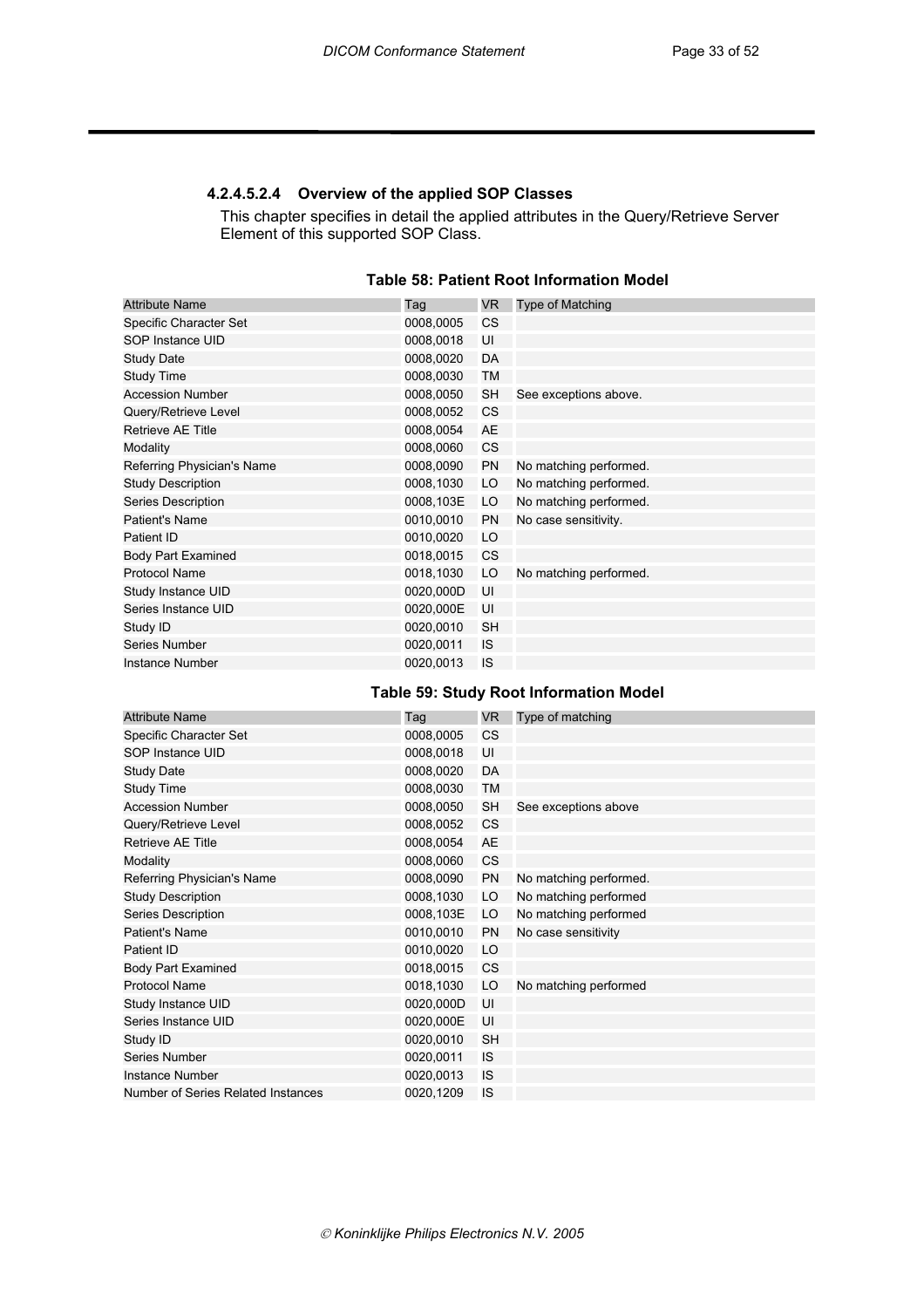#### *4.2.4.5.3 Association Real-World Activity - C-MOVE*

#### **4.2.4.5.3.1 Description and Sequencing of Activities**

Panorama Query/Retrieve Server AE does not support relational retrieves.

#### **4.2.4.5.3.2 Proposed Presentation Contexts**

Each time an association is initiated, the association initiator proposes a number of presentation contexts to be used on that association. In this subsection, the presentation contexts proposed by Panorama Query/Retrieve Server AE for Association Real-World Activity - C-MOVE are defined in Table 60.

#### **Table 60: Proposed Presentation Contexts for Association Real-World Activity - C-MOVE**

| <b>Presentation Context Table</b>                                   |                             |                  |                   |            |                    |
|---------------------------------------------------------------------|-----------------------------|------------------|-------------------|------------|--------------------|
| <b>Abstract Syntax</b>                                              | <b>Transfer Syntax</b>      | Role             | <b>Extended</b>   |            |                    |
| <b>Name</b>                                                         | <b>UID</b>                  | <b>Name List</b> | <b>UID List</b>   |            | <b>Negotiation</b> |
| Patient Root<br>Query/Retrieve<br>Information<br>Model MOVE         | 1.2.840.10008.5.1.4.1.2.1.2 | II F             | 1.2.840.10008.1.2 | <b>SCP</b> | None               |
| <b>Study Root</b><br>Query/Retrieve<br>Information<br>Model - MOVE. | 1.2.840.10008.5.1.4.1.2.2.2 | $II$ F           | 1.2.840.10008.1.2 | <b>SCP</b> | None               |

The implementation of the initiator shall document which transfer syntax will be chosen in case multiple transfer syntaxes are accepted in the association acceptance.

#### **4.2.4.5.3.3 SOP Specific Conformance for Move SOP Classes**

Panorama Query/Retrieve Server AE accepts above mentioned presentation contexts, if an association with a remote DICOM AE has been accepted.

Details regarding the status handling behavior from the application level and communication errors are provided in Table 61. The behavior of the AE during communication failure is summarized in Table 62

| <b>Service Status</b> | <b>Further Meaning</b>               | <b>Error Code</b> | <b>Behavior</b>                          |
|-----------------------|--------------------------------------|-------------------|------------------------------------------|
| <b>Success</b>        | Matching is complete                 | 0000              | Results are shown.                       |
| Error                 | Unable to process                    | C <sub>204</sub>  | Internal Error, Association is released. |
| Warning               | Coercion of Data<br>Elements         | <b>B000</b>       | Association is released.                 |
|                       | Data Set does not<br>match SOP Class | <b>B007</b>       | Association is released.                 |

#### **Table 61: Query/Retrieve – C-MOVE - Response Status Handling Behavior**

#### **Table 62: Query-Retrieve-C-MOVE- Communication Failure Behavior**

| <b>Exception</b>     | <b>Behavior</b>                                                 |
|----------------------|-----------------------------------------------------------------|
| Timeout              | Connection released. Information written to an application log. |
| Association aborted. | Operation cancelled. Information written to an application log. |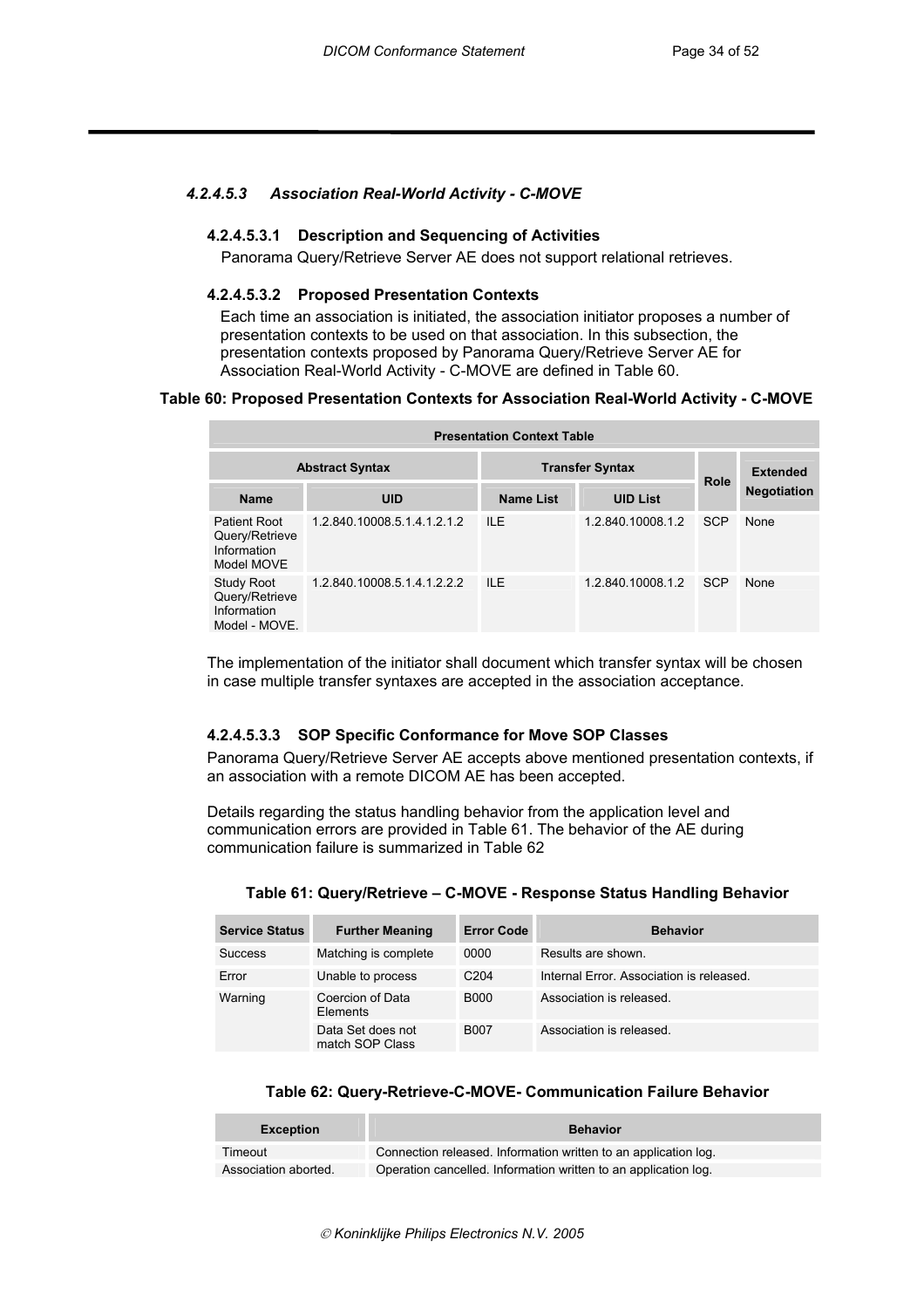## **4.3 Network Interfaces**

## **4.3.1 Physical Network Interface**

Panorama provides DICOM 3.0 TCP/IP Network Communication Support as defined in Part 8 of the DICOM 3.0 Standard. No OSI stack communications are provides with this implementation. Panorama inherits the TCP/IP stack from Windows system upon which it executes. Panorama system supports Ethernet v2.0 and IEEE802.3, 10/100/1000 BASE-T

## **4.3.2 Additional Protocols**

No relevance information

## **4.4 Configuration**

## **4.4.1 AE Title/Presentation Address Mapping**

#### **4.4.1.1 Local AE Titles**

The local AE title mapping and configuration shall be specified. The following table shall be used:

| <b>Application Entity</b>            | <b>Default AE Title</b> | <b>Default TCP/IP Port</b>         |
|--------------------------------------|-------------------------|------------------------------------|
| Panorama Worklist AE                 | No default              | Not Applicable <specify></specify> |
| Panorama Export AE                   | GyroPano                | 104                                |
| Panorama Print AE                    | No default              | 104                                |
| Panorama Query/Retrieve Server<br>AE | GyroPano                | 104                                |

**Table 63: AE Title Configuration Table** 

## **4.4.1.2 Remote AE Title/Presentation Address Mapping**

Configuration of remote host names and port numbers shall be specified here.

## *4.4.1.2.1 Remote SCP Panorama Worklist AE*

DICOM Modality Worklist Management SCU configuration requires the following information from the remote DICOM Modality Worklist Management SCP host (i.e. the server from where the patient information should be retrieved):

AE Title For example "NODE 1"

Port TCP/IP port number for DICOM Worklist transfers.

The DICOM Modality Worklist Management as SCU contains following configurable parts:

- The Worklist connection to the DICOM Worklist SCP Server.
- The Worklist Query dialog started from the Examination's Patient dialog.
- The custom configuration for the DICOM Export operation to send data received from Worklist in DICOM export instead of the default one.

The HOSTS file in Windows 2000 is used for resolving TCP/IP names against addresses. The host name used in DICOM configuration must be defined also in the HOSTS file, if there is no name server configured for the network connection.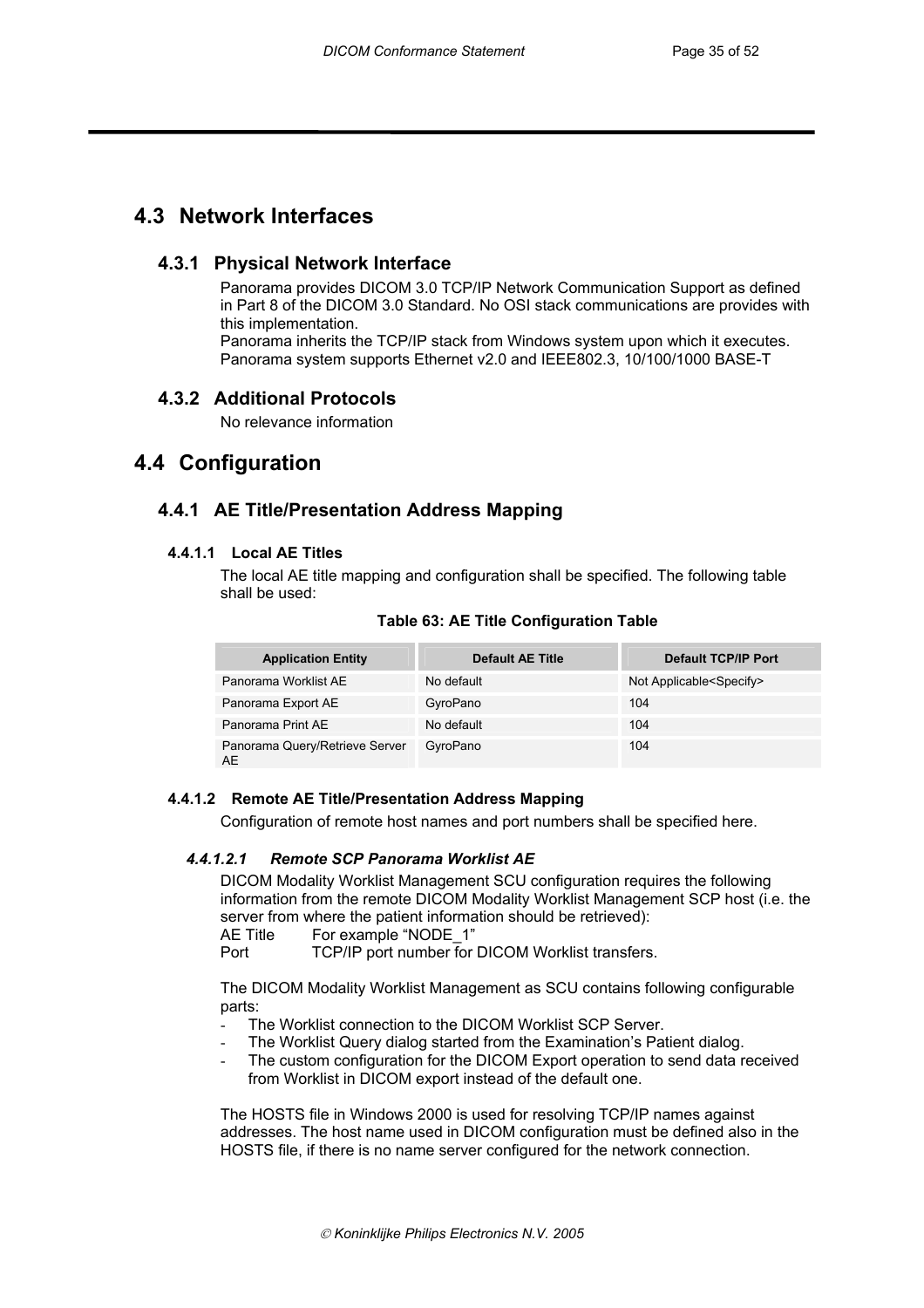#### *4.4.1.2.2 Remote SCP Panorama Export AE*

The DICOM configuration requires the following information from the remote DICOM host (i.e. the workstation where the images will be transferred):

AE Title Usually is this a name in capital letter, such as "NODE 1"

Port TCP port number for DICOM transfers. Default is 104.

IP address IP-address of the remote system.

The Panorama Export AE can be configured multiple settings, which can add and delete different DICOM elements into the export operation. With these custom elements the site can configure the DICOM transfer from Panorama system to contain specific, fixed DICOM elements, if the receiving system requires some additional information. The different configuration settings can be selected from the Custom-list, which can be accessed though DICOM Export Property dialog's advanced settings.

The HOSTS file in Windows 2000 is used for resolving TCP/IP names against addresses. The host name used in DICOM configuration must be defined also in the HOSTS file, if there is no name server configured for the network connection.

#### *4.4.1.2.3 Remote SCP Panorama Print AE*

DICOM Print configuration requires the following information from the remote DICOM Printer hosts (i.e. the printer or server where the films will be transferred): AE Title For example "PRINTSERVER" Port TCP port number for DICOM transfer. Default is usually 104. IP address IP-address of the remote printer/server

The HOSTS file in Windows 2000 is used for resolving TCP/IP names against addresses. The host name used in DICOM configuration must be defined also in the HOSTS file, if there is no name server configured for the network connection.

#### *4.4.1.2.4 Remote SCP Panorama Query/Retrieve Server AE*

Every client connection must be configured separately for security reasons. For every client following information is needed. With information server can identity client and allow connection.

AE Title Usually is this a name in capital letter, such as "NODE 1".

IP address IP-address of the remote system or TCP/IP-name, if there is a name server in the network.

When client retrieves images, it informs server the destination, where images are to be transferred. This transfer operation corresponds to export operation. Information required for export is needed for every transfer destination.

## **4.4.2 Parameters**

The specification of important operational parameters and, if configurable, their default value and range shall be specified here. The parameters that apply to all Application Entities should be specified in a "General Parameters" section while those specific to particular Application Entities should be specified in separate sections specific to each AE. The following table shall be used.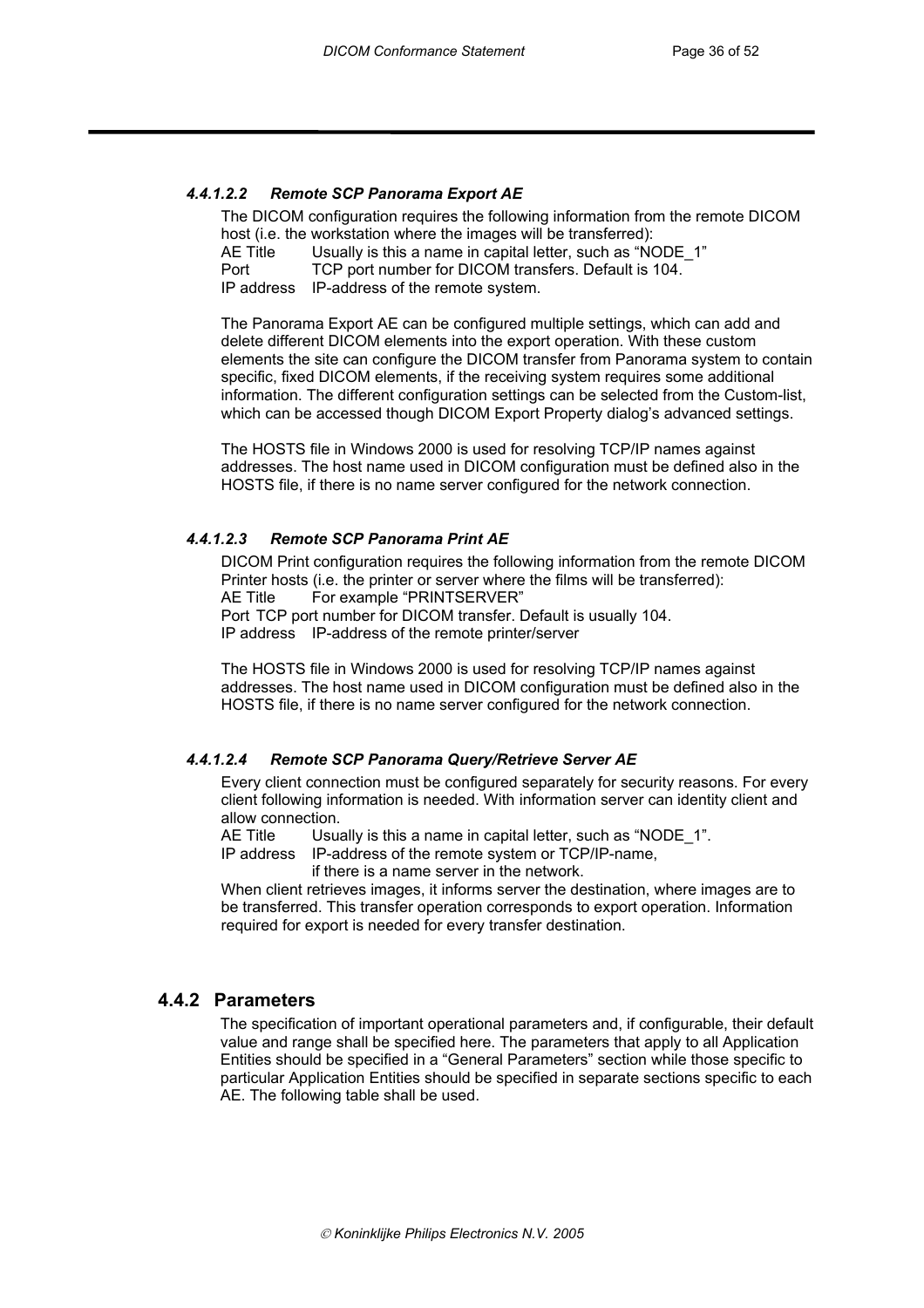| <b>Parameter</b>                                                                                               | Configurable<br><b>YES/NO</b> | <b>Default Value</b>                                             |
|----------------------------------------------------------------------------------------------------------------|-------------------------------|------------------------------------------------------------------|
| <b>General Parameter</b>                                                                                       |                               |                                                                  |
| Max PDU Receive Size                                                                                           | Yes                           | Value 0<br>$(= 4096$ bytes)<br>$PDU = PDU$ entered $+6$<br>bytes |
| Max PDU Send Size                                                                                              | Yes                           | Value 0<br>(=4096 bytes)<br>same as receive size                 |
| Time-out waiting for acceptance or rejection response to<br>an Association Request (Application Level Timeout. | Yes                           | 60s                                                              |
| Time-out waiting for a response to an Association release<br>request (Application Level Timeout).              | Yes                           | 60s                                                              |
| Time-out for completion of a TCP/IP connect request<br>(Low-level timeout).                                    | Yes                           | 5s                                                               |
| Time-out awaiting a Response to a DIMSE Request<br>(Low-level timeout).                                        | Yes                           | 5s                                                               |
| Time-out for waiting for data between TCP/IP-packets<br>(Low-level timeout).                                   | Yes                           | 5s                                                               |
| <b>Storage SCU Parameters</b>                                                                                  |                               |                                                                  |
| Storage SCU time-out waiting for a response to a C-<br>STORE RQ                                                | No                            | 60s                                                              |
| Number of times a failed send job may be retried                                                               | <b>No</b>                     | 0                                                                |
| Maximum number of simultaneously initiated<br>Associations by the Storage AE                                   | <b>No</b>                     | Unlimited                                                        |
| <b>Query/Retrieve Parameters</b>                                                                               |                               |                                                                  |
| Maximum PDU size                                                                                               | Yes                           | Value 0<br>$(= 4096$ bytes)                                      |
| Maximum Number of simultaneous Associations                                                                    | Yes                           | 32                                                               |
| Q/R SCP time-out waiting on an open Association for the<br>next message                                        | Yes                           | 60min                                                            |
| <b>Modality Worklist Parameters</b>                                                                            |                               |                                                                  |
| Modality Worklist SCU time-out waiting for the final<br>response to a C-FIND-RQ                                | No                            | 60s                                                              |
| Maximum number of Worklist items                                                                               | <b>No</b>                     | 1                                                                |
| Query Worklist for specific Scheduled Station AE Title.                                                        | Yes                           | <b>EMPTY</b>                                                     |
| Query for specific Modality Value                                                                              | Yes                           | ΜR                                                               |
| <b>Print Parameters</b>                                                                                        |                               |                                                                  |
| Print SCU time-out waiting for a response to a N-<br>CREATE-RO                                                 | No                            | 60s                                                              |
| Print SCU time-out waiting for a response to a N-SET-RQ                                                        | <b>No</b>                     | 60s                                                              |
| Print SCU time-out waiting for a response to a N-<br><b>ACTION-RQ</b>                                          | No                            | 60s                                                              |
| Number of times a failed print-job may be retried.                                                             | <b>No</b>                     | 0                                                                |
| Maximum Number of simultaneous Associations                                                                    | No                            | 1                                                                |

#### **Table 64: Configuration Parameters table**

Additional configuration parameters such as hardware options for e.g. a printer shall be specified as well.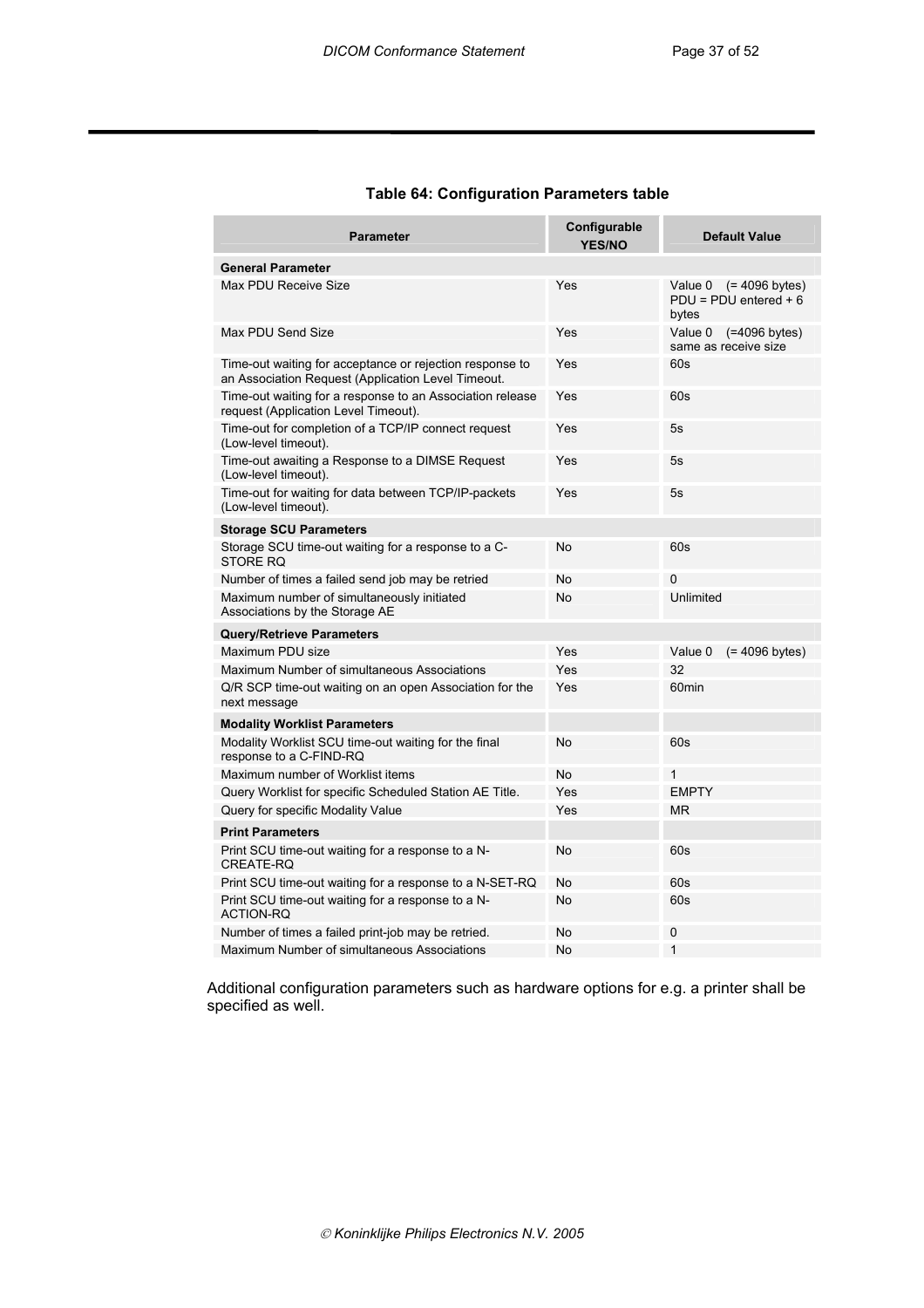## **5 MEDIA INTERCHANGE**

.

## **5.1 Implementation Model**

## **5.1.1 Application Data Flow Diagram**

#### **Figure 2: Application Data Flow Diagram**



## **5.1.2 Functional Definitions of AE's**

This section describes in general terms the functions to be performed by the AE, and the DICOM services used to accomplish these functions.

#### **5.1.2.1 Functional Definition of the Media AE**

The Media AE is the one and only Media application entity within the Panorama. It includes the following service class.

#### Media Storage Service Class

The Media AE can perform the Media Storage service as SCU, with capabilities for RWA Display Directory (as FSR), RWA Write Images (as FSC/FSU), and RWA Read Images (as FSR).

Write images can be initiated by selecting a proper export destination, selecting requested images and clicking the export button.

## **5.1.3 Sequencing of Real World Activities**

Whenever a CD or MOD has to be written the Media AE first tries to read the DICOMDIR. Then the Media AE will write the selected images and the updated DICOMDIR to the DICOM media.

## **5.1.4 File Meta Information for Implementation Class and Version**

The following values are assigned to the File Meta Information attributes (see PS 3.10) that pertain to the Implementation Class and Version.

| File Meta Information Version | 00.01                            |
|-------------------------------|----------------------------------|
| Implementation Class UID      | 2.16.840.1.113662.4.10.1.x.x.x.x |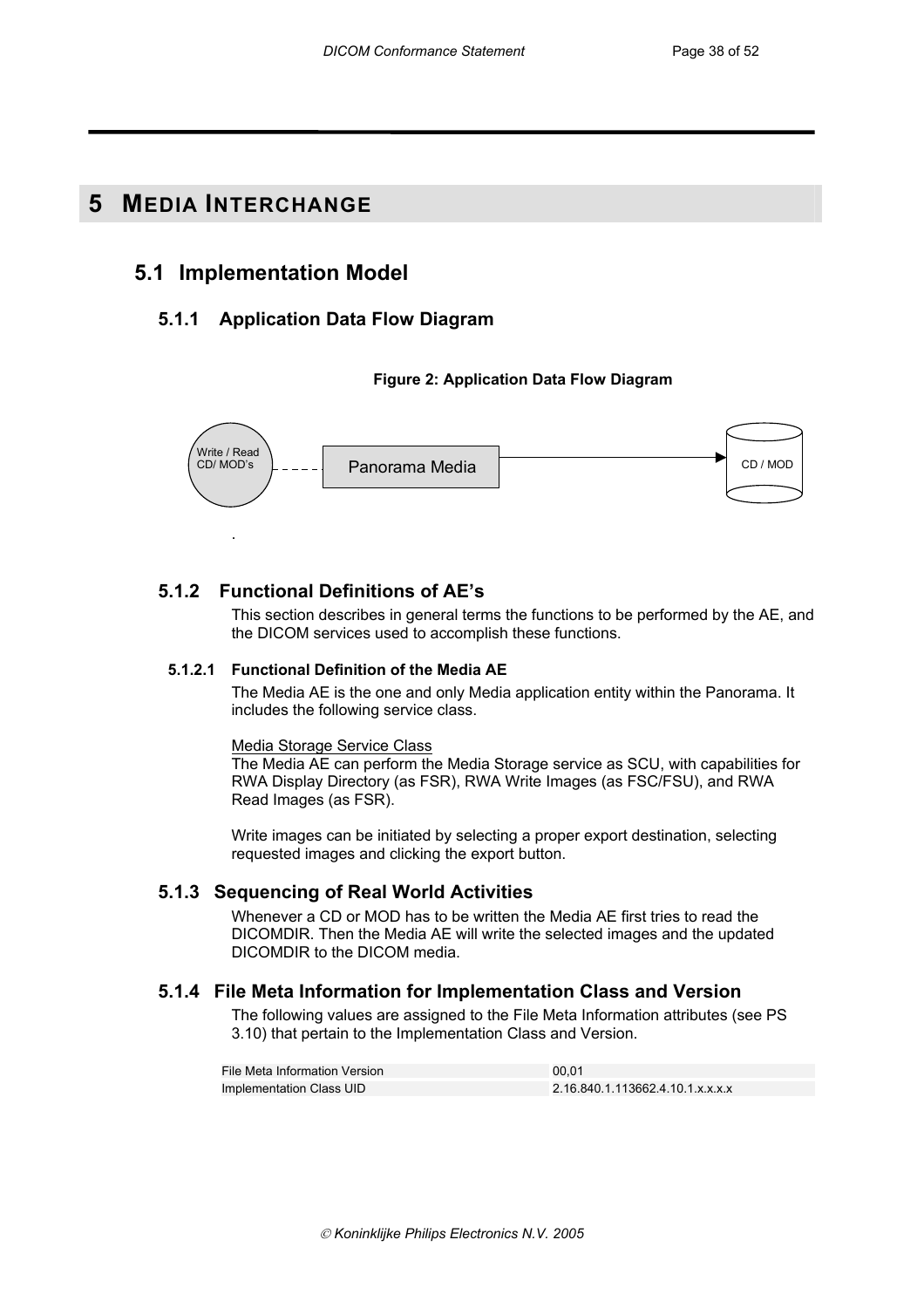# **5.2 AE Specifications**

## **5.2.1 Media AE**

The following table lists the Application Profiles and their Real-World Activities, the roles required for each of these Real-World Activities, and the Service Class option.

| <b>Supported Application Profile</b> | <b>Real-World Activity</b> | Roles      | <b>SC Option</b> |
|--------------------------------------|----------------------------|------------|------------------|
| AUG-CTMR-MOD23                       | Display Directory          | <b>FSR</b> | Interchange      |
|                                      | Write Images               | FSC, FSU   | Interchange      |
|                                      | Read Images                | <b>FSR</b> | Interchange      |
| AUG-CTMR-MOD41                       | Display Directory          | <b>FSR</b> | Interchange      |
|                                      | Write Images               | FSC. FSU   | Interchange      |
|                                      | Read Images                | <b>FSR</b> | Interchange      |
| AUG-CTMR-CD                          | Display Directory          | <b>FSR</b> | Interchange      |
|                                      | Write Images               | FSC. FSU   | Interchange      |
|                                      | Read Images                | <b>FSR</b> | Interchange      |

#### **Table 65**

The next table gives an overview of the supported SOP Classes that can be read and written according the Application Profiles.

| <b>Name</b>      |                           |
|------------------|---------------------------|
| MR Image Storage | 1.2.840.10008.5.1.4.1.1.4 |

File Meta Information for the Media AE The Media AE has no specific File Meta Information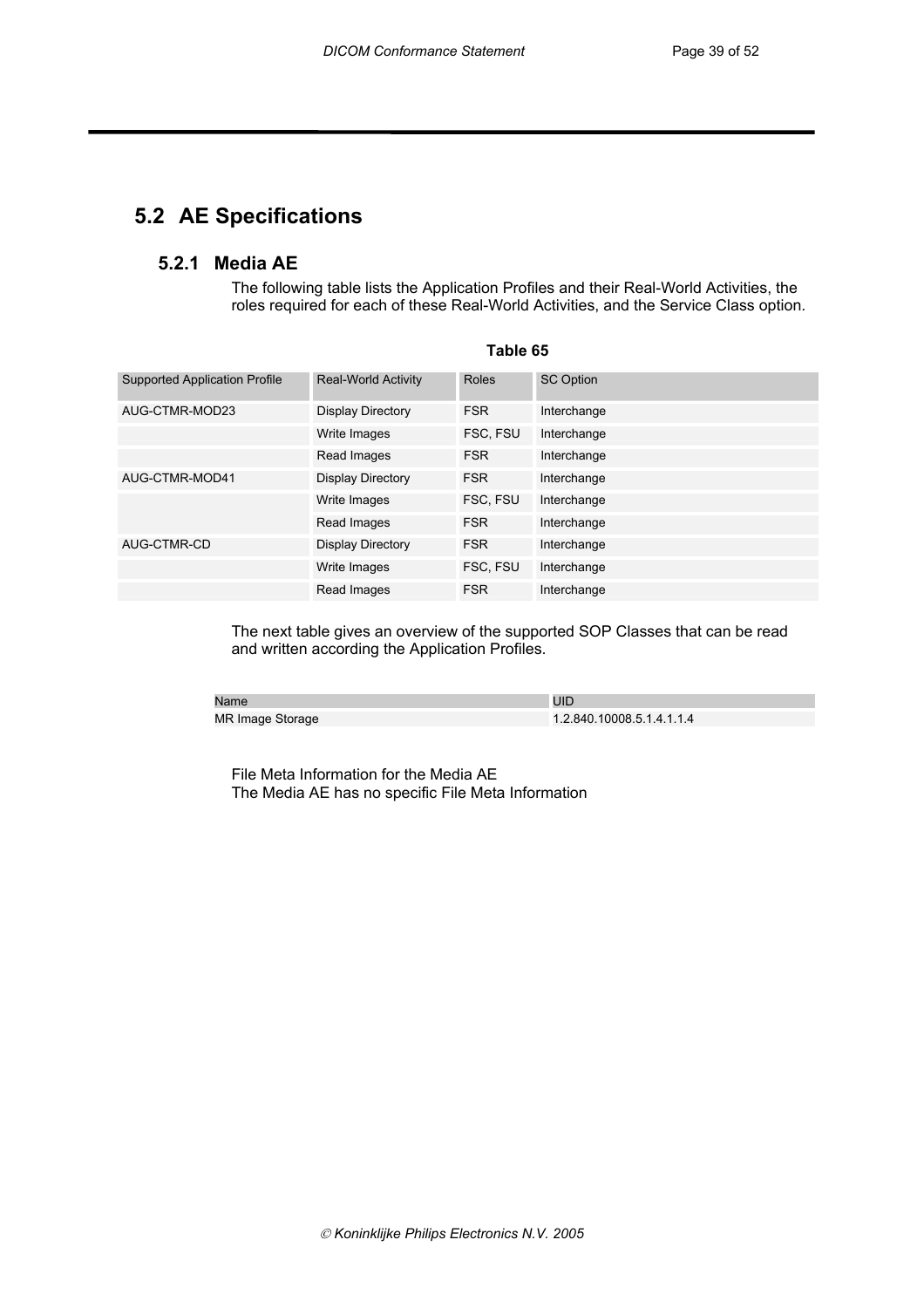#### **5.2.1.1 Real-World Activities**

#### *5.2.1.1.1 Display Directory*

The Media AE supports the FSR role to interchange stored data on DICOM media.

Selecting import, when a DICOM media is selected as import source, shows the relevant contents of the DICOM media.

#### **5.2.1.1.1.1 Media Storage Application Profiles**

#### *5.2.1.1.2 Write Images*

The Media AE supports FSC and FSU roles to interchange stored data on DICOM media.

Selecting export, when DICOM media is selected as export destination, will write selected images to the media and create or update DICOMDIR.

#### *5.2.1.1.3 Read Images*

The Media AE supports FSR role to interchange stored data on DICOM media.

Selecting copy on the Import Control, will copy selected images from the media to the system database. If the image is not created with a Panorama system, it will not be imported and an error message is shown.

## **5.3 Augmented and Private Application Profiles**

This section describes any augmented and private Application Profiles.

## **5.3.1 Augmented Application Profiles**

#### **5.3.1.1 Augmented Application Profile AUG-CTMR-MOD23**

- *5.3.1.1.1 SOP Class Augmentations*  Not applicable.
- *5.3.1.1.2 Directory Augmentations*  Not applicable.
- *5.3.1.1.3 Other Augmentations*  Not applicable.

#### **5.3.1.2 Augmented Application Profile AUG-CTMR-MOD41**

- *5.3.1.2.1 SOP Class Augmentations*  Not applicable.
- *5.3.1.2.2 Directory Augmentations*  Not applicable.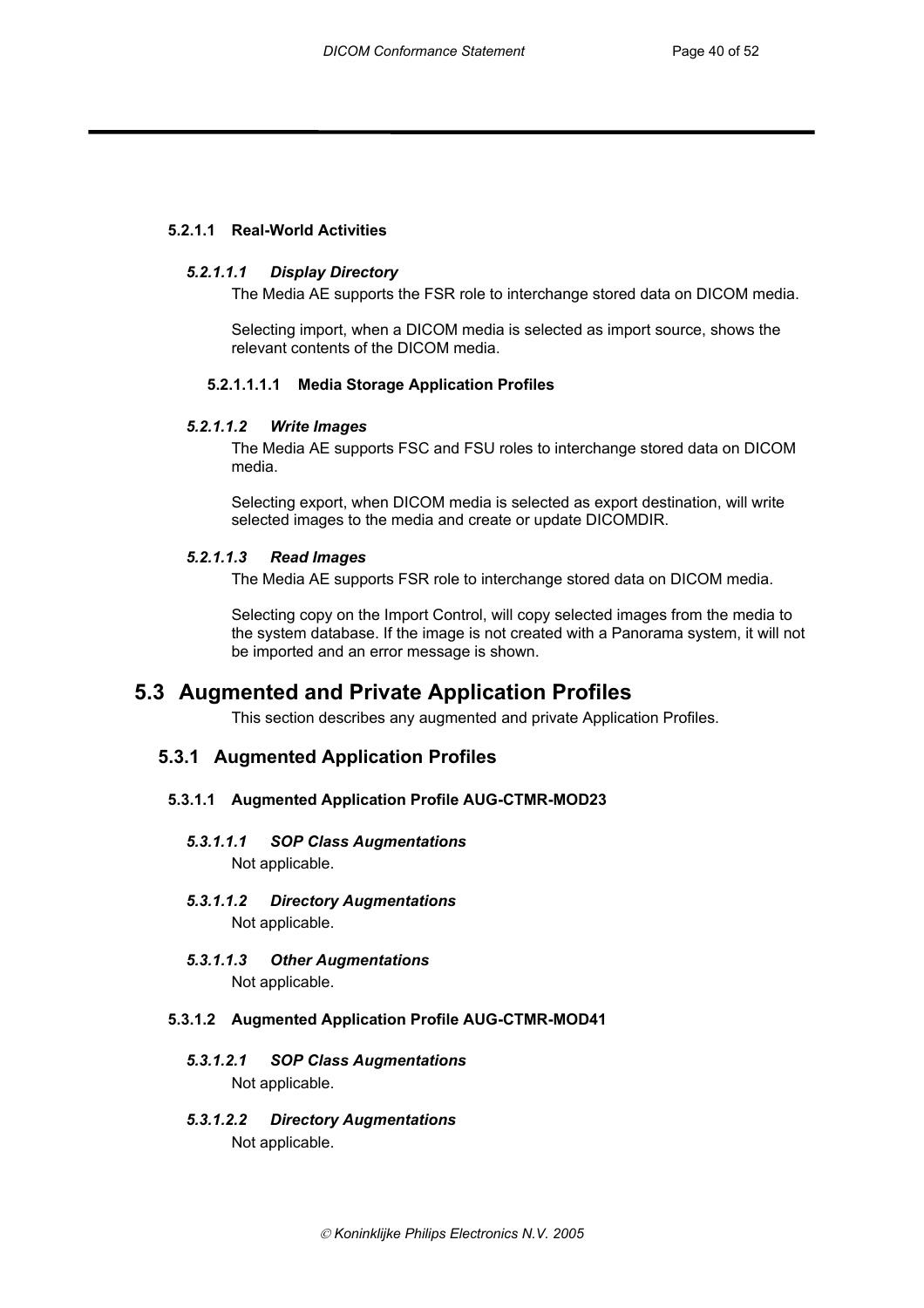## *5.3.1.2.3 Other Augmentations*

Not applicable.

#### **5.3.1.3 Augmented Application Profile AUG-CTMR-CD**

- *5.3.1.3.1 SOP Class Augmentations*  Not applicable.
- *5.3.1.3.2 Directory Augmentations*  Not applicable.
- *5.3.1.3.3 Other Augmentations*  Not applicable.

## **5.3.2 Private Application Profiles**  Not applicable.

# **5.4 Media Configuration**

Not applicable.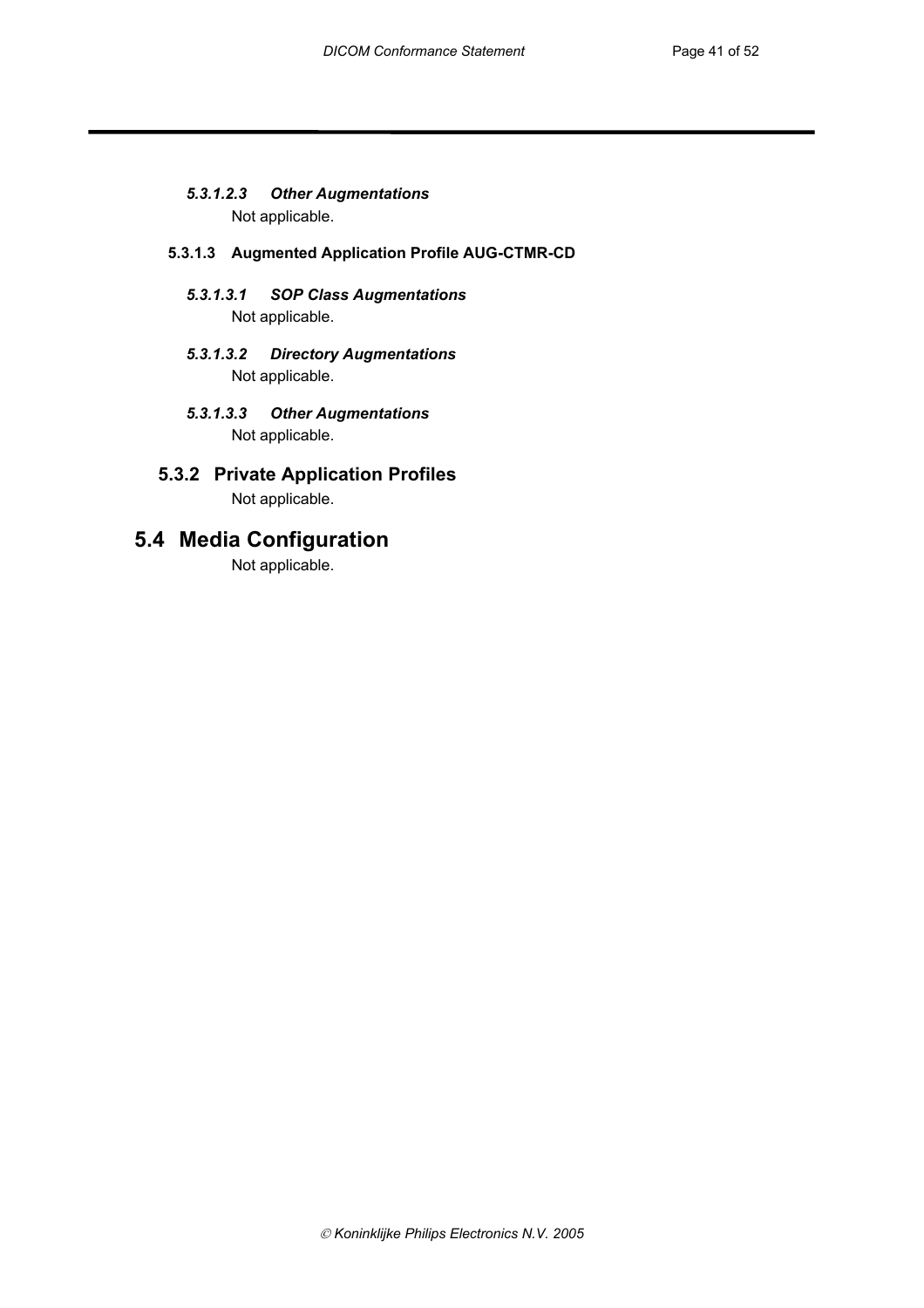# **6 SUPPORT OF CHARACTER SETS**

The Panorama system supports Extended Character Set: ISO\_IR 100, which is the Latin alphabet NO1, supplementary set.

For the MR Panorama are the following characters invalid for the Fields Patient's name (0010,0010) and Patient ID (0010,0020) "V[]: $\left| \left| \right| \right|$ : \statismum = \text{\statism}\$ 1} 0.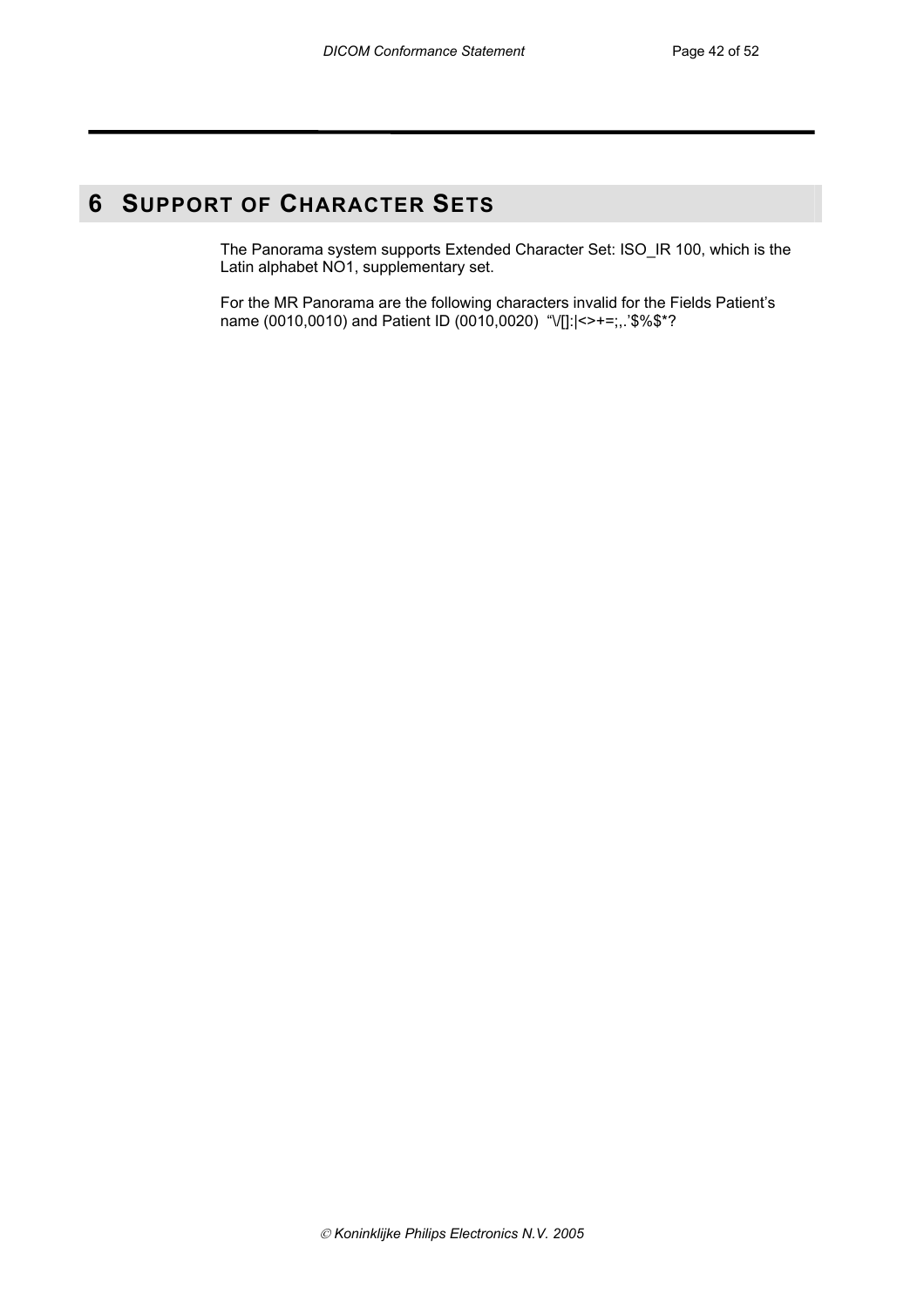# **7 SECURITY**

# **7.1 Security Profiles**

Not applicable.

## **7.2 Association Level Security**

The Panorama accepts associations only from applications whose AE Title is configured for Panorama. If AE Title is not found from configuration list, association is first accepted and immediately after the connection is closed.

# **7.3 Application Level Security**

Not applicable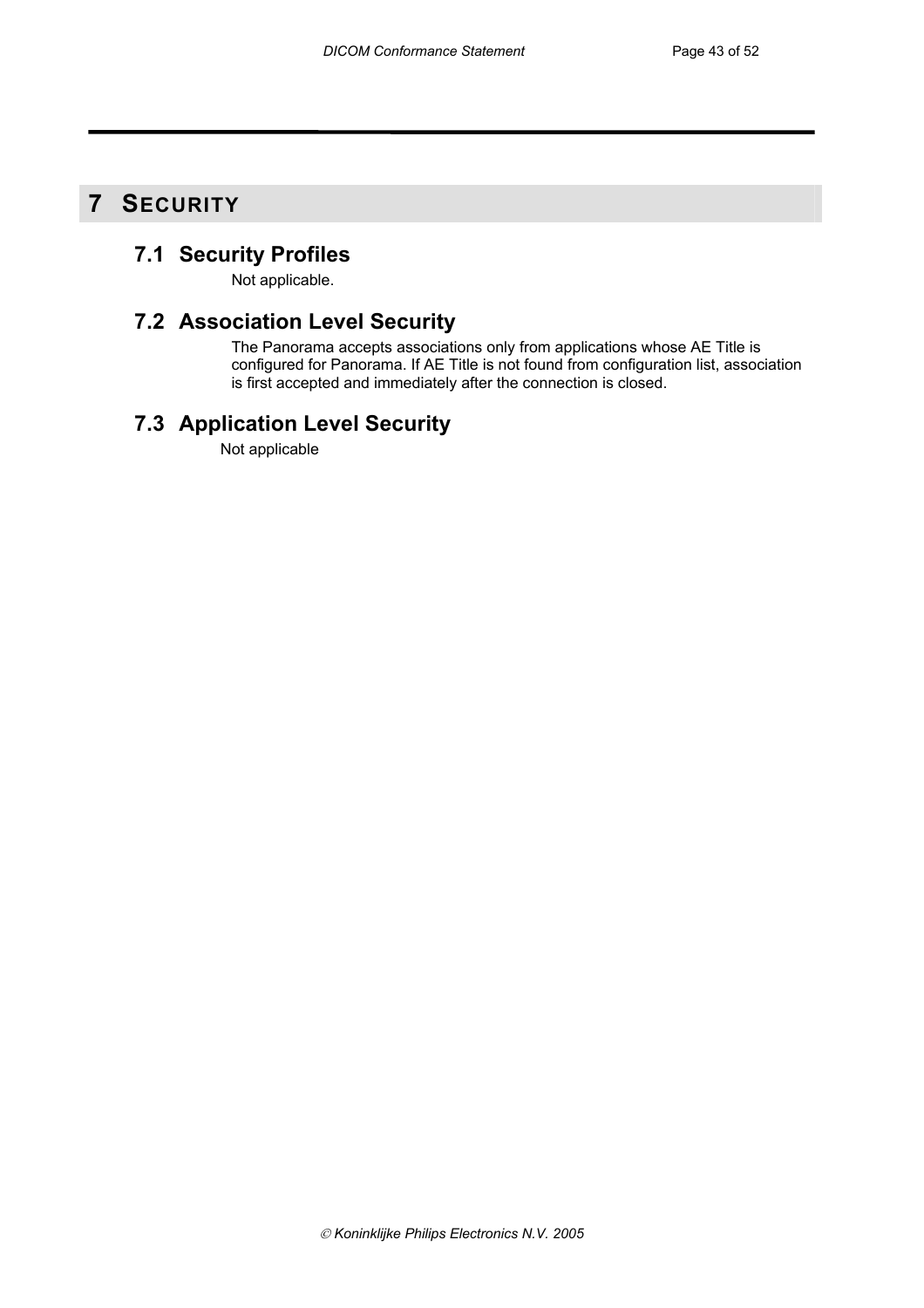## **8 ANNEXES**

## **8.1 IOD Contents**

## **8.1.1 Created SOP Instances**

This section specifies each IOD created (including private IOD's). It should specify the attribute name, tag, VR, and value. The value should specify the range and source (e.g. user input, Modality Worklist, automatically generated, etc.). For content items in templates, the range and source of the concept name and concept values should be specified. Whether the value is always present or not shall be specified.

Recommended abbreviations to be used for the tables are: VNAP Value Not Always Present (attribute sent zero length if no value is present) ANAP Attribute Not Always Present<br>ALWAYS Always Present ALWAYS Always Present<br>
EMPTY Attribute is sent Attribute is sent without a value Recommended abbreviations to be used for the source of the data values in the tables are: USER the attribute value source is from User input AUTO the attribute value is generated automatically MWL, MPPS, etc. the attribute value is the same as that use for Modality Worklist, Modality Performed Procedure Step, etc.

CONFIG the attribute value source is a configurable parameter

Specification of a company web address can refer to sample SOP instances that are available.

#### **8.1.1.1 MR Image IOD**

#### **Table 66: IOD of created MR Image module**

| IE                 | <b>Module</b>         | Reference | Presence of Module |
|--------------------|-----------------------|-----------|--------------------|
| Patient            | Patient               | Table 67  | <b>ALWAYS</b>      |
| Study              | <b>General Study</b>  | Table 69  | <b>ALWAYS</b>      |
|                    | Patient Study         | Table 68  | <b>ANAP</b>        |
| Series             | <b>General Series</b> | Table 70  | <b>ALWAYS</b>      |
| Frame of Reference | Frame of Reference    | Table 71  | <b>ALWAYS</b>      |
| Equipment          | General Equipment     | Table 72  | <b>ALWAYS</b>      |
| Image              | General Image         | Table 74  | <b>ALWAYS</b>      |
|                    | Image Plane           | Table 73  | <b>ALWAYS</b>      |
|                    | Image Pixel           | Table 75  | <b>ALWAYS</b>      |
|                    | Contrast/Bolus        | Table 76  | <b>ANAP</b>        |
|                    | MR Image              | Table 79  | <b>ALWAYS</b>      |
|                    | VOI LUT               | Table 77  | ALWAYS             |
|                    | SOP Common            | Table 78  | <b>ALWAYS</b>      |
|                    | <b>Private Group</b>  | Table 79  | <b>ANAP</b>        |
|                    |                       |           |                    |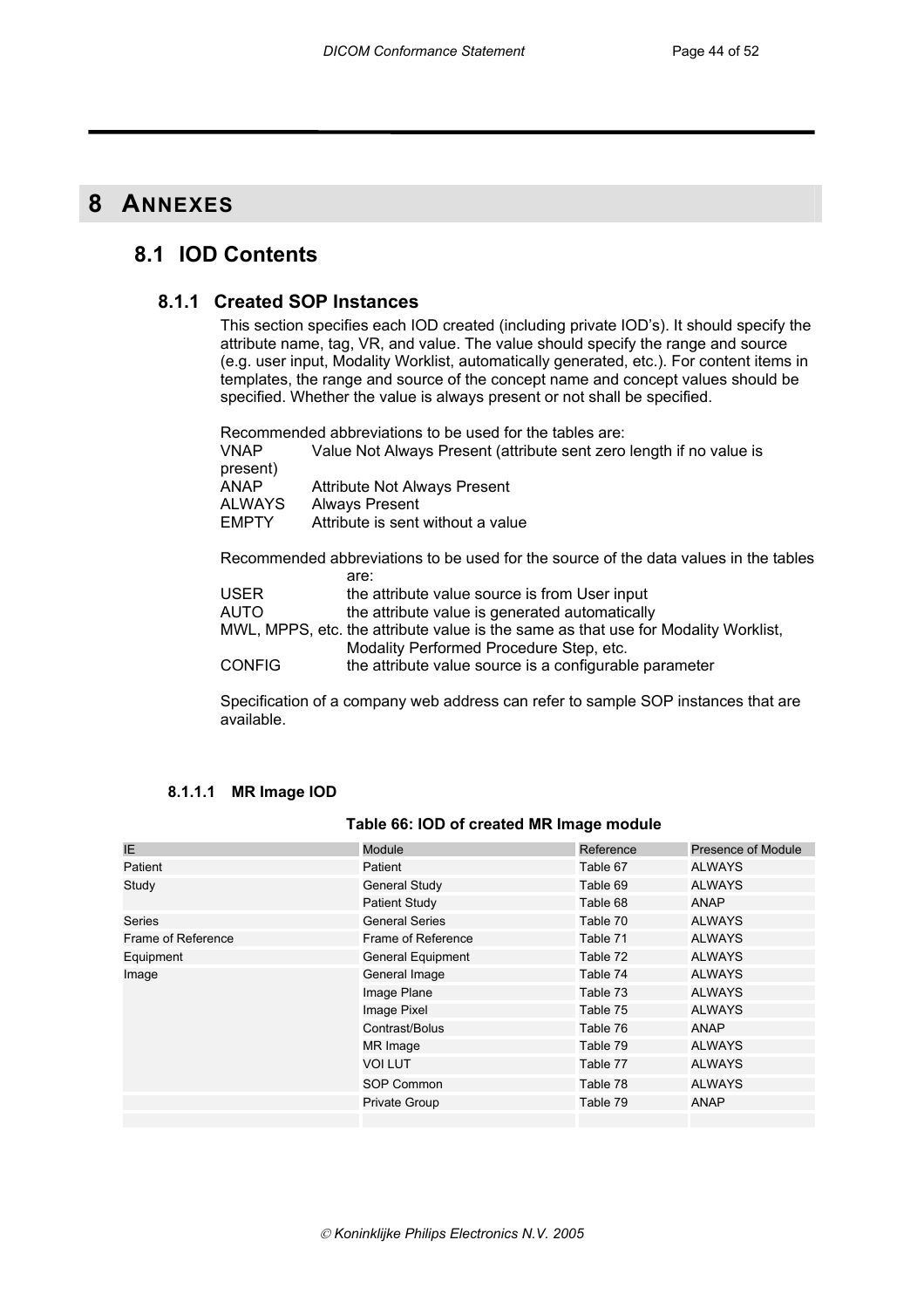#### **8.1.1.2 Modules**

#### **Table 67: MR Image Storage SOP Class - C-STORE-RQ - Patient Module**

| <b>Attribute Name</b>   | Tag       | <b>VR</b> | Value | Presence<br>of Value | Source        |
|-------------------------|-----------|-----------|-------|----------------------|---------------|
| Patient's Name          | 0010,0010 | <b>PN</b> |       | ALWAYS               | <b>USER</b>   |
| Patient ID              | 0010.0020 | LO.       |       | <b>ANAP</b>          | <b>USER</b>   |
| Patient's Birth Date    | 0010.0030 | DA        |       | <b>ANAP</b>          | <b>CONFIG</b> |
| Patient's Sex           | 0010.0040 | CS.       |       | <b>ANAP</b>          | USER          |
| <b>Patient Comments</b> | 0010.4000 | LT        |       | <b>ANAP</b>          | <b>CONFIG</b> |

#### **Table 68: MR Image Storage SOP Class - C-STORE-RQ - Patient Study Module**

| <b>Attribute Name</b> | Гаg       | VR   | Value | Presence<br>of Value | Source        |
|-----------------------|-----------|------|-------|----------------------|---------------|
| Patient's Weight      | 0010.1030 | - DS |       | <b>ANAP</b>          | <b>CONFIG</b> |

#### **Table 69: MR Image Storage SOP Class - C-STORE-RQ - General Study Module**

| <b>Attribute Name</b>              | Taq       | VR.       | Value | Presence<br>of Value | Source              |
|------------------------------------|-----------|-----------|-------|----------------------|---------------------|
| <b>Study Date</b>                  | 0008,0020 | DA        |       | <b>ALWAYS</b>        | AUTO                |
| Study Time                         | 0008,0030 | TM        |       | <b>ALWAYS</b>        | <b>AUTO</b>         |
| <b>Accession Number</b>            | 0008,0050 | <b>SH</b> |       | <b>ANAP</b>          | MWL,<br><b>USER</b> |
| Referring Physician's Name         | 0008,0090 | <b>PN</b> |       | <b>ANAP</b>          | <b>USER</b>         |
| <b>Study Description</b>           | 0008.1030 | LO        |       | <b>ANAP</b>          | <b>CONFIG</b>       |
| Name of Physician(s) Reading Study | 0008,1060 | <b>PN</b> |       | <b>ANAP</b>          | <b>CONFIG</b>       |
| Study Instance UID                 | 0020,000D | UI        |       | <b>ALWAYS</b>        | WLM.<br>AUTO        |
| Study ID                           | 0020.0010 | <b>SH</b> |       | <b>ALWAYS</b>        | <b>AUTO</b>         |

## **Table 70: MR Image Storage SOP Class - C-STORE-RQ - General Series Module**

| <b>Attribute Name</b>       | Tag       | <b>VR</b> | Value | Presence<br>of Value | Source        |
|-----------------------------|-----------|-----------|-------|----------------------|---------------|
| Series Date                 | 0008,0021 | DA        |       | <b>ALWAYS</b>        | AUTO          |
| Series Time                 | 0008,0031 | TM        |       | <b>ALWAYS</b>        | <b>AUTO</b>   |
| Modality                    | 0008,0060 | <b>CS</b> | "MR"  | <b>ALWAYS</b>        | <b>AUTO</b>   |
| Series Description          | 0008,103E | LO        |       | <b>ANAP</b>          | <b>USER</b>   |
| Performing Physician's Name | 0008,1050 | <b>PN</b> |       | ANAP                 | <b>CONFIG</b> |
| Operator's Name             | 0008.1070 | <b>PN</b> |       | <b>ANAP</b>          | <b>CONFIG</b> |
| <b>Body Part Examined</b>   | 0018,0015 | <b>CS</b> |       | <b>ANAP</b>          | <b>USER</b>   |
| Protocol Name               | 0018.1030 | LO        |       | <b>ANAP</b>          | <b>USER</b>   |
| <b>Patient Position</b>     | 0018,5100 | <b>CS</b> |       | <b>ALWAYS</b>        | <b>USER</b>   |
| Series Instance UID         | 0020,000E | UI        |       | <b>ALWAYS</b>        | <b>AUTO</b>   |
| Series Number               | 0020,0011 | IS.       |       | <b>ALWAYS</b>        | <b>AUTO</b>   |
| Laterality                  | 0020,0060 | CS        |       | <b>ANAP</b>          | <b>USER</b>   |

## **Table 71: MR Image Storage SOP Class - C-STORE-RQ - Frame of Reference Module**

| <b>Attribute Name</b>        | Tag       | VR   | Value | Presence<br>of Value | Source |
|------------------------------|-----------|------|-------|----------------------|--------|
| Frame of Reference UID       | 0020.0052 | -UI  |       | <b>ALWAYS</b>        | AUTO   |
| Position Reference Indicator | 0020.1040 | - LO |       | ANAP                 | AUTO   |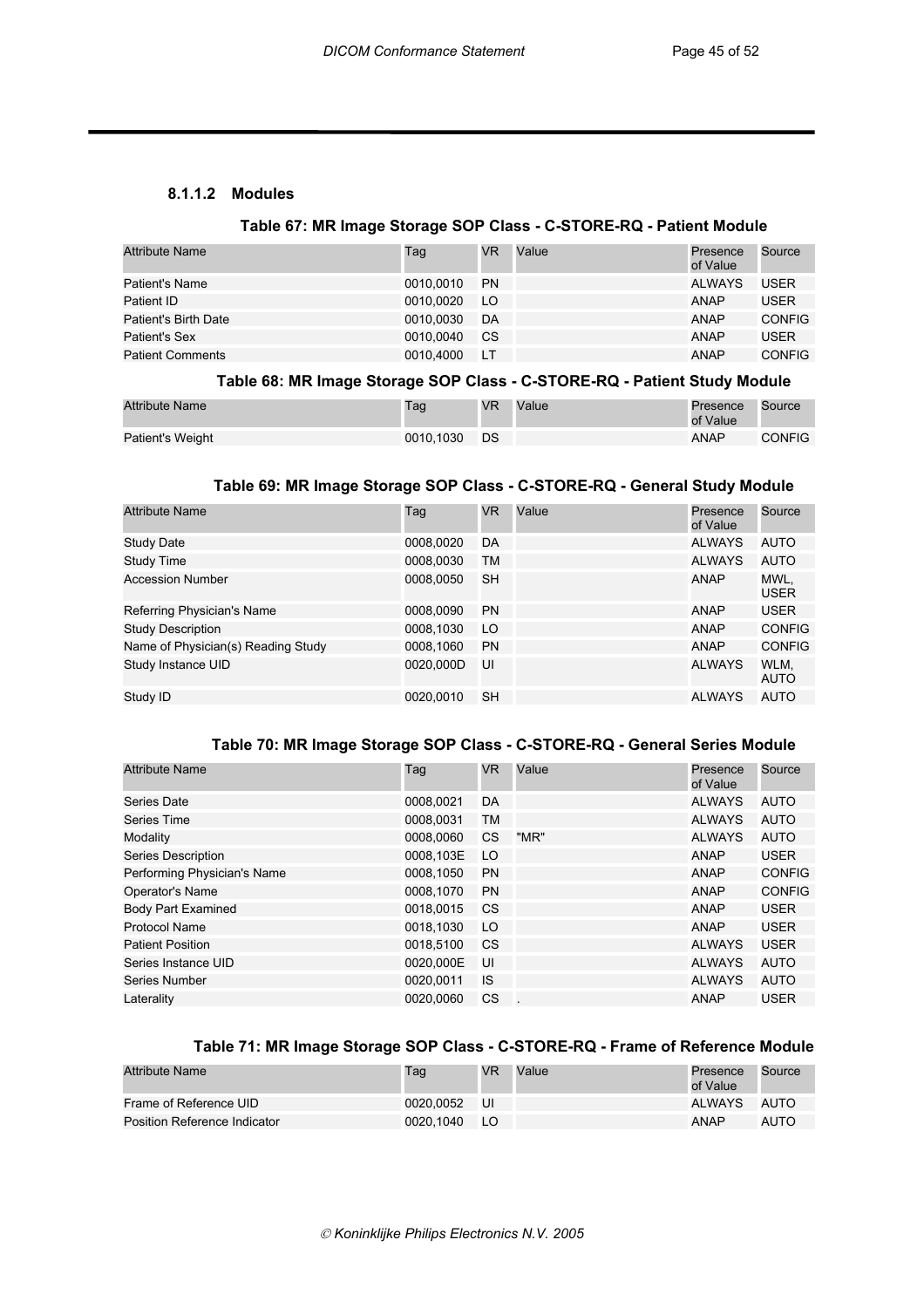# **Table 72: MR Image Storage SOP Class - C-STORE-RQ - General Equipment Module**

| Attribute Name            | Tag       | VR.       | Value | Presence<br>of Value | Source        |
|---------------------------|-----------|-----------|-------|----------------------|---------------|
| Manufacturer              | 0008.0070 | LO        |       | ALWAYS               | <b>CONFIG</b> |
| <b>Institution Name</b>   | 0008.0080 | LO        |       | <b>ANAP</b>          | <b>CONFIG</b> |
| <b>Station Name</b>       | 0008.1010 | <b>SH</b> |       | <b>ANAP</b>          | <b>CONFIG</b> |
| Manufacturer's Model Name | 0008.1090 | LO.       |       | ALWAYS               | <b>CONFIG</b> |
| Device Serial Number      | 0018.1000 | LO        |       | ALWAYS               | <b>CONFIG</b> |
| Software Version(s)       | 0018.1020 | LO        |       | ALWAYS               | <b>CONFIG</b> |

## **Table 73: MR Image Storage SOP Class - C-STORE-RQ - Image Plane Module**

| Attribute Name              | Tag       | <b>VR</b> | Value | Presence<br>of Value | Source |
|-----------------------------|-----------|-----------|-------|----------------------|--------|
| <b>Slice Thickness</b>      | 0018.0050 | DS        |       | ALWAYS               | AUTO   |
| Image Position (Patient)    | 0020,0032 | DS        |       | ALWAYS               | AUTO   |
| Image Orientation (Patient) | 0020.0037 | <b>DS</b> |       | ALWAYS               | AUTO   |
| Slice Location              | 0020.1041 | DS        |       | ALWAYS               | AUTO   |
| Pixel Spacing               | 0028,0030 | DS        |       | ALWAYS               | AUTO   |

#### **Table 74: MR Image Storage SOP Class - C-STORE-RQ - General Image Module**

| <b>Attribute Name</b>        | Tag       | <b>VR</b> | Value | Presence<br>of Value | Source        |
|------------------------------|-----------|-----------|-------|----------------------|---------------|
| <b>Content Date</b>          | 0008,0023 | DA        |       | <b>ALWAYS</b>        | AUTO          |
| <b>Content Time</b>          | 0008,0033 | TM        |       | <b>ALWAYS</b>        | <b>AUTO</b>   |
| Referenced Image Sequence    | 0008,1140 | <b>SQ</b> |       | <b>ANAP</b>          | <b>CONFIG</b> |
| >Referenced SOP Class UID    | 0008.1150 | UI        |       | <b>ALWAYS</b>        | AUTO          |
| >Referenced SOP Instance UID | 0008,1155 | UI        |       | <b>ALWAYS</b>        | AUTO          |
| Instance Number              | 0020,0013 | IS.       |       | ANAP                 | <b>CONFIG</b> |
| <b>Patient Orientation</b>   | 0020,0020 | CS.       |       | ANAP                 | <b>USER</b>   |
| Images in Acquisition        | 0020,1002 | <b>IS</b> |       | <b>ANAP</b>          | <b>AUTO</b>   |
| Image Comments               | 0020.4000 | LT        |       | <b>ANAP</b>          | <b>CONFIG</b> |
| Lossy Image Compression      | 0028.2110 | CS        | 00    | <b>ALWAYS</b>        | AUTO          |

#### **Table 75: MR Image Storage SOP Class - C-STORE-RQ - Image Pixel Module**

| <b>Attribute Name</b>       | Tag       | <b>VR</b>                         | Value                    | Presence<br>of Value | Source |
|-----------------------------|-----------|-----------------------------------|--------------------------|----------------------|--------|
| Rows                        | 0028,0010 | US                                |                          | <b>ALWAYS</b>        | AUTO   |
| Columns                     | 0028.0011 | US                                |                          | <b>ALWAYS</b>        | AUTO   |
| <b>Bits Stored</b>          | 0028.0101 | US.<br>$\overline{\phantom{0}}$ 8 |                          | <b>ALWAYS</b>        | AUTO   |
| High Bit                    | 0028.0102 | US.                               | $\sqrt{7}$               | ALWAYS               | AUTO   |
| <b>Pixel Representation</b> | 0028.0103 | US                                | 0000H = Unsigned integer | ALWAYS               | AUTO   |
| Pixel Data                  | 7FE0.0010 | <b>OW</b>                         |                          | <b>ALWAYS</b>        | AUTO   |

## **Table 76: MR Image Storage SOP Class - C-STORE-RQ - Contrast/bolus Module**

| <b>Attribute Name</b>        | Tag       | <b>VR</b> | Value | Presence<br>of Value | Source      |
|------------------------------|-----------|-----------|-------|----------------------|-------------|
| Contrast/Bolus Agent         | 0018.0010 | LO.       |       | ANAP                 | <b>USER</b> |
| Contrast/Bolus Route         | 0018.1040 | LO.       |       | ANAP                 | <b>USER</b> |
| Contrast/Bolus Volume        | 0018.1041 | DS        |       | ANAP                 | <b>USER</b> |
| Contrast/Bolus Total Dose    | 0018.1044 | <b>DS</b> |       | ANAP                 | AUTO        |
| Contrast/Bolus Flow Rate     | 0018.1044 | <b>DS</b> |       | ANAP                 | AUTO        |
| Contrast/Bolus Flow Duration | 0018.1047 | DS        |       | <b>ANAP</b>          | <b>USER</b> |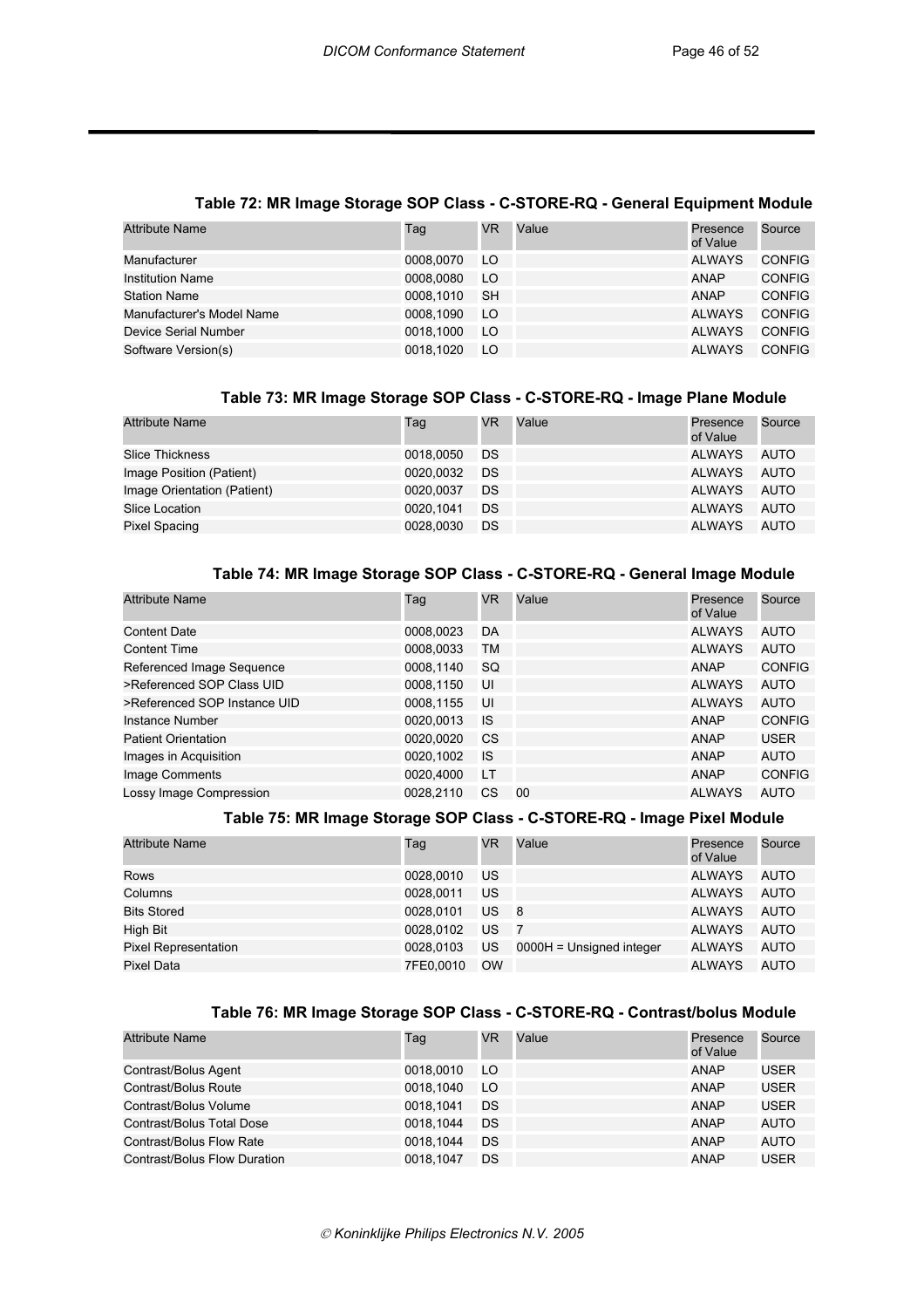#### **Table 77: MR Image Storage SOP Class - C-STORE-RQ - VOI LUT Module**

| <b>Attribute Name</b> | Tag          | VR | Value | Presence<br>of Value | Source      |
|-----------------------|--------------|----|-------|----------------------|-------------|
| <b>Window Center</b>  | 0028.1050 DS |    |       | ALWAYS               | AUTO        |
| Window Width          | 0028.1051 DS |    |       | ALWAYS               | <b>AUTO</b> |

#### **Table 78: MR Image Storage SOP Class - C-STORE-RQ - SOP Common Module**

| <b>Attribute Name</b>  | Tag       | VR     | Value                     | Presence<br>of Value | Source |
|------------------------|-----------|--------|---------------------------|----------------------|--------|
| Specific Character Set | 0008.0005 | CS.    | <b>ISO IR 100</b>         | ALWAYS               | AUTO   |
| SOP Class UID          | 0008.0016 | / UI / | 1.2.840.10008.5.1.4.1.1.4 | ALWAYS               | AUTO   |
| SOP Instance UID       | 0008.0018 | UI     |                           | ALWAYS               | AUTO   |

#### **Table 79: MR Image Storage SOP Class - C-STORE-RQ - MR Image Module**

| <b>Attribute Name</b>               | Tag       | <b>VR</b> | Value               | Presence<br>of Value | Source        |
|-------------------------------------|-----------|-----------|---------------------|----------------------|---------------|
| Image Type                          | 0008,0008 | CS        |                     | <b>ALWAYS</b>        | <b>AUTO</b>   |
| <b>Scanning Sequence</b>            | 0018,0020 | CS        |                     | <b>ALWAYS</b>        | <b>AUTO</b>   |
| Sequence Variant                    | 0018,0021 | <b>CS</b> |                     | <b>ALWAYS</b>        | <b>AUTO</b>   |
| <b>Scan Options</b>                 | 0018,0022 | CS        |                     | <b>ANAP</b>          | <b>CONFIG</b> |
| <b>MR Acquisition Type</b>          | 0018,0023 | <b>CS</b> |                     | <b>ANAP</b>          | <b>AUTO</b>   |
| Sequence Name                       | 0018,0024 | <b>SH</b> |                     | <b>ANAP</b>          | <b>AUTO</b>   |
| <b>Repetition Time</b>              | 0018,0080 | DS        |                     | <b>ANAP</b>          | <b>AUTO</b>   |
| Echo Time                           | 0018,0081 | DS        |                     | <b>ANAP</b>          | <b>AUTO</b>   |
| <b>Inversion Time</b>               | 0018,0082 | DS        |                     | <b>ANAP</b>          | <b>AUTO</b>   |
| Number of Averages                  | 0018,0083 | <b>DS</b> |                     | <b>ANAP</b>          | <b>AUTO</b>   |
| Imaging Frequency                   | 0018,0084 | <b>DS</b> |                     | <b>ANAP</b>          | <b>AUTO</b>   |
| <b>Imaged Nucleus</b>               | 0018,0085 | <b>SH</b> |                     | <b>ANAP</b>          | <b>AUTO</b>   |
| Echo Number                         | 0018,0086 | IS        |                     | <b>ANAP</b>          | <b>AUTO</b>   |
| Magnetic Field Strength             | 0018,0087 | <b>DS</b> |                     | <b>ANAP</b>          | <b>AUTO</b>   |
| Spacing Between Slices              | 0018,0088 | <b>DS</b> |                     | <b>ANAP</b>          | <b>AUTO</b>   |
| Number of Phase Encoding Steps      | 0018,0089 | IS        |                     | <b>ANAP</b>          | <b>AUTO</b>   |
| Echo Train Length                   | 0018,0091 | IS        |                     | <b>ANAP</b>          | <b>AUTO</b>   |
| Percent Phase Field of View         | 0018,0094 | DS        |                     | <b>ANAP</b>          | <b>AUTO</b>   |
| <b>Pixel Bandwidth</b>              | 0018,0095 | DS        |                     | <b>ANAP</b>          | <b>AUTO</b>   |
| <b>Trigger Time</b>                 | 0018,1060 | DS        |                     | <b>EMPTY</b>         | <b>AUTO</b>   |
| <b>Heart Rate</b>                   | 0018,1088 | IS        |                     | <b>ANAP</b>          | <b>AUTO</b>   |
| <b>Reconstruction Diameter</b>      | 0018,1100 | <b>DS</b> |                     | <b>ANAP</b>          | <b>AUTO</b>   |
| <b>Receiving Coil</b>               | 0018,1250 | <b>SH</b> |                     | <b>ANAP</b>          | <b>AUTO</b>   |
| <b>Transmit Coil Name</b>           | 0018,1251 | <b>SH</b> |                     | <b>ANAP</b>          | <b>AUTO</b>   |
| <b>Acquisition Matrix</b>           | 0018,1310 | US        |                     | <b>ANAP</b>          | <b>AUTO</b>   |
| In-plane Phase Encoding Direction   | 0018,1312 | <b>CS</b> |                     | <b>ALWAYS</b>        | <b>AUTO</b>   |
| Flip Angle                          | 0018,1314 | <b>DS</b> |                     | <b>ANAP</b>          | <b>AUTO</b>   |
| <b>SAR</b>                          | 0018,1316 | <b>DS</b> |                     | <b>ANAP</b>          | <b>AUTO</b>   |
| dB/dt                               | 0018,1318 | DS        |                     | <b>ANAP</b>          | <b>AUTO</b>   |
| <b>Acquisition Number</b>           | 0020,0012 | IS        |                     | <b>VNAP</b>          | <b>AUTO</b>   |
| <b>Temporal Position Identifier</b> | 0020,0100 | IS        |                     | <b>ALWAYS</b>        | <b>AUTO</b>   |
| Number of Temporal Positions        | 0020,0105 | IS        |                     | <b>ALWAYS</b>        | <b>AUTO</b>   |
| Samples per Pixel                   | 0028,0002 | US        | $\mathbf{1}$        | <b>ALWAYS</b>        | <b>AUTO</b>   |
| Photometric Interpretation          | 0028,0004 | <b>CS</b> | <b>MONOCHROME 2</b> | <b>ALWAYS</b>        | <b>AUTO</b>   |
| <b>Bits Allocated</b>               | 0028,0100 | US        | 16                  | <b>ALWAYS</b>        | <b>AUTO</b>   |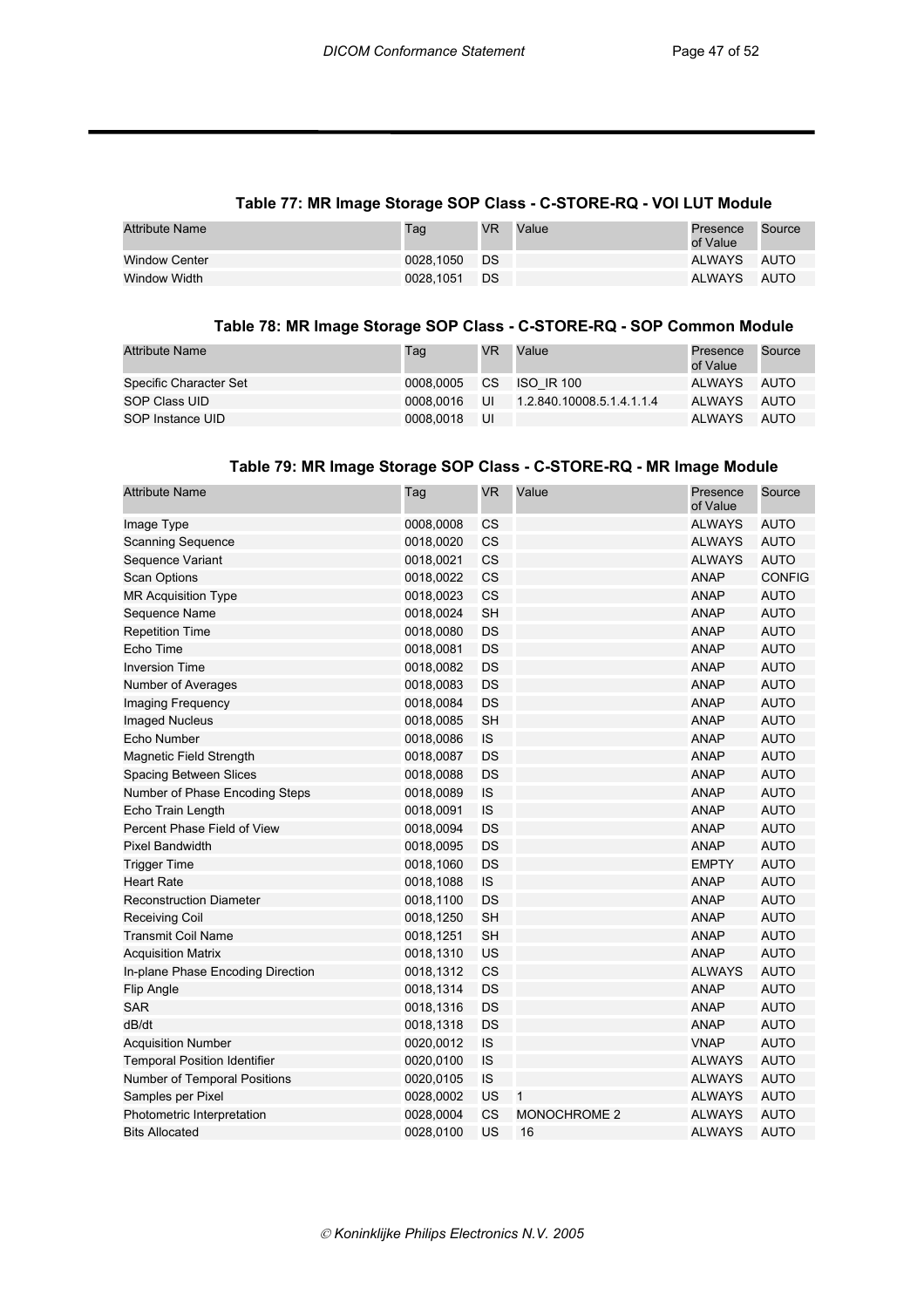| <b>Attribute Name</b>                      | Tag       | <b>VR</b> | Value | Presence<br>of Value | Source      |
|--------------------------------------------|-----------|-----------|-------|----------------------|-------------|
| Private Creator Group 2001                 | 2001,0010 | LO        |       | <b>ANAP</b>          | AUTO        |
| Diffusion B-Factor                         | 2001,1003 | <b>FL</b> |       | <b>ANAP</b>          | <b>AUTO</b> |
| <b>Diffusion Direction</b>                 | 2001,1004 | CS        |       | <b>ANAP</b>          | <b>AUTO</b> |
| Image Enhanced                             | 2001,1006 | CS        |       | <b>ANAP</b>          | <b>AUTO</b> |
| <b>Phase Number</b>                        | 2001,1008 | IS        |       | <b>ANAP</b>          | <b>AUTO</b> |
| Image Plane Number                         | 2001,100A | IS        |       | <b>ANAP</b>          | <b>AUTO</b> |
| Cardiac Sync                               | 2001,1010 | CS        |       | <b>ANAP</b>          | <b>AUTO</b> |
| Diffusion Echo Time                        | 2001,1011 | FL        |       | <b>ANAP</b>          | <b>AUTO</b> |
| <b>Dynamic Series</b>                      | 2001,1012 | CS        |       | <b>ANAP</b>          | <b>AUTO</b> |
| <b>EPI Factor</b>                          | 2001,1013 | <b>SL</b> |       | <b>ANAP</b>          | <b>AUTO</b> |
| Number of Echoes                           | 2001,1014 | <b>SL</b> |       | <b>ANAP</b>          | <b>AUTO</b> |
| Number of Locations                        | 2001,1015 | SS        |       | <b>ANAP</b>          | <b>AUTO</b> |
| Number of PC Directions                    | 2001,1016 | SS        |       | <b>ANAP</b>          | <b>AUTO</b> |
| Number of Phases                           | 2001,1017 | <b>SL</b> |       | <b>ANAP</b>          | <b>AUTO</b> |
| Number of Slices                           | 2001,1018 | <b>SL</b> |       | <b>ANAP</b>          | <b>AUTO</b> |
| <b>Reconstruction Number</b>               | 2001,101D | IS        |       | <b>ANAP</b>          | <b>AUTO</b> |
| <b>Scanning Technique Description</b>      | 2001,1020 | LO        |       | <b>ANAP</b>          | <b>AUTO</b> |
| <b>Water Fat Shift</b>                     | 2001,1022 | FL        |       | <b>ANAP</b>          | <b>AUTO</b> |
| Flip Angle                                 | 2001,1023 | DS        |       | <b>ANAP</b>          | <b>AUTO</b> |
| Interactive                                | 2001,1024 | CS        |       | <b>ANAP</b>          | <b>AUTO</b> |
| Number of Stacks                           | 2001,1060 | <b>SL</b> |       | <b>ANAP</b>          | <b>AUTO</b> |
| Number of Dynamic Scans                    | 2001,1081 | IS        |       | <b>ANAP</b>          | <b>AUTO</b> |
| Echo Train Length                          | 2001,1082 | IS        |       | <b>ANAP</b>          | <b>AUTO</b> |
| Imaging Frequency                          | 2001,1083 | DS        |       | <b>ANAP</b>          | <b>AUTO</b> |
| <b>Inversion Time</b>                      | 2001,1084 | DS        |       | <b>ANAP</b>          | <b>AUTO</b> |
| Magnetic Field Strength                    | 2001,1085 | DS        |       | <b>ANAP</b>          | <b>AUTO</b> |
| Number of Averages                         | 2001,1088 | DS        |       | <b>ANAP</b>          | <b>AUTO</b> |
| Phase FOV Percent                          | 2001,1089 | DS        |       | <b>ANAP</b>          | <b>AUTO</b> |
| <b>Sampling Percent</b>                    | 2001,108A | DS        |       | <b>ANAP</b>          | <b>AUTO</b> |
| <b>Nucleus</b>                             | 2001,1097 | <b>SH</b> |       | <b>ANAP</b>          | <b>AUTO</b> |
| <b>Respiration Sync</b>                    | 2001,101F | CS        |       | <b>ANAP</b>          | <b>AUTO</b> |
| Private Creator Group 2005                 | 2005,0010 | LO        |       | <b>ANAP</b>          | <b>AUTO</b> |
| Diffusion                                  | 2005,1014 | CS        |       | <b>ANAP</b>          | <b>AUTO</b> |
| Number of Chemical Shifts                  | 2005,1020 | <b>SL</b> |       | <b>ANAP</b>          | <b>AUTO</b> |
| <b>Repetition Time</b>                     | 2005,1030 | <b>FL</b> |       | <b>ANAP</b>          | <b>AUTO</b> |
| <b>Scan Duration</b>                       | 2005,1033 | <b>FL</b> |       | <b>ANAP</b>          | <b>AUTO</b> |
| Data Type                                  | 2005,1035 | CS        |       | <b>ANAP</b>          | <b>AUTO</b> |
| <b>Transmitting Coil</b>                   | 2005,108B | <b>SH</b> |       | <b>ANAP</b>          | <b>AUTO</b> |
| <b>Spectral Selective Excitation Pulse</b> | 2005,109F | <b>CS</b> |       | <b>ANAP</b>          | AUTO        |

## **Table 80: MR Image Storage SOP Class - C-STORE-RQ - MR Private Group**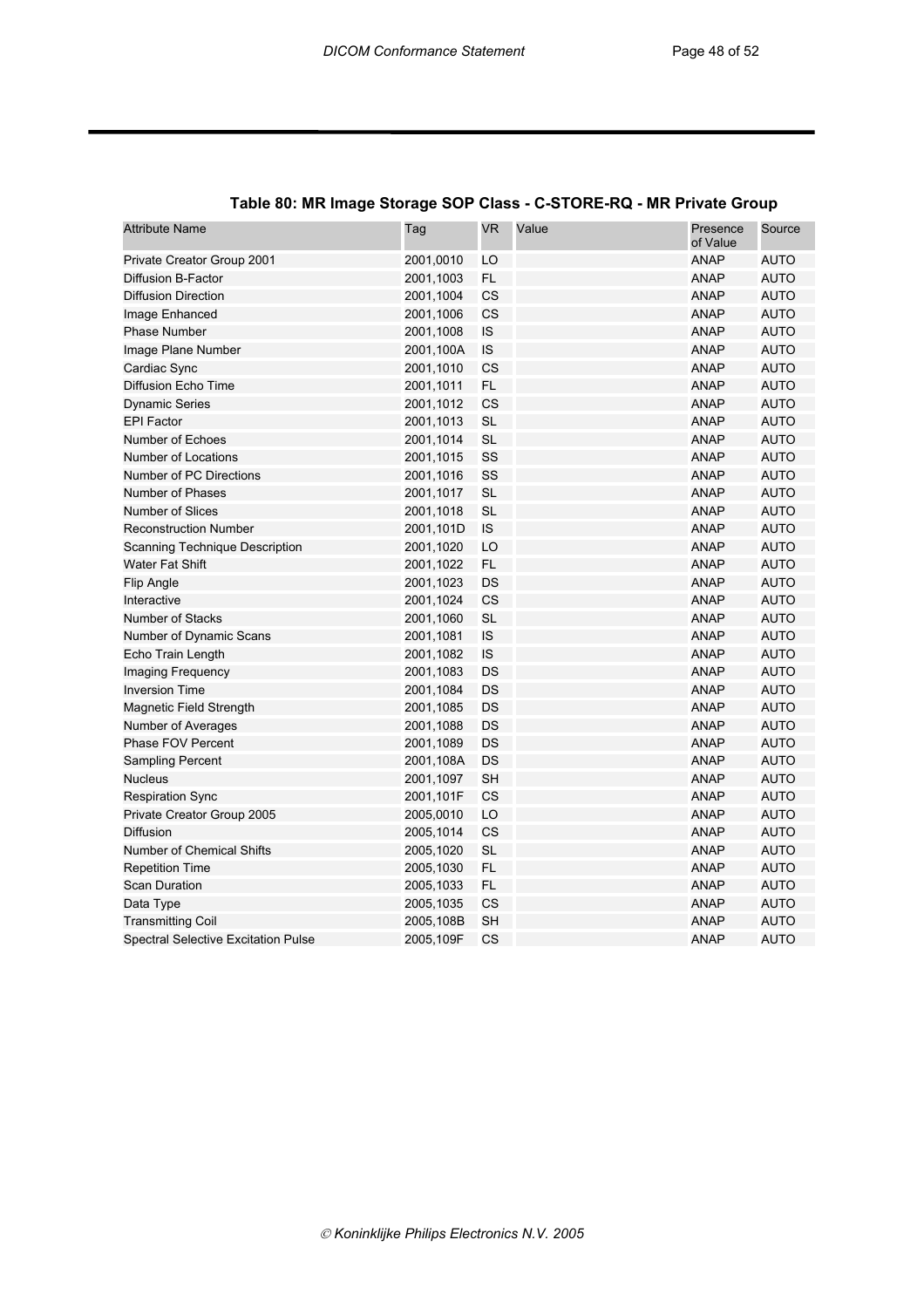## **8.1.1.3 Media Storage Directory Storage SOP Class**

Modules of the Media Storage Directory Storage SOP Class

| IE    | Module                  | Reference | Presence of Module |
|-------|-------------------------|-----------|--------------------|
| Media | File-set Identification | Table 81  | <b>ALWAYS</b>      |
|       | Directory Information   | Table 81  | <b>ALWAYS</b>      |

#### **Table 81: Created Media Storage Directory Storage SOP Class Attributes**

| <b>Attribute Name</b>                                                | Tag       | <b>VR</b> | Value | Presence<br>of Value | Source      |
|----------------------------------------------------------------------|-----------|-----------|-------|----------------------|-------------|
| <b>File-set Identification Module</b>                                |           |           |       |                      |             |
| File-set ID                                                          | 0004,1130 | CS        |       | <b>EMPTY</b>         | <b>AUTO</b> |
| Directory Information Module                                         |           |           |       |                      |             |
| Offset of the First Directory Record of the Root<br>Directory Entity | 0004,1200 | UL        |       | <b>ALWAYS</b>        | <b>AUTO</b> |
| Offset of the Last Directory Record of the Root<br>Directory Entity  | 0004,1202 | UL        |       | <b>ALWAYS</b>        | <b>AUTO</b> |
| <b>File-set Consistency Flag</b>                                     | 0004,1212 | US        |       | ALWAYS               | AUTO        |
| <b>Directory Record Sequence</b>                                     | 0004,1220 | SQ        |       | <b>VNAP</b>          | AUTO        |
| > Offset of the Next Directory Record                                | 0004,1400 | UL        |       | <b>ALWAYS</b>        | AUTO        |
| > Record In-use Flag                                                 | 0004,1410 | US        |       | ALWAYS               | AUTO        |
| > Offset of Referenced Lower-Level Directory<br>Entity               | 0004,1420 | UL        |       | ALWAYS               | AUTO        |
| > Directory Record Type                                              | 0004,1430 | CS        |       | ALWAYS               | AUTO        |
| > Referenced File ID                                                 | 0004,1500 | CS        |       | <b>ANAP</b>          | AUTO        |
| > Referenced SOP Class UID in File                                   | 0004,1510 | UI        |       | <b>ANAP</b>          | <b>AUTO</b> |
| > Referenced SOP Instance UID in File                                | 0004,1511 | UI        |       | <b>ANAP</b>          | <b>AUTO</b> |
| > Referenced Transfer Syntax UID in File                             | 0004,1512 | UI        |       | <b>ANAP</b>          | <b>AUTO</b> |
| <b>Patient Keys</b>                                                  |           |           |       |                      |             |
| > Specific Character Set                                             | 0008,0005 | CS        |       | ALWAYS               | AUTO        |
| > Patient's Name                                                     | 0010,0010 | PN        |       | <b>VNAP</b>          | <b>AUTO</b> |
| > Patient ID                                                         | 0010,0020 | LO        |       | <b>ALWAYS</b>        | <b>AUTO</b> |
| > Patient's Birth Date                                               | 0010,0030 | DA        |       | <b>VNAP</b>          | <b>AUTO</b> |
| > Patient's Sex                                                      | 0010,0040 | CS        |       | <b>VNAP</b>          | <b>AUTO</b> |
| <b>Study Keys</b>                                                    |           |           |       |                      |             |
| > Specific Character Set                                             | 0008,0005 | CS        |       | <b>ALWAYS</b>        | <b>AUTO</b> |
| > Study Date                                                         | 0008,0020 | DA        |       | <b>ALWAYS</b>        | <b>AUTO</b> |
| > Study Time                                                         | 0008,0030 | <b>TM</b> |       | <b>ALWAYS</b>        | <b>AUTO</b> |
| > Accession Number                                                   | 0008,0050 | <b>SH</b> |       | <b>VNAP</b>          | <b>AUTO</b> |
| > Study Description                                                  | 0008,1030 | LO        |       | <b>VNAP</b>          | <b>AUTO</b> |
| > Study Instance UID                                                 | 0020,000D | UI        |       | <b>ALWAYS</b>        | <b>AUTO</b> |
| > Study ID                                                           | 0020,0010 | <b>SH</b> |       | <b>ALWAYS</b>        | <b>AUTO</b> |
| Series Keys                                                          |           |           |       |                      |             |
| > Specific Character Set                                             | 0008,0005 | CS        |       | <b>ALWAYS</b>        | AUTO        |
| > Series Date                                                        | 0008,0021 | DA        |       | <b>VNAP</b>          | <b>AUTO</b> |
| > Series Time                                                        | 0008,0031 | <b>TM</b> |       | <b>VNAP</b>          | <b>AUTO</b> |
| > Modality                                                           | 0008,0060 | CS        |       | <b>ALWAYS</b>        | <b>AUTO</b> |
| > Institution Name                                                   | 0008,0080 | LO        |       | <b>ANAP</b>          | <b>AUTO</b> |
| > Performing Physician's Name                                        | 0008,1050 | PN        |       | <b>ANAP</b>          | <b>AUTO</b> |
| > Protocol Name                                                      | 0018,1030 | LO        |       | <b>ANAP</b>          | <b>AUTO</b> |
| > Series Instance UID                                                | 0020,000E | UI        |       | <b>ALWAYS</b>        | <b>AUTO</b> |
| > Series Number                                                      | 0020,0011 | IS        |       | <b>ALWAYS</b>        | <b>AUTO</b> |
| Image Keys                                                           |           |           |       |                      |             |
| > Specific Character Set                                             | 0008,0005 | CS        |       | <b>ALWAYS</b>        | <b>AUTO</b> |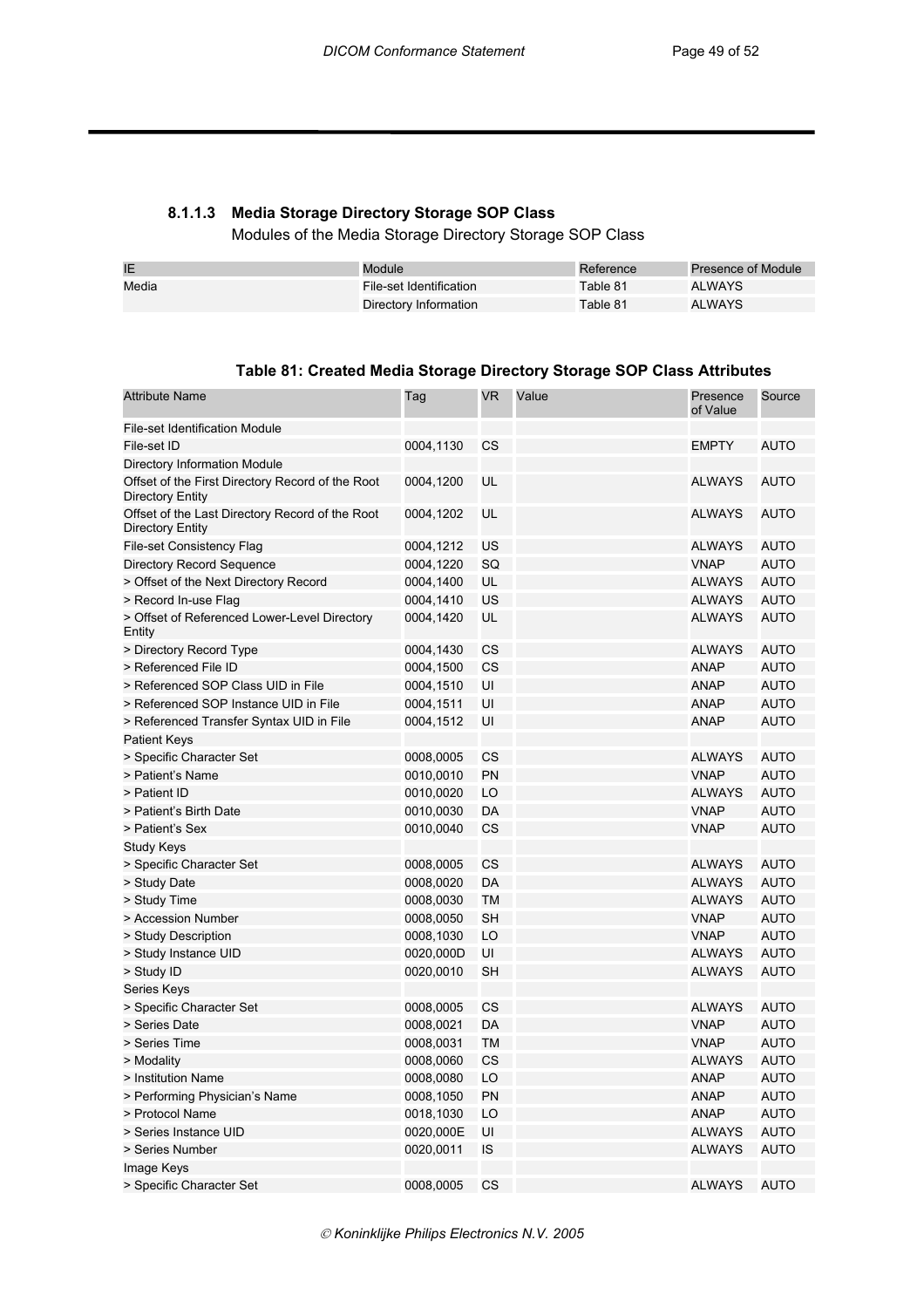| > Image Type                  | 0008,0008 | <b>CS</b> | <b>VNAP</b>   | <b>AUTO</b> |
|-------------------------------|-----------|-----------|---------------|-------------|
| > Slice Thickness             | 0018,0050 | <b>DS</b> | <b>VNAP</b>   | <b>AUTO</b> |
| > Instance Number             | 0020,0013 | <b>IS</b> | <b>ALWAYS</b> | <b>AUTO</b> |
| > Image Position (Patient)    | 0020,0032 | <b>DS</b> | <b>VNAP</b>   | <b>AUTO</b> |
| > Image Orientation (Patient) | 0020,0037 | DS        | <b>VNAP</b>   | <b>AUTO</b> |
| > Frame of Reference UID      | 0020,0052 | UI        | <b>VNAP</b>   | <b>AUTO</b> |
| > Rows                        | 0028,0010 | US        | <b>VNAP</b>   | <b>AUTO</b> |
| > Columns                     | 0028,0011 | US        | <b>VNAP</b>   | <b>AUTO</b> |
| > Pixel Spacing               | 0028,0030 | <b>DS</b> | <b>VNAP</b>   | <b>AUTO</b> |
| <b>Private Keys</b>           |           |           |               |             |
| > Private Creator Group 5503  | 5503,0010 | LO        | <b>VNAP</b>   | <b>AUTO</b> |
| > Slice Thickness             | 5503,1012 | <b>SL</b> | <b>VNAP</b>   | <b>AUTO</b> |
| > Plane                       | 5503,1024 | UT        | <b>VNAP</b>   | <b>AUTO</b> |
| > Number of Slices            | 5503,1030 | SS        | <b>VNAP</b>   | <b>AUTO</b> |
| > Contrast Agent Flag         | 5503,10AE | SS        | <b>VNAP</b>   | <b>AUTO</b> |
| > Anatomy                     | 5503,10C2 | UT        | <b>VNAP</b>   | <b>AUTO</b> |
| > Indication                  | 5503,10C3 | UT        | <b>VNAP</b>   | <b>AUTO</b> |
| > Coil ID                     | 5503,11BB | <b>SL</b> | <b>VNAP</b>   | <b>AUTO</b> |
| > Prepulse                    | 5503,12A5 | UT        | <b>VNAP</b>   | <b>AUTO</b> |
| > Modification Status         | 5503,12BB | UT        | <b>VNAP</b>   | <b>AUTO</b> |
|                               |           |           |               |             |

# **8.2 Data Dictionary of Private Attributes**

Refer to section 8.1.1.

## **8.2.1 Usage of Attributes from Received IOD's**

The Panorama will only function correctly on native images. System will not allow importing of images generated with other systems.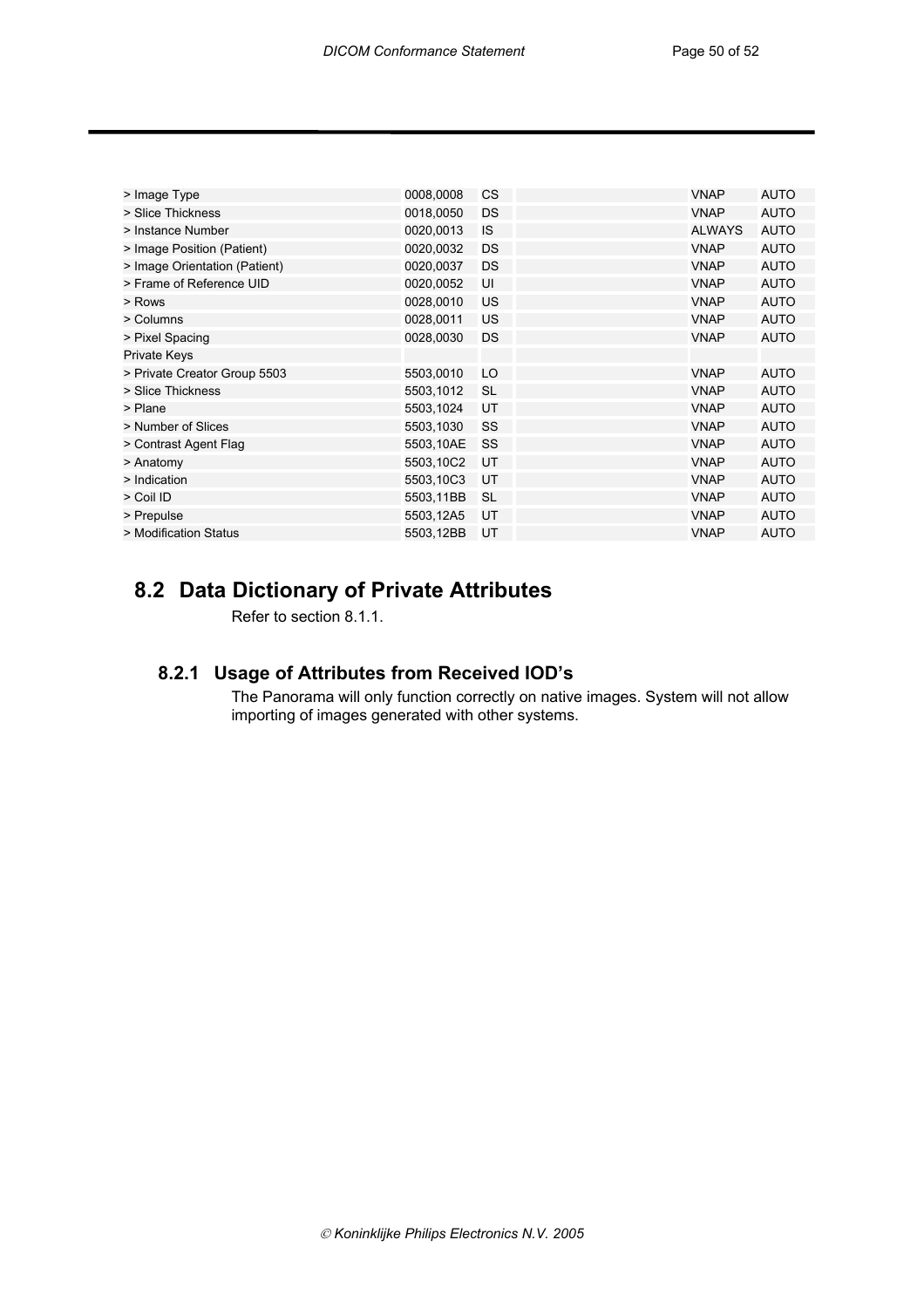## **8.2.2 Attribute Mapping**

The relationships between attributes received via Modality Worklist, stored in acquired images are summarized in Table 82. The MR Panorama R6 does not handle MPPS.

| <b>Modality Worklist</b>               | Image IOD                              | <b>MPPS IOD</b>          |
|----------------------------------------|----------------------------------------|--------------------------|
| <b>Accession Number</b>                | <b>Accession Number</b>                |                          |
| <b>Institution Name</b>                | <b>Institution Name</b>                |                          |
| Referring Physician's Name             | Referring Physician's Name             |                          |
| <b>Admitting Diagnoses Description</b> | <b>Admitting Diagnoses Description</b> | -                        |
| Patient's Name                         | <b>Patient's Name</b>                  | $\overline{\phantom{0}}$ |
| Patient ID                             | Patient ID                             |                          |
| Patient's Birth Date                   | <b>Patient's Birth Date</b>            |                          |
| Patient's Sex                          | Patient's Sex                          |                          |
| Patient's Weight                       | Patient's Weight                       |                          |
| Study Instance UID                     | Study Instance UID                     |                          |
| >Modality                              | Modality                               | $\overline{\phantom{0}}$ |

#### **Table 82: Attribute mapping between modality work list, image MPPS**

## **8.2.3 Coerced/Modified fields**

Not applicable